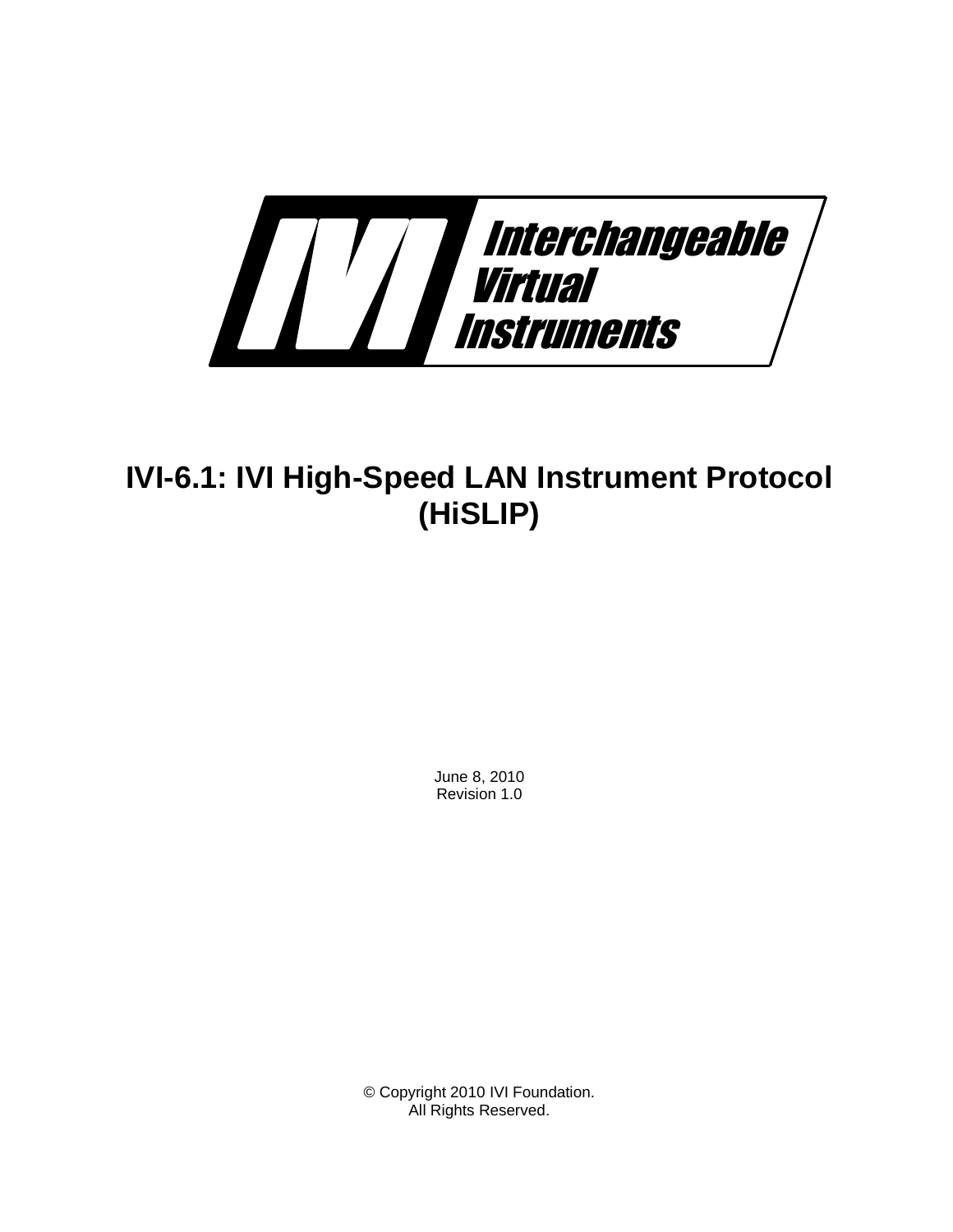#### **Important Information**

The IVI-6.1: High-Speed LAN Instrument Protocol Specification is authored by the IVI Foundation member companies. For a vendor membership roster list, please visit the IVI Foundation web site at [www.ivifoundation.org](http://www.ivifoundation.org/).

The IVI Foundation wants to receive your comments on this specification. You can contact the Foundation through the web site at [www.ivifoundation.org](http://www.ivifoundation.org/).

#### **Warranty**

The IVI Foundation and its member companies make no warranty of any kind with regard to this material, including, but not limited to, the implied warranties of merchantability and fitness for a particular purpose. The IVI Foundation and its member companies shall not be liable for errors contained herein or for incidental or consequential damages in connection with the furnishing, performance, or use of this material.

#### **Trademarks**

Product and company names listed are trademarks or trade names of their respective companies.

No investigation has been made of common-law trademark rights in any work.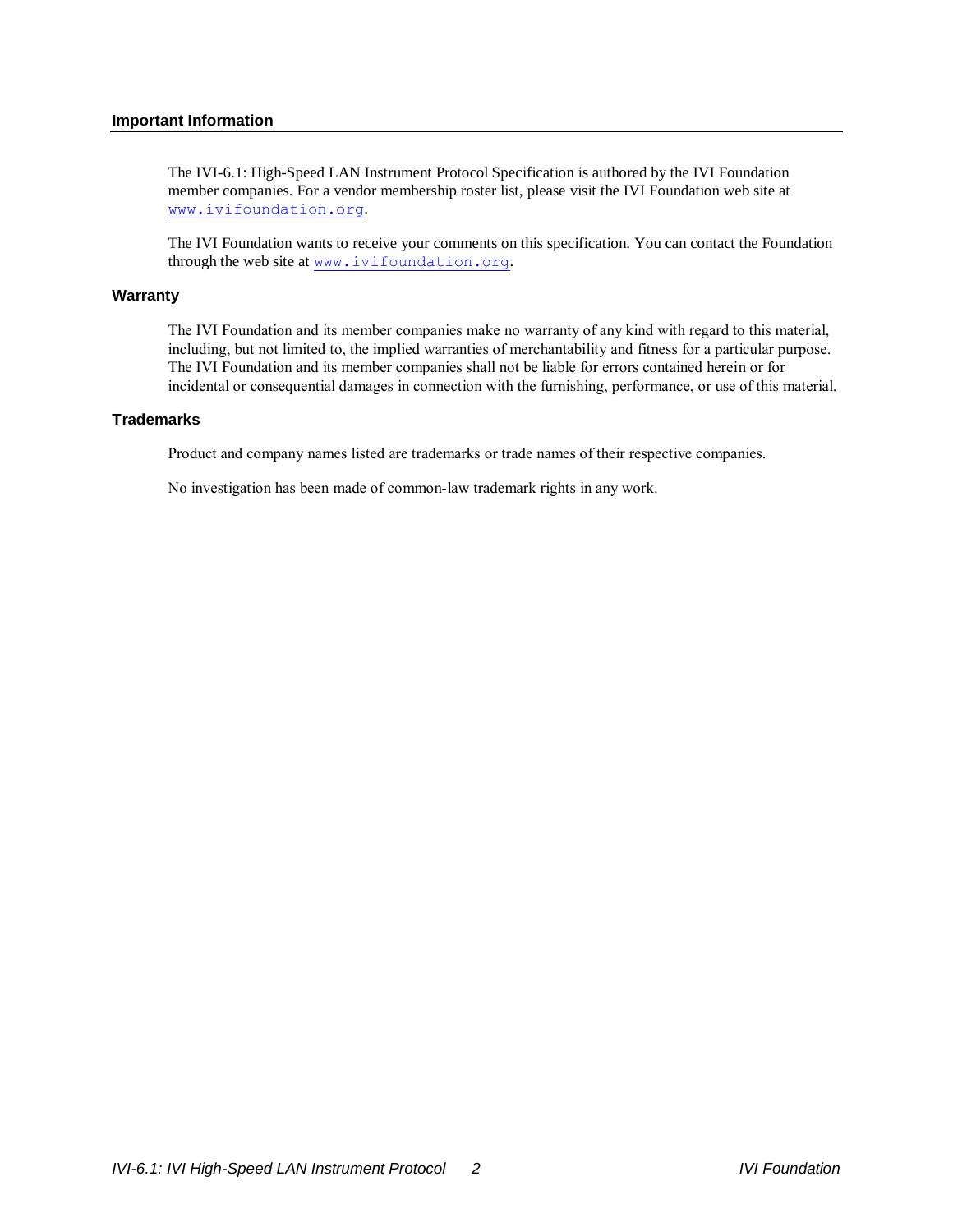## **Table**  $\boldsymbol{\theta}$ **Contents**

| 1              |                |       |  |
|----------------|----------------|-------|--|
|                | 1.1            |       |  |
|                | 12             |       |  |
|                | 1.3            |       |  |
| $\overline{2}$ |                |       |  |
|                | 2 <sub>1</sub> |       |  |
|                | 2.2            |       |  |
|                | 2.3            |       |  |
|                | 2.4            |       |  |
|                | 2.5            |       |  |
|                |                | 251   |  |
|                | 2.6            |       |  |
|                |                |       |  |
| 3              | 3.1            |       |  |
|                |                | 3.1.1 |  |
|                |                | 3.1.2 |  |
|                | 3.2            |       |  |
|                |                | 3.2.1 |  |
|                |                | 3.2.2 |  |
|                |                |       |  |
| 4              |                |       |  |
|                | 4.1            |       |  |
|                | 4.2            |       |  |
|                | 4.3            |       |  |
|                | 4.4            |       |  |
|                | 4.5            |       |  |
|                |                | 451   |  |
|                | 4.6            |       |  |
|                | 47             |       |  |
|                | 4.8            |       |  |
|                | 4.9            |       |  |
|                | 4.10           |       |  |
|                | 4.11           |       |  |
|                | 4.12           |       |  |
|                |                |       |  |
|                | 4.13           |       |  |
|                | 4.14           |       |  |
|                |                |       |  |
|                |                |       |  |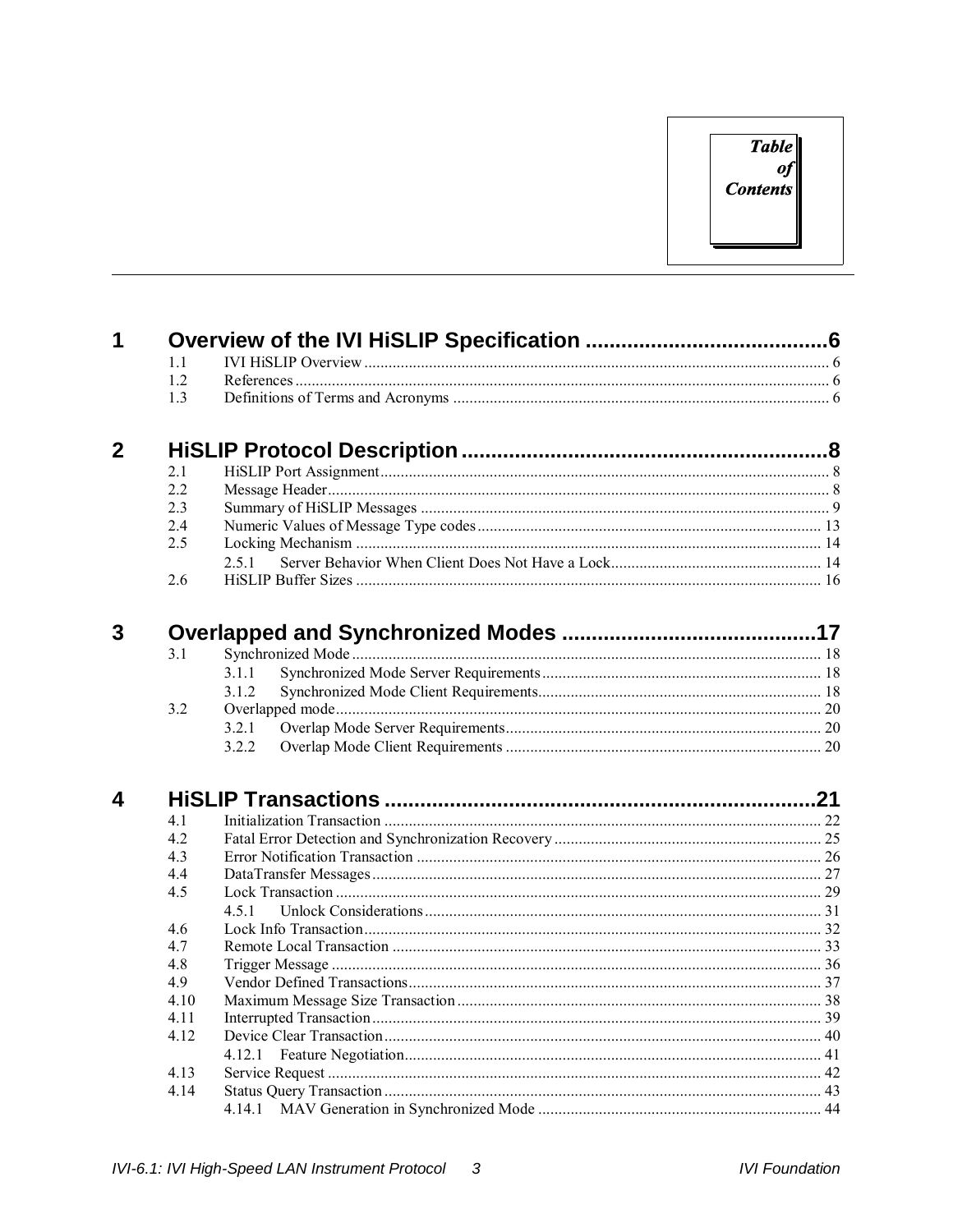**A.**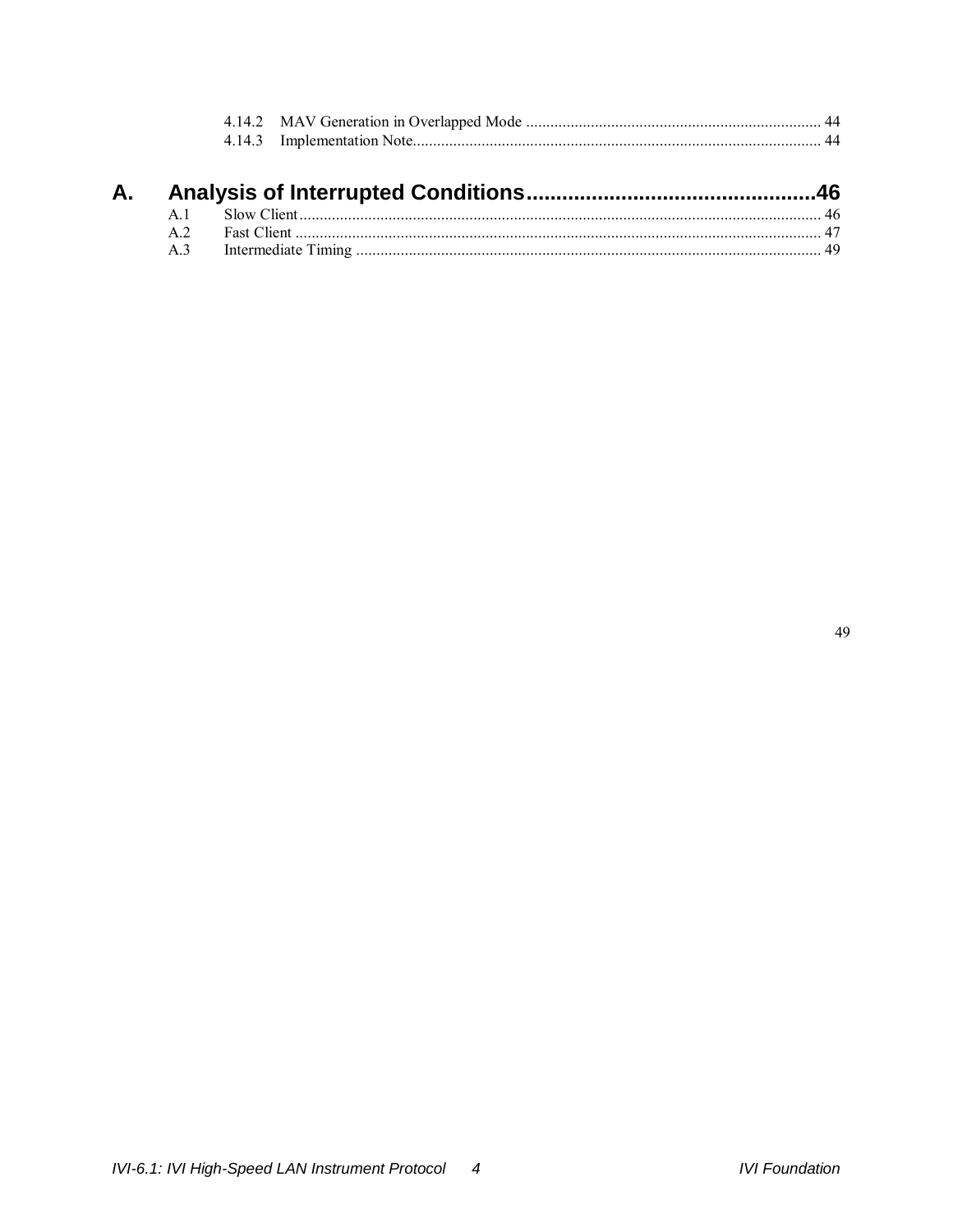## **IVI HiSLIP Revision History**

This section is an overview of the revision history of the IVI HiSLIP specification.

### **Table 1. IVI HiSLIP Class Specification Revisions**

| <b>Status</b> | Action                          |
|---------------|---------------------------------|
| Revision 1.0  | First version of specification. |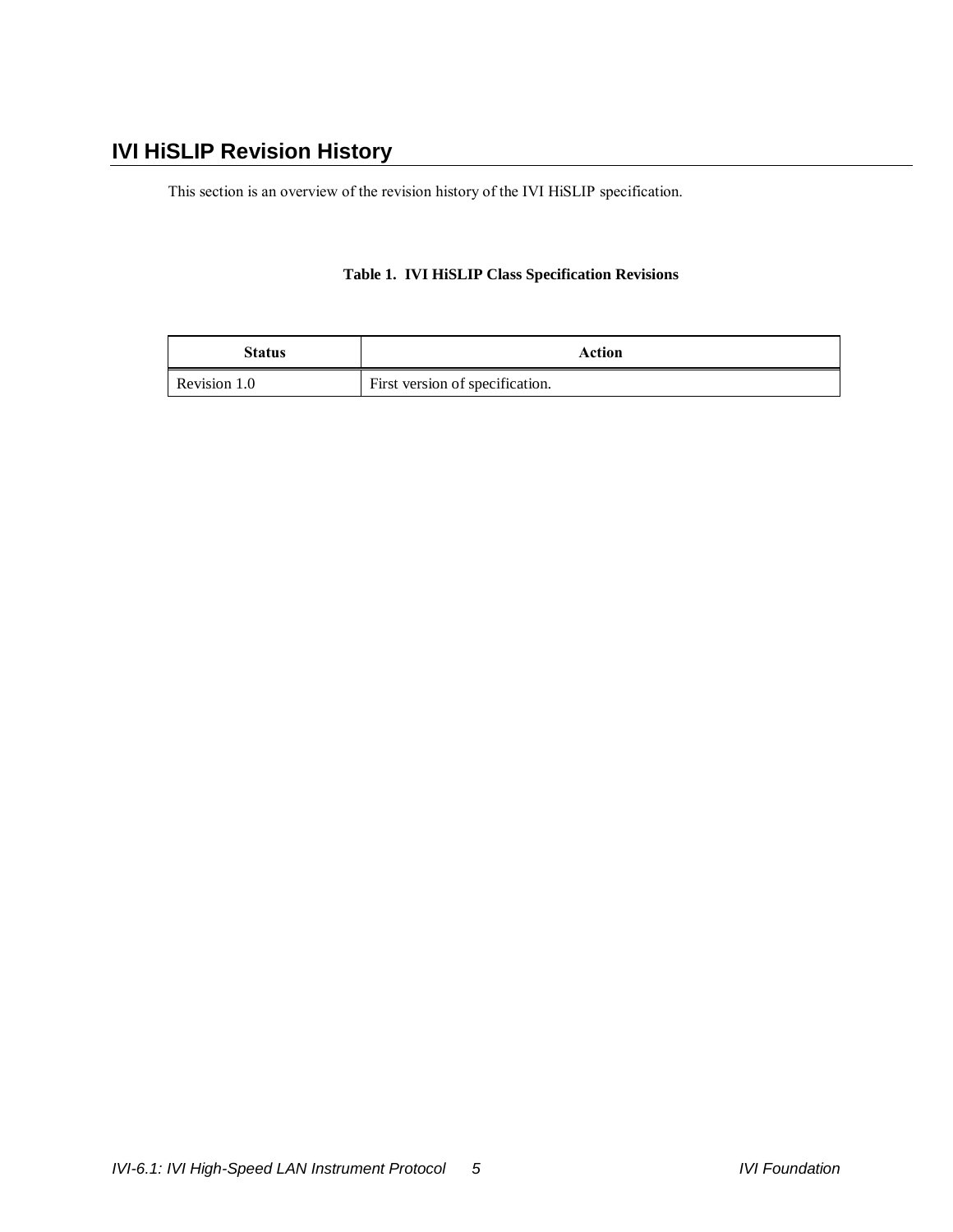## **1 Overview of the IVI HiSLIP Specification**

HiSLIP (High Speed LAN Instrument Protocol) is a protocol for TCP-based instrument control that provides the capabilities of conventional test and measurement protocols with minimal impact to performance. The HiSLIP protocol includes:

- Device clear
- Instrument status reporting with message available calculation per IEEE Std 488.2
- Instrument remote/local status control
- Instrument locking
- Service Request from the instrument to the client
- End message
- Message exchange protocol interrupted error detection

### *1.1 IVI HiSLIP Overview*

HiSLIP creates two TCP connections to the same server port<sup>1</sup> referred to as the synchronous channel and asynchronous channel. HiSLIP sends packetized messages between the client and server on both channels.

The synchronous channel carries normal bi-directional ASCII command traffic (such as SCPI) and synchronous GPIBlike meta-messages (such as END and trigger). Generally, both the client and server can leave messages in the synchronous buffers and execute them in a synchronous fashion.

The asynchronous channel carries GPIB-like meta-messages that need to be handled independently of the data path (such as device clear and service request). Generally, both the client and server need to treat asynchronous messages as higher priority and act on them before messages from the synchronous channel,

The HiSLIP protocol permits multiple virtual instruments at a single port at a given IP address. When the connection is initialized, the client specifies a sub-address that designates the specific virtual instrument to be associated with this connection. The protocol does not associate any aspects of the connections to multiple virtual instruments.

## <span id="page-5-0"></span>*1.2 References*

Several other documents and specifications are related to this specification. These other related documents are the following:

| <b>VXIPNP</b>     | VXIplug&play VISA Specification defines the API between the client application and                      |
|-------------------|---------------------------------------------------------------------------------------------------------|
|                   | the client-side HiSLIP implementation. This specification is available from the IVI                     |
|                   | Foundation web site at www.ivifoundation.org.                                                           |
|                   | VXI-11.1, 11.2, and 11.3 These standards define the VXI-11 protocol which is the primary predecessor to |
|                   | HiSLIP.                                                                                                 |
| <b>IEEE 488.2</b> | IEEE Std 488.2 defines the interrupted protocol requirements as well as the appropriate                 |
|                   | server behavior for several of the GPIB messages.                                                       |

## *1.3 Definitions of Terms and Acronyms*

This section defines terms and acronyms that are specific to the HiSLIP protocol:

RMT From IEEE Std 488.2: Response Message Terminator. RMT is the new-line accompanied by END sent from the server to the client at the end of a response. Note that with HiSLIP this is implied by the *DataEND* message.

<sup>&</sup>lt;sup>1</sup> The IANA assigned port for HiSLIP is 4880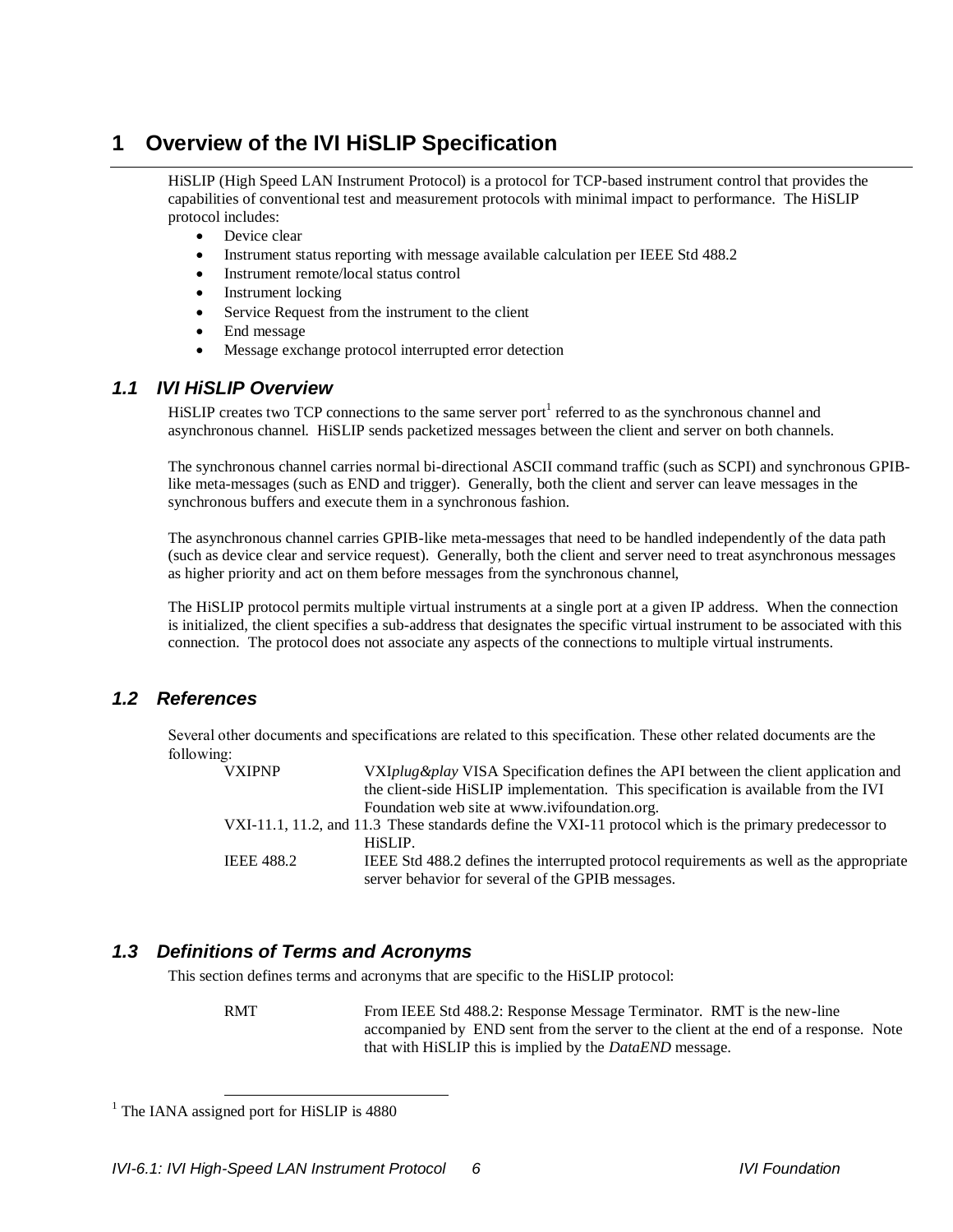| <b>END</b>    | From IEEE Std 488.2: END is a protocol generated indication of the end of a message.<br>It is not indicated with an 8-bit value in the data stream. This message is provided by<br>HiSLIP.                                                              |
|---------------|---------------------------------------------------------------------------------------------------------------------------------------------------------------------------------------------------------------------------------------------------------|
| eom           | From IEEE Std 488.2: end-of-message. eom is the termination character of a message<br>to the server. The eom is either: new-line, END, or a new-line accompanied by an<br>END. For the purposes of HiSLIP, eom is implicit after group execute trigger. |
| interrupted   | From IEEE Std 488.2: A protocol error indicating that a server received an input<br>message (either a command or query) before the client has fully accepted the response<br>of the preceding message.                                                  |
| <b>HiSLIP</b> | High Speed LAN Instrument Protocol defined in this specification.                                                                                                                                                                                       |
| <b>MAV</b>    | From IEEE Std 488.2: A bit indicating that there is a message available from the<br>server.                                                                                                                                                             |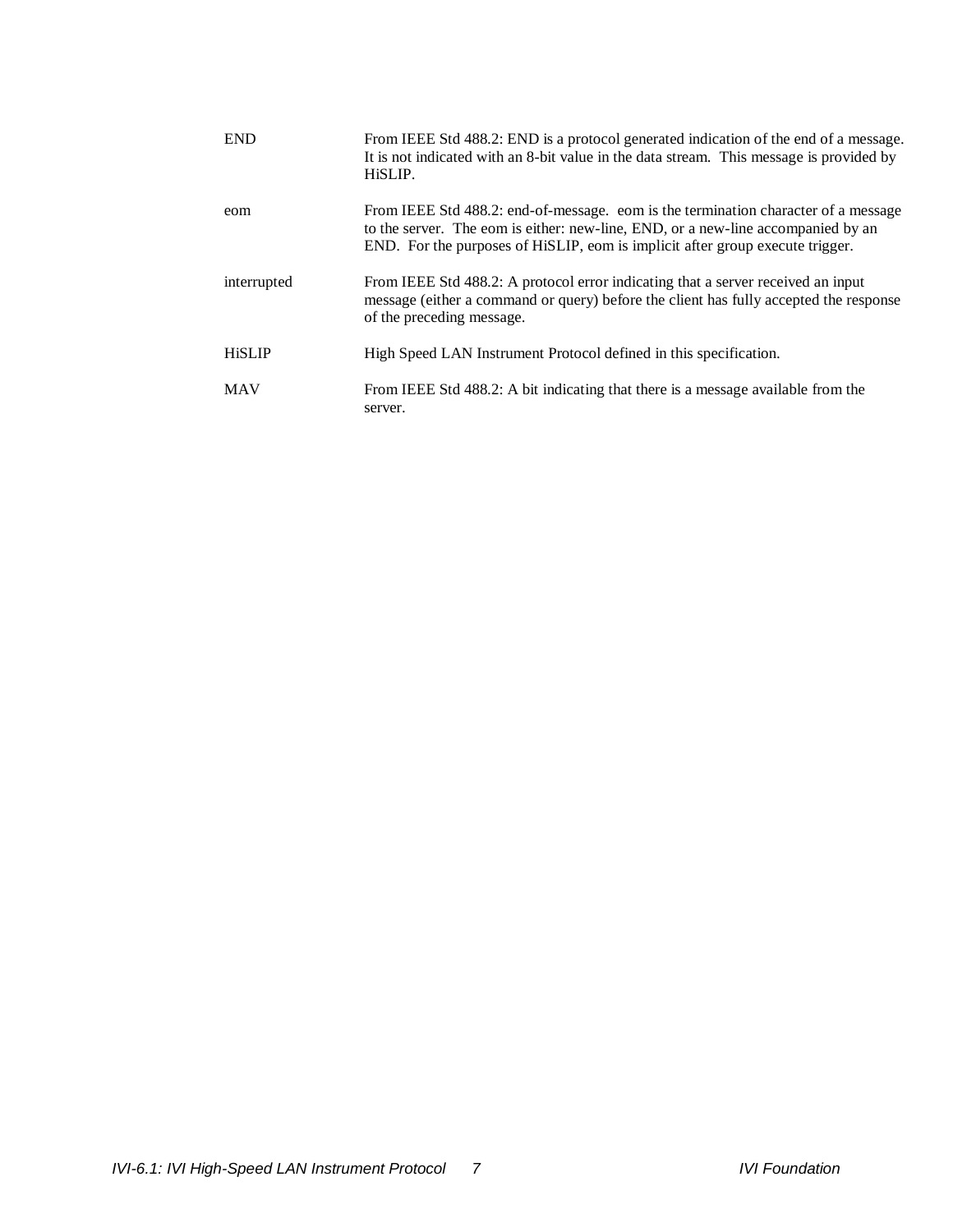## **2 HiSLIP Protocol Description**

Both the synchronous and asynchronous channels send all command and data information in a fixed packet format. A complete packet is referred to as a message.

### 2.1 *HiSLIP Port Assignment*

All HiSLIP clients and servers shall use the IANA assigned port number of 4880.

#### <span id="page-7-0"></span>2.2 *Message Header*

The messages consist of a header followed by a counted payload. However, the payload count is frequently zero.

| Field                    | Octets            | Field<br><b>Offset</b> |
|--------------------------|-------------------|------------------------|
| Prologue (ASCII "HS")    | 2                 |                        |
| Message Type             |                   |                        |
| Control Code             |                   |                        |
| <b>Message Parameter</b> |                   |                        |
| Payload Length           |                   |                        |
| Data                     | Payload<br>Length | 16                     |
|                          |                   |                        |

#### **Table 2 HiSLIP Message Header Format**

[Table 2](#page-7-0) defines the header used for HiSLIP messages. The fields are:

| Prologue         | A pattern to facilitate HiSLIP devices detecting when they receive an ill-formed<br>message or are out of sync. The value shall be ASCII 'HS' encoded as a 16 bit value.<br>'H' is in the most significant network order position and 'S' is in the second byte.                                                                                                    |
|------------------|---------------------------------------------------------------------------------------------------------------------------------------------------------------------------------------------------------------------------------------------------------------------------------------------------------------------------------------------------------------------|
| Message Type     | This field identifies this message. See Table 3, <i>HiSLIP Messages</i> , for a description of<br>the HiSLIP messages. See Table 4, Message Type Value Definitions, Error! Reference<br>source not found. for the numeric values of each message type.                                                                                                              |
| Control Code     | This 8-bit field is a general parameter for the message. If the field is not defined for a<br>message, 0 shall be sent.                                                                                                                                                                                                                                             |
| MessageParameter | This 32-bit field has various uses in different messages. If this field is not defined for a<br>message, 0 shall be sent.                                                                                                                                                                                                                                           |
| Payload Length   | This field indicates the length in octets of the payload data contained in the message.<br>This field is an unsigned 64-bit integer. The maximum data transfer size may be<br>limited by the implementation, see section 4.10, <i>Maximum Message Size Transaction</i><br>for details. If the message type does not use a payload, the length shall be set to zero. |

All Hi-SLIP fields are marshaled onto the network in network order (big endian). That is, most significant byte first. Where the specification calls for an ASCII string as the payload the payload length shall refer to the length of the number of characters in the string and extended ASCII (8-bit) is implied. A trailing NUL character shall not be sent or accounted for in the length.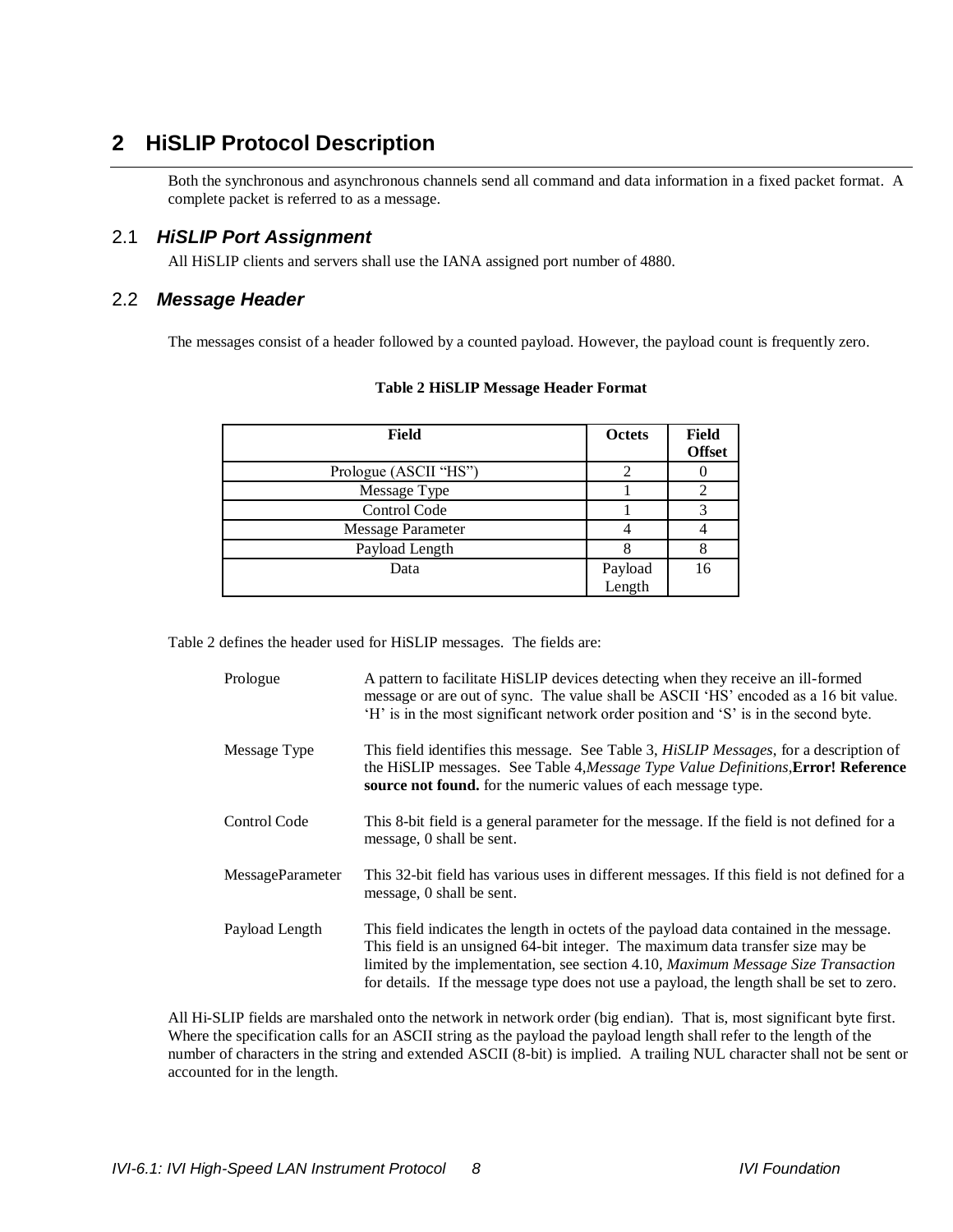## *2.3 Summary of HiSLIP Messages*

[Table 3](#page-9-0) summarizes the HiSLIP messages.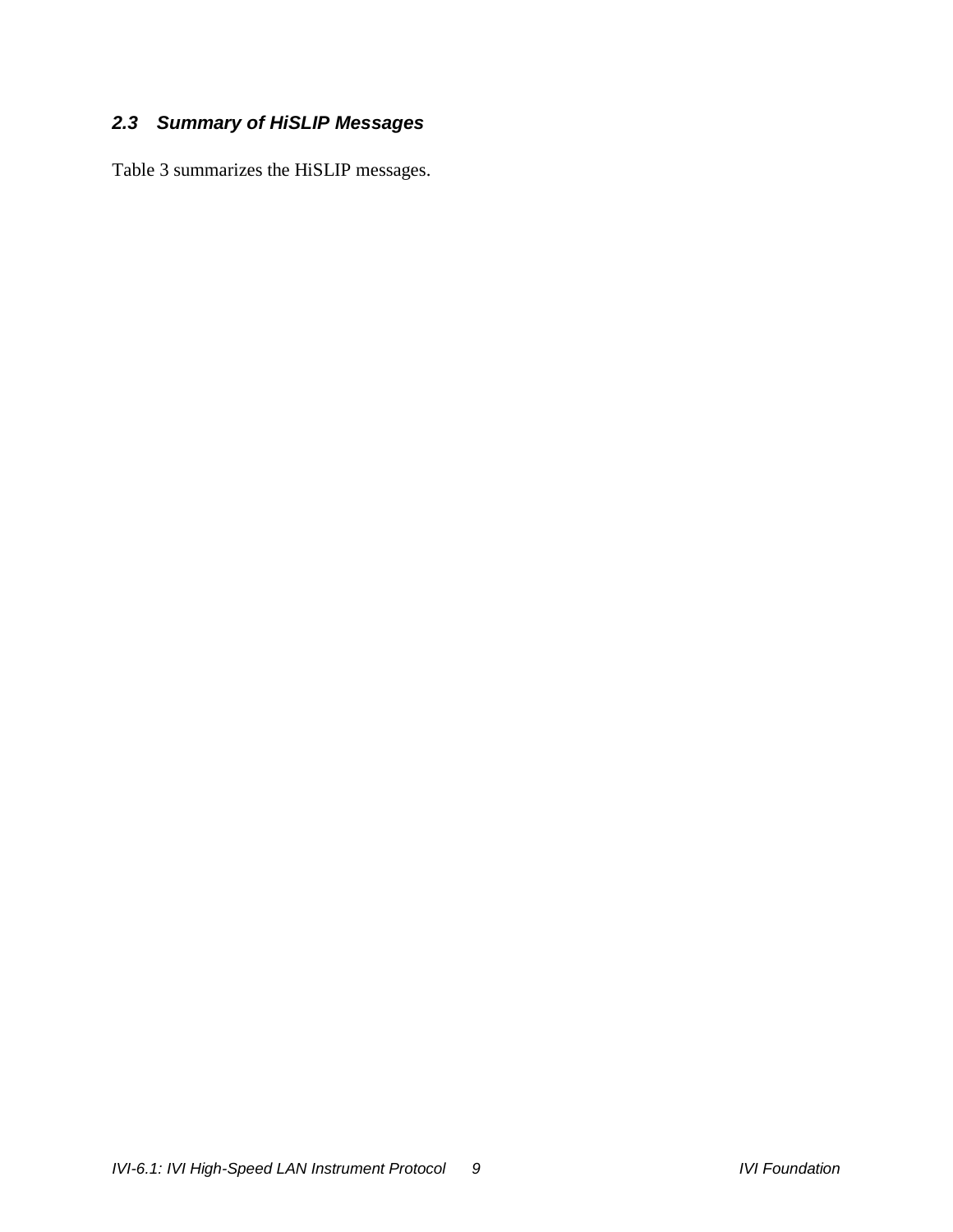## <span id="page-9-1"></span>**Table 3 HiSLIP Messages**

<span id="page-9-0"></span>

| Sender         | Channel      | Message Type (1 byte)     | Control Code (1 byte)                                                                 | bytes)                                                                  | Message Parameter (4 Payload (counted field)     |
|----------------|--------------|---------------------------|---------------------------------------------------------------------------------------|-------------------------------------------------------------------------|--------------------------------------------------|
| $\overline{C}$ | S            | Initialize                |                                                                                       | UpperWord: Client<br>protocol version<br>LowerWord: Client-<br>vendorID | sub-address in ASCII, may be<br>of zero length   |
| S              | S            | <i>InitializeResponse</i> | Bit 0 : 1 Prefer Overlap<br>: 0 Prefer Synchronized                                   | UpperWord: Server<br>Protocol version<br>LowerWord:<br>SessionID        | $-$                                              |
| ${\bf E}$      | E            | FatalError                | ErrorCode (see Table 7)                                                               | --                                                                      | Error Message in ASCII,<br>may be of zero length |
| E              | E            | Error                     | ErrorCode (see Table 9)                                                               | --                                                                      | Error Message in ASCII,<br>may be of zero length |
| $\mathsf{C}$   | S            | Data                      | Bit 0 : 0 RMT was not<br>delivered<br>Bit 0 : 1 RMT was delivered                     | MessageID (this msg)                                                    | Counted data                                     |
| S              | S            |                           |                                                                                       | $MessageID - usage$<br>depends on<br>overlapped or<br>synchronized mode | Counted data                                     |
| $\mathcal{C}$  | S            | <b>DataEND</b>            | Bit 0:0 RMT was not<br>delivered<br>Bit 0 : 1 RMT was delivered                       | MessageID (this msg)                                                    | Counted data                                     |
| S              | S            |                           |                                                                                       | $MessageID - usage$<br>depends on<br>overlapped or<br>synchronized mode | Counted data                                     |
| $\mathcal{C}$  | S            | AsyncLock                 | $1 -$ Request                                                                         | Timeout<br>$(in \, ms)$                                                 | LockString in ASCII, may be<br>of zero length.   |
|                |              |                           | $0 -$ Release                                                                         | MessageID of last sent --<br>message                                    |                                                  |
| S              | $\mathbf{A}$ | AsyncLockResponse         | In response to request:<br>$0$ – Failure<br>$1 - Success$<br>3 - Error                |                                                                         |                                                  |
|                |              |                           | In response to release:<br>1 - Success exclusive<br>2 - Success shared<br>$3 - Error$ |                                                                         |                                                  |
| $\mathsf{C}$   | A            | AsyncLockInfo             |                                                                                       |                                                                         |                                                  |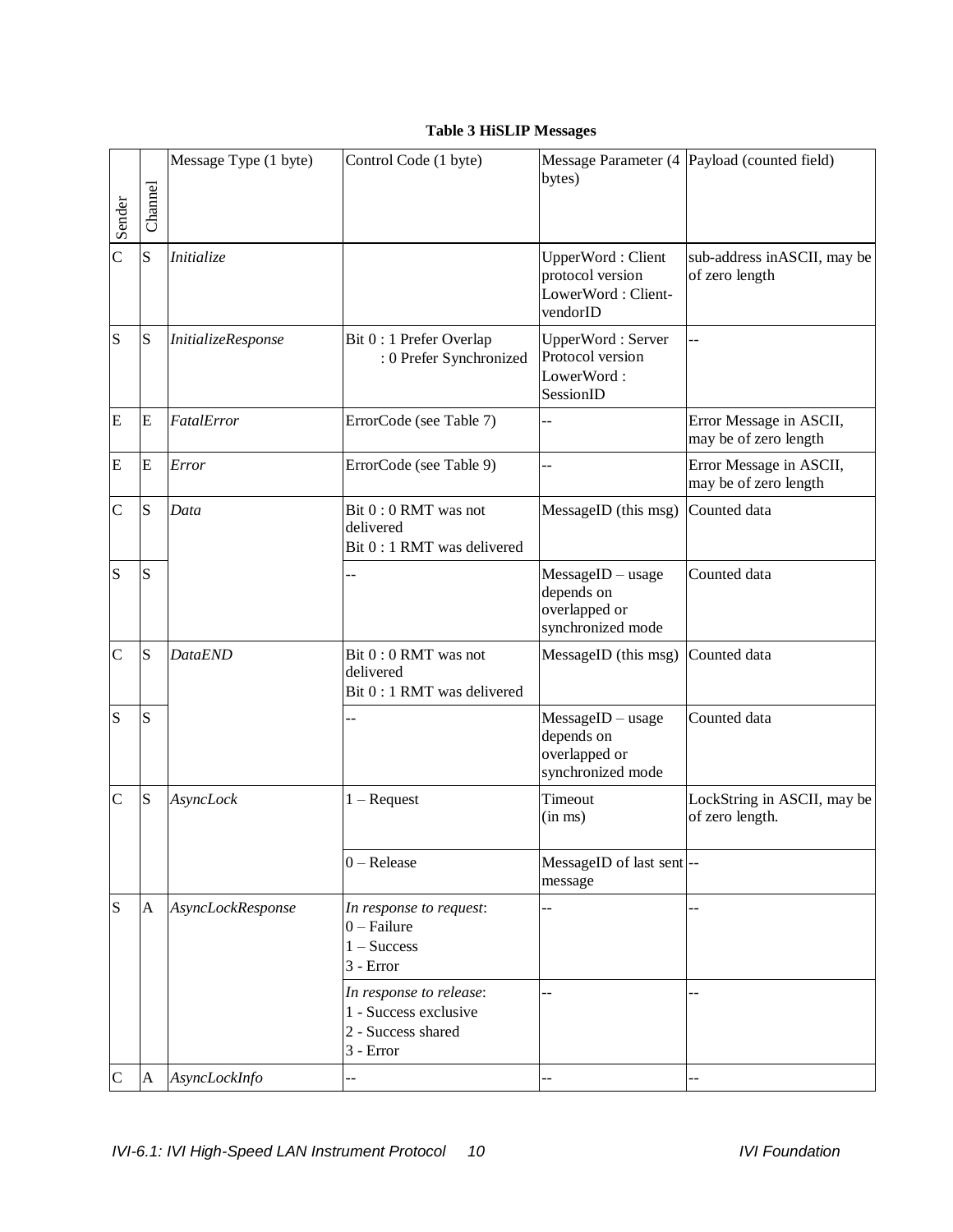| S              | A            | AsyncLockInfoResponse                          | $0$ – No exclusive lock granted<br>$1 -$ Exclusive lock granted                                                                                                                                                                                                                  | Number of HiSLIP<br>clients holding locks<br>when AsyncLockInfo<br>was processed |                                                                                                    |
|----------------|--------------|------------------------------------------------|----------------------------------------------------------------------------------------------------------------------------------------------------------------------------------------------------------------------------------------------------------------------------------|----------------------------------------------------------------------------------|----------------------------------------------------------------------------------------------------|
| $\mathbf C$    | A            | AsyncRemoteLocalControl  0 - Disable remote    | 1 - Enable remote<br>$2$ – Disable remote and go to<br>local<br>3 – Enable Remote and go to<br>remote<br>$4$ – Enable remote and lock<br>out local<br>5 - Enable remote, go to<br>remote, and set local lockout<br>$6 - go$ to local without<br>changing REN or lockout<br>state | MessageID of last sent --<br>message                                             |                                                                                                    |
| S              | A            | AsyncRemoteLocalRespon<br>se                   |                                                                                                                                                                                                                                                                                  |                                                                                  |                                                                                                    |
| $\mathsf{C}$   | A            | AsyncDeviceClear                               |                                                                                                                                                                                                                                                                                  |                                                                                  |                                                                                                    |
| S              | A            | AsyncDeviceClearAcknowl Feature-bitmap<br>edge |                                                                                                                                                                                                                                                                                  |                                                                                  |                                                                                                    |
| $\mathsf{C}$   | ${\bf S}$    | <b>DeviceClearComplete</b>                     | Feature-bitmap                                                                                                                                                                                                                                                                   |                                                                                  |                                                                                                    |
| S              | S            | <b>DeviceClearAcknowledge</b>                  | Feature-bitmap                                                                                                                                                                                                                                                                   |                                                                                  | --                                                                                                 |
| $\mathsf{C}$   | S            | <b>Trigger</b>                                 | 0 - RMT was not delivered<br>1 - RMT was delivered                                                                                                                                                                                                                               | MessageID<br>(this message)                                                      |                                                                                                    |
| S              | ${\bf S}$    | Interrupted                                    |                                                                                                                                                                                                                                                                                  | MessageID                                                                        |                                                                                                    |
| S              | A            | AsyncInterrupted                               |                                                                                                                                                                                                                                                                                  | MessageID                                                                        |                                                                                                    |
| $\overline{C}$ | A            | AsyncMaximumMessageSi<br>ze                    |                                                                                                                                                                                                                                                                                  |                                                                                  | 8-byte size $-$ note that the<br>payload length is always 8<br>and the count is in the<br>payload. |
| S              | $\mathbf{A}$ | AsyncMaximumMessageSi<br>zeResponse            |                                                                                                                                                                                                                                                                                  |                                                                                  | 8-byte size – note that the<br>payload length is always 8<br>and the count is in the<br>payload.   |
| $\mathsf{C}$   | A            | AsyncInitialize                                | L.                                                                                                                                                                                                                                                                               | SessionID                                                                        | $-$                                                                                                |
| S              | A            | AsyncInitializeResponse                        |                                                                                                                                                                                                                                                                                  | Server-vendorID                                                                  |                                                                                                    |
| S              | A            | <b>AsyncServiceRequest</b>                     | Server status                                                                                                                                                                                                                                                                    |                                                                                  |                                                                                                    |
| $\mathbf C$    | $\mathbf{A}$ | AsyncStatusQuery                               | 0 - RMT was not delivered<br>1 - RMT was delivered                                                                                                                                                                                                                               | MessageID of last sent-<br>message                                               |                                                                                                    |
| S              | A            | <b>AsyncStatusResponse</b>                     | Server status response                                                                                                                                                                                                                                                           |                                                                                  |                                                                                                    |
| E              | E            | VendorSpecific                                 | Arbitrary                                                                                                                                                                                                                                                                        | Arbitrary                                                                        | Data                                                                                               |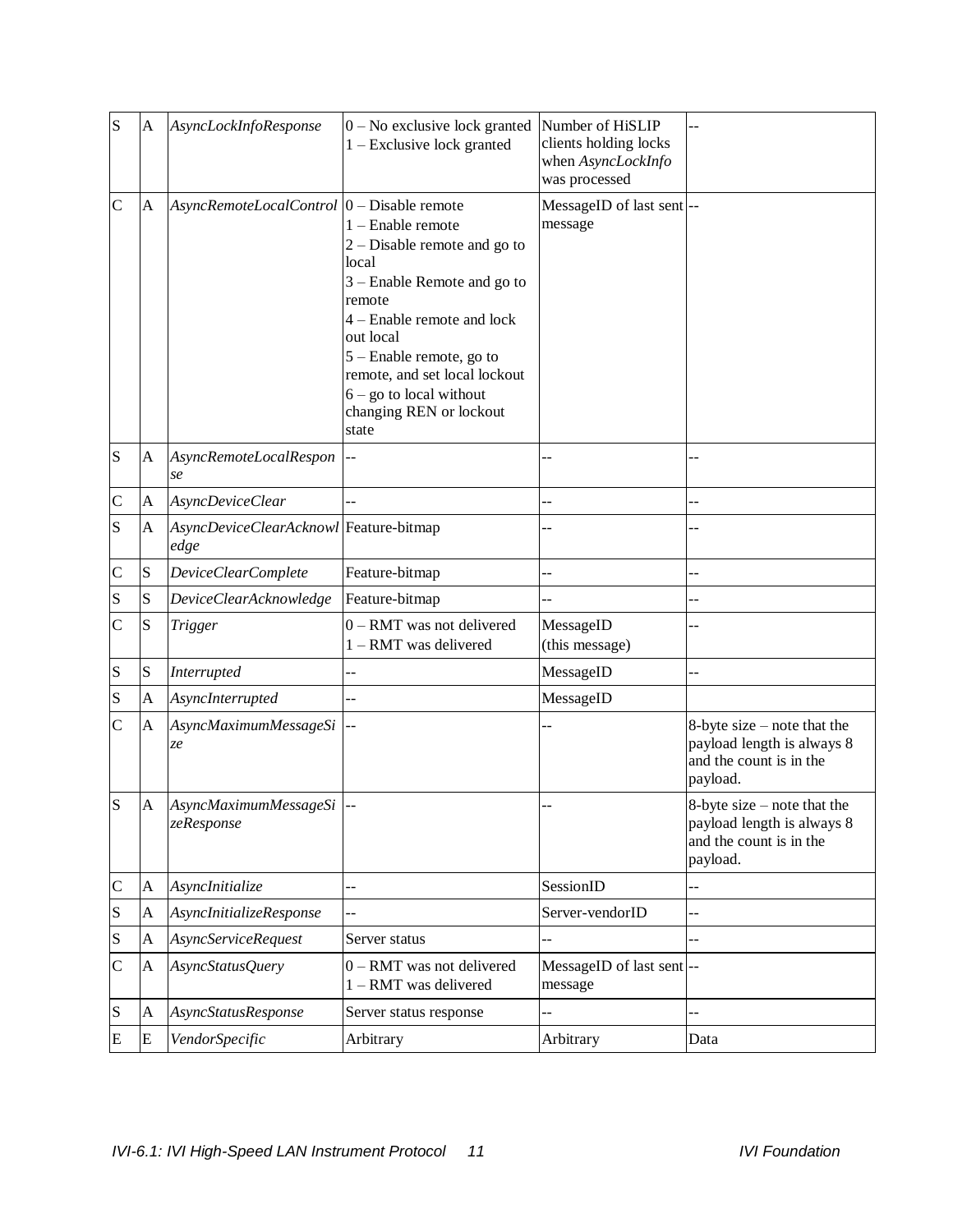#### In [Table 3](#page-9-0) :

| In the Sender column:  |                                                                              |
|------------------------|------------------------------------------------------------------------------|
| S indicates            | Server generated message                                                     |
| C indicates            | Client generated message                                                     |
| E indicates            | A message that may be generated by either the client or server               |
| In the channel column: |                                                                              |
| S indicates            | Synchronous channel message                                                  |
| A indicates            | Asynchronous channel message                                                 |
| E indicates            | A message that may be send on either the synchronous or asynchronous channel |
|                        |                                                                              |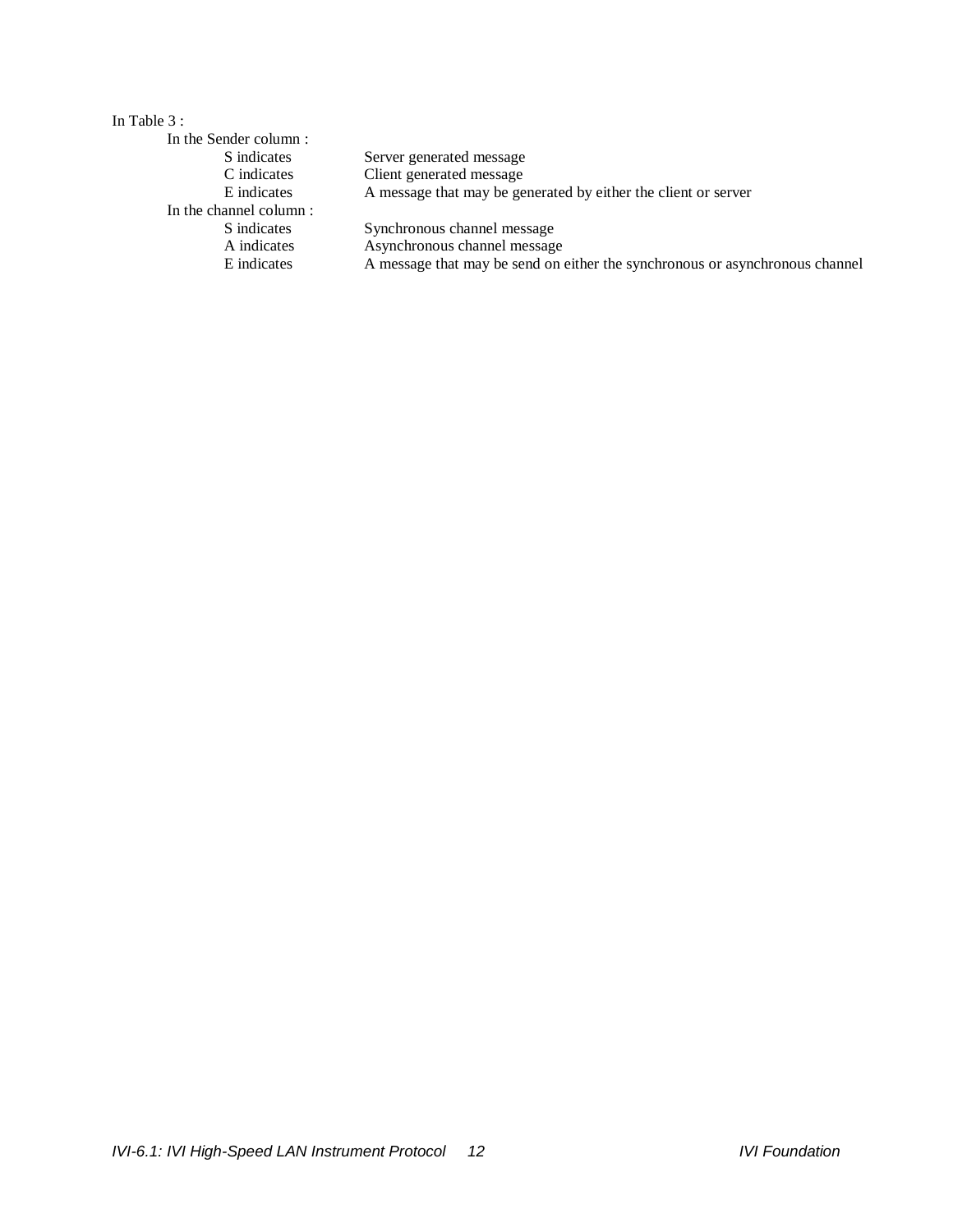## *2.4 Numeric Values of Message Type codes*

The [Table 4](#page-12-0) defines the numeric values of the Message Type codes.

<span id="page-12-0"></span>

| Designation                     | Channel      | Numeric Value     |
|---------------------------------|--------------|-------------------|
|                                 |              | (decimal)         |
| Initialize                      | Synchronous  | $\theta$          |
| InitializeResponse              | Synchronous  | 1                 |
| FatalError                      | Synchronous  | $\overline{2}$    |
| Error                           | Synchronous  | 3                 |
| AsyncLock                       | Asynchronous | $\overline{4}$    |
| AsyncLockResponse               | Asynchronous | 5                 |
| Data                            | Synchronous  | 6                 |
| <b>DataEnd</b>                  | Synchronous  | $\overline{7}$    |
| DeviceClearComplete             | Synchronous  | 8                 |
| DeviceClearAcknowledge          | Asynchronous | 9                 |
| AsyncRemoteLocalControl         | Asynchronous | 10                |
| AsyncRemoteLocalResponse        | Asynchronous | 11                |
| <b>Trigger</b>                  | Synchronous  | 12                |
| <b>Interrupted</b>              | Synchronous  | 13                |
| AsyncInterrupted                | Asynchronous | 14                |
| AsyncMaximumMessageSize         | Asynchronous | 15                |
| AsyncMaximumMessageSizeResponse | Asynchronous | 16                |
| AsyncInitialize                 | Asynchronous | 17                |
| AsyncInitializeResponse         | Asynchronous | 18                |
| AsyncDeviceClear                | Asynchronous | 19                |
| <b>AsyncServiceRequest</b>      | Asynchronous | 20                |
| AsyncStatusQuery                | Asynchronous | 21                |
| AsyncStatusResponse             | Asynchronous | 22                |
| AsyncDeviceClearAcknowledge     | Asynchronous | 23                |
| AsyncLockInfo                   | Asynchronous | 24                |
| AsyncLockInfoResponse           | Asynchronous | 25                |
| reserved for future use         |              | 26-127            |
| VendorSpecific                  | Either       | 128-255 inclusive |

### <span id="page-12-1"></span>**Table 4 Message Type Value Definitions**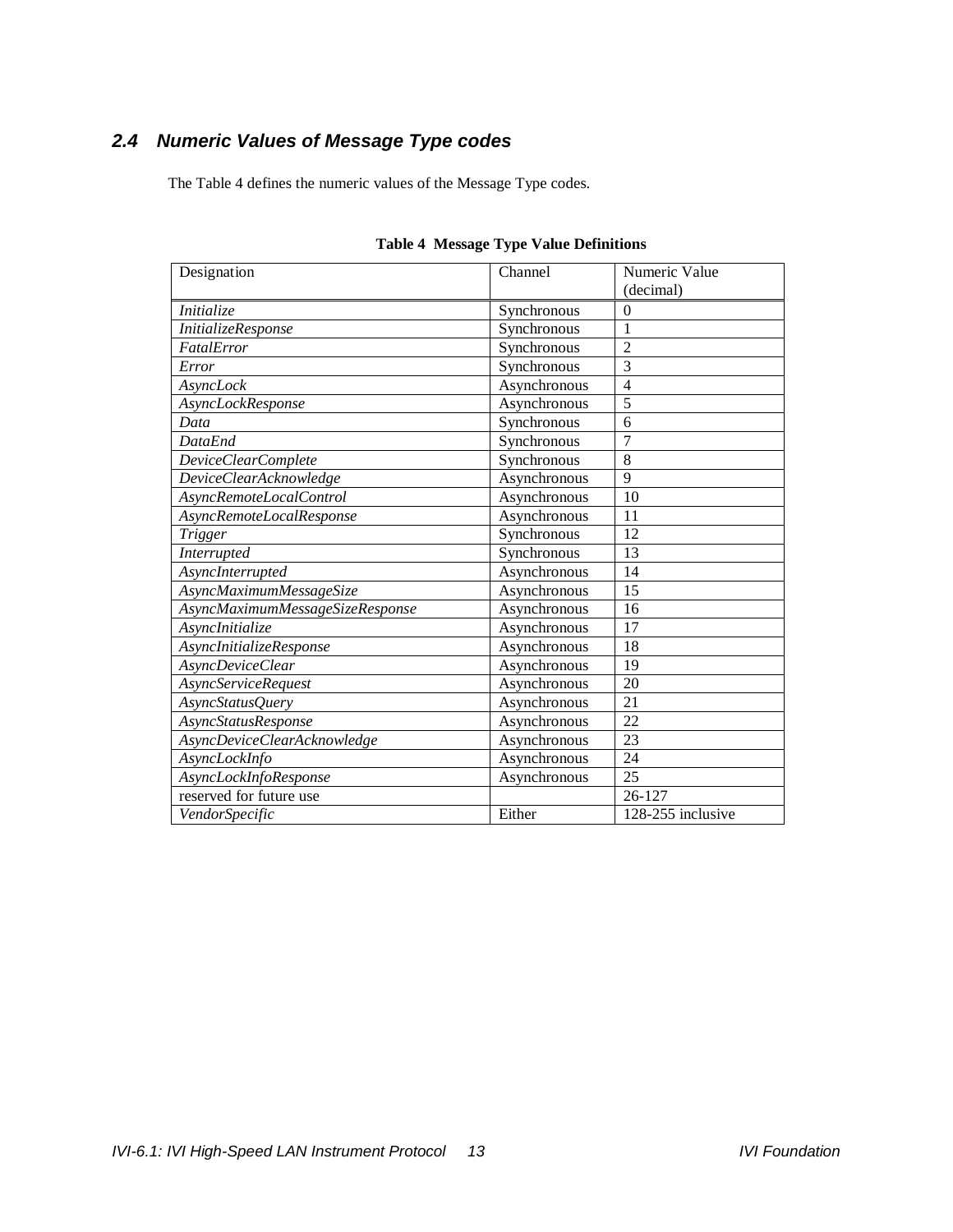## *2.5 Locking Mechanism*

The HiSLIP protocol supports the VISA locking mechanism<sup>2</sup> including exclusive and shared locks.

After the initialization transaction, all subsequent HiSLIP messages from the client to the server are subject to access control governed by the locking transaction.

Section [4.5](#page-28-0) describes how one or more clients can obtain a lock. If the server is locked, only the client or clients that have been granted the lock are permitted access to the server. Clients that do not have the lock behave as described in section [2.5.1,](#page-13-0) *[Server Behavior When Client Does Not Have a](#page-13-0)* Lock.

If a client is holding an exclusive lock, the server guarantees that only that client has received an exclusive lock. If no client is holding an exclusive lock, then multiple clients may be granted a shared lock. If multiple clients hold a shared lock, each is permitted access to the server. If the server has no outstanding locks, then any client is permitted access to the server.

If any client is holding a shared lock, only a client holding a shared lock shall be granted an exclusive lock. However, if no client is holding a shared lock, a client requesting an exclusive lock shall be granted that lock.

If a server receives a *Lock* message requesting a lock from a client that is not holding the lock, it will wait for the timeout time indicated in that message for the lock to become available.

If a HiSLIP connection is closed any locks assigned to the corresponding client are immediately released by the server.

Nothing in this section should be taken to require that a server is precluded from implementing other security mechanisms that may result in it refusing to grant access to any client.

The behavior of a server that supports connections other than HiSLIP is beyond the scope of this specification. However, it is appropriate for a server to manage a single lock across several connection styles, and therefore, a HiSLIP client may be refused a lock although no other HiSLIP client is holding a lock. Also, a HiSLIP lock may impact other connection styles.

### <span id="page-13-0"></span>2.5.1 Server Behavior When Client Does Not Have a Lock

This section describes how servers behave towards clients that do not have the lock when some other client has been granted either an exclusive or shared lock.

Exchanges with a client that does not have a lock while another client has been granted a lock are handled as follows:

- The *AsyncDeviceClear* transaction (including all protocol messages) is completed immediately per section [4.12,](#page-39-0)*[Device Clear Transaction](#page-39-0)*. Note that only the channel upon which the *AsyncDeviceClear* was sent is impacted by this transaction. In this circumstance, device clear is not permitted to impact any of the server functions other than those associated with this HiSLIP communication session.
- Any transactions that are in-process are completed normally. Thus, the following may be sent:
	- o *AsyncLockResponse*
	- o *AsyncInterrupted*
	- o *AsyncMaximumMessageSizeResponse*
	- o Appropriate *VendorSpecific* messages (subject to the vendor-specific definition of these messages)

<sup>2</sup> See VXIPNP per section [1.2,](#page-5-0) *[References](#page-5-0)*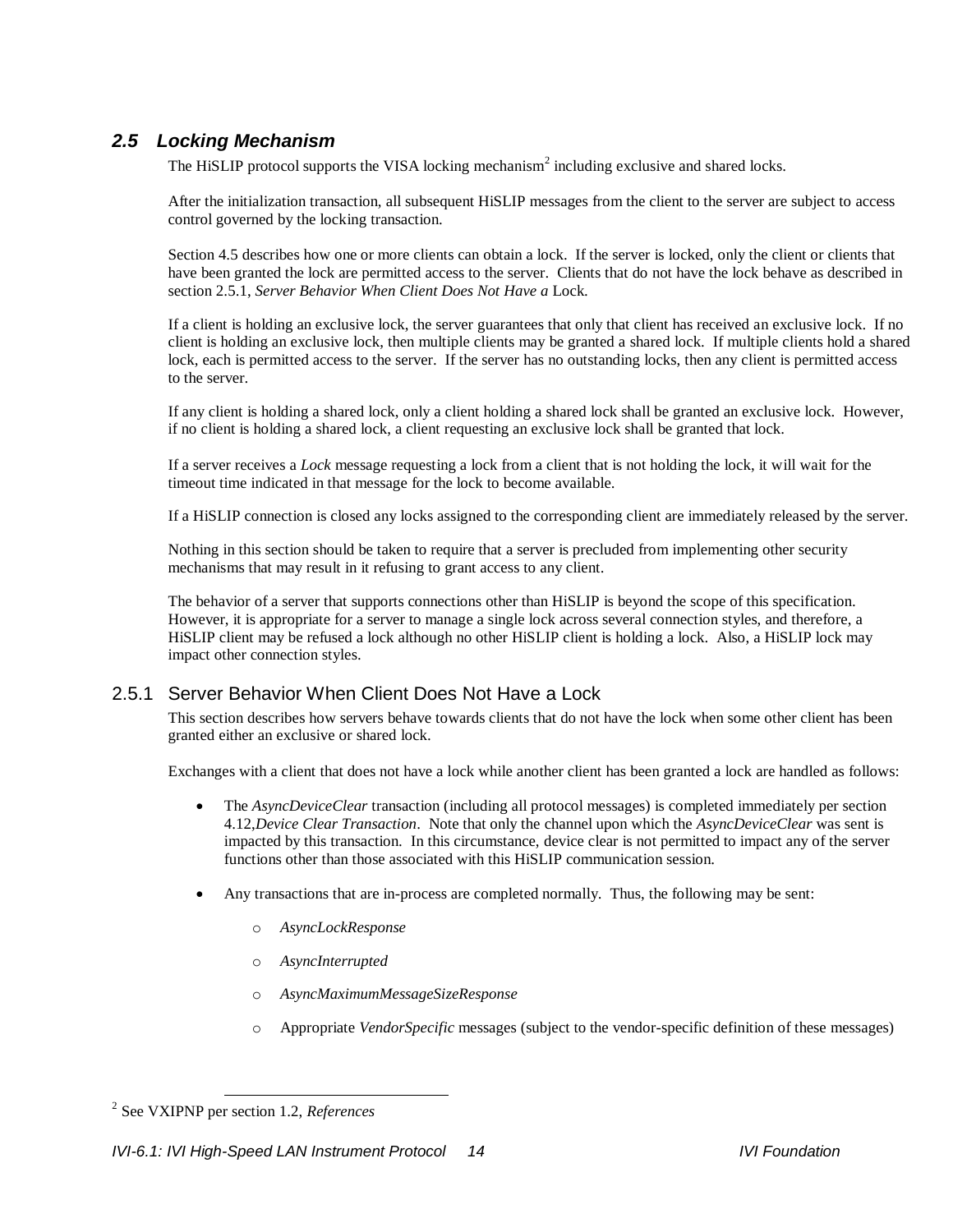- *AsyncStatusQuery, AsyncMaximumMessageSize* and *AsyncLockInfo* transactions are completed.
- *AsyncRemoteLocalControl* transactions are completed. However, the client shall not wait for locks on other clients to be released. If another client is holding a lock, the server shall only act on the remote/local request after the lock is released. The behavior is device dependent.
- *AsyncServiceRequest* messages are sent normally.
- All synchronous messages are left in the input buffer. Normal TCP behavior to prevent buffer overflows takes place. *Data, DataEND, Trigger, Error, FatalError,* and *VendorSpecific* messages are left in the input buffer.
- Data traffic from the server to the client (*Data* and *DataEND* messages) are sent normally. However, since incoming synchronous messages are blocked, only responses to operations that were begun before the lock was granted will be generated.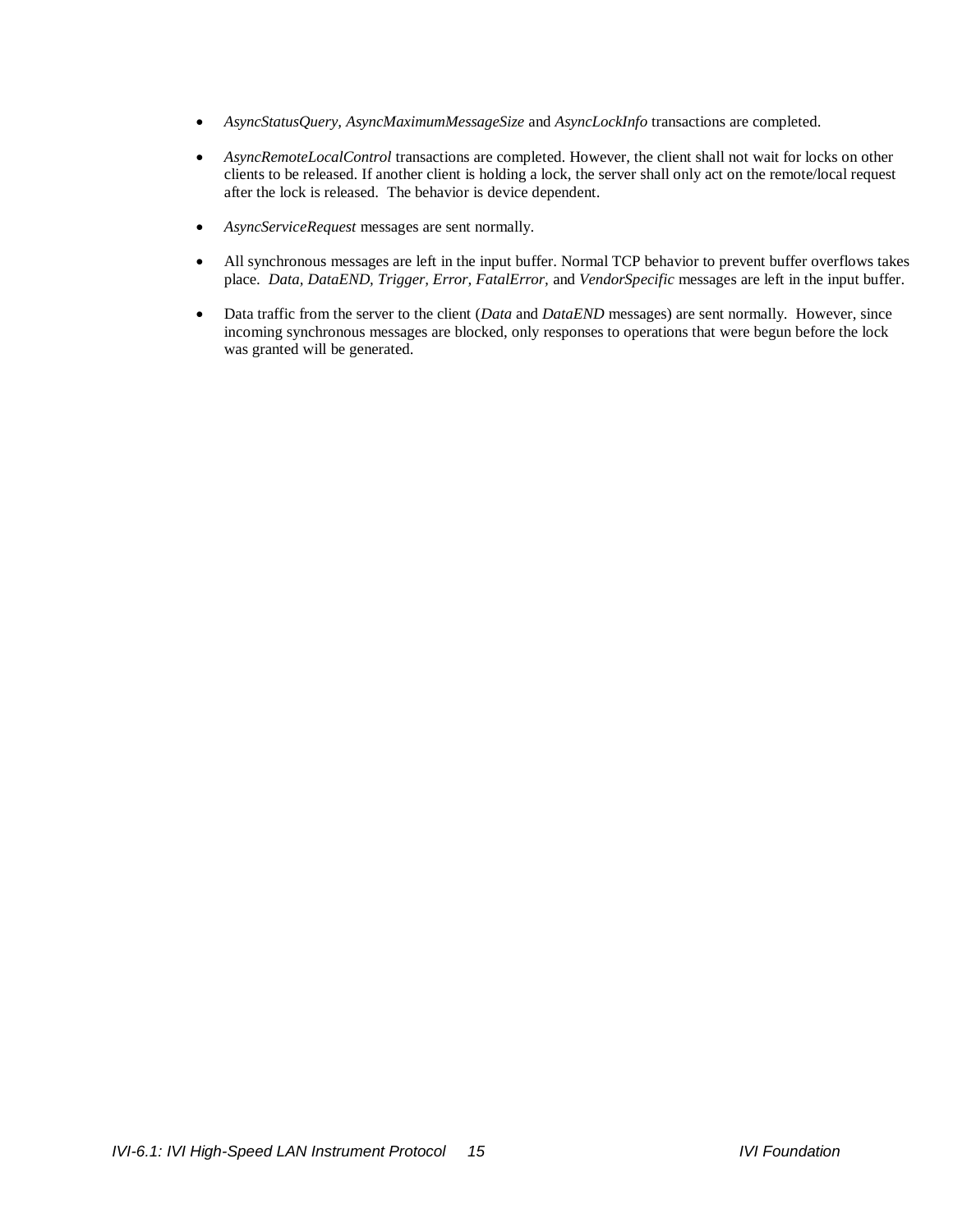## *2.6 HiSLIP Buffer Sizes*

HiSLIP provides the *AsyncMaximumMessageSize* transaction to inform the client and server of the largest message they are permitted to send to the other device on the synchronous channel. Clients should initiate this transaction as part of the initialization process (shortly after the HiSLIP initialization) in order to guarantee that messages do not overflow the other devices buffers.

Each device shall also have a buffer suitable to accept any asynchronous message. The buffer size for asynchronous messages are dominated by the messages with a variable payload. That is:

- *- Error* and *FatalError* which include a variable length string in addition to the 16-byte message header
- *- AsyncLock* message (sent to the server) that includes the variable length lock string.

The VISA<sup>3</sup> limitation for these strings is 256 characters, yielding a maximum message size of 272 bytes.

If either the server of client detect the arrival of a message that is too large to properly handle is shall send an *Error* message with the appropriate HiSLIP defined error value.

 $3$  VISA rule 3.6.13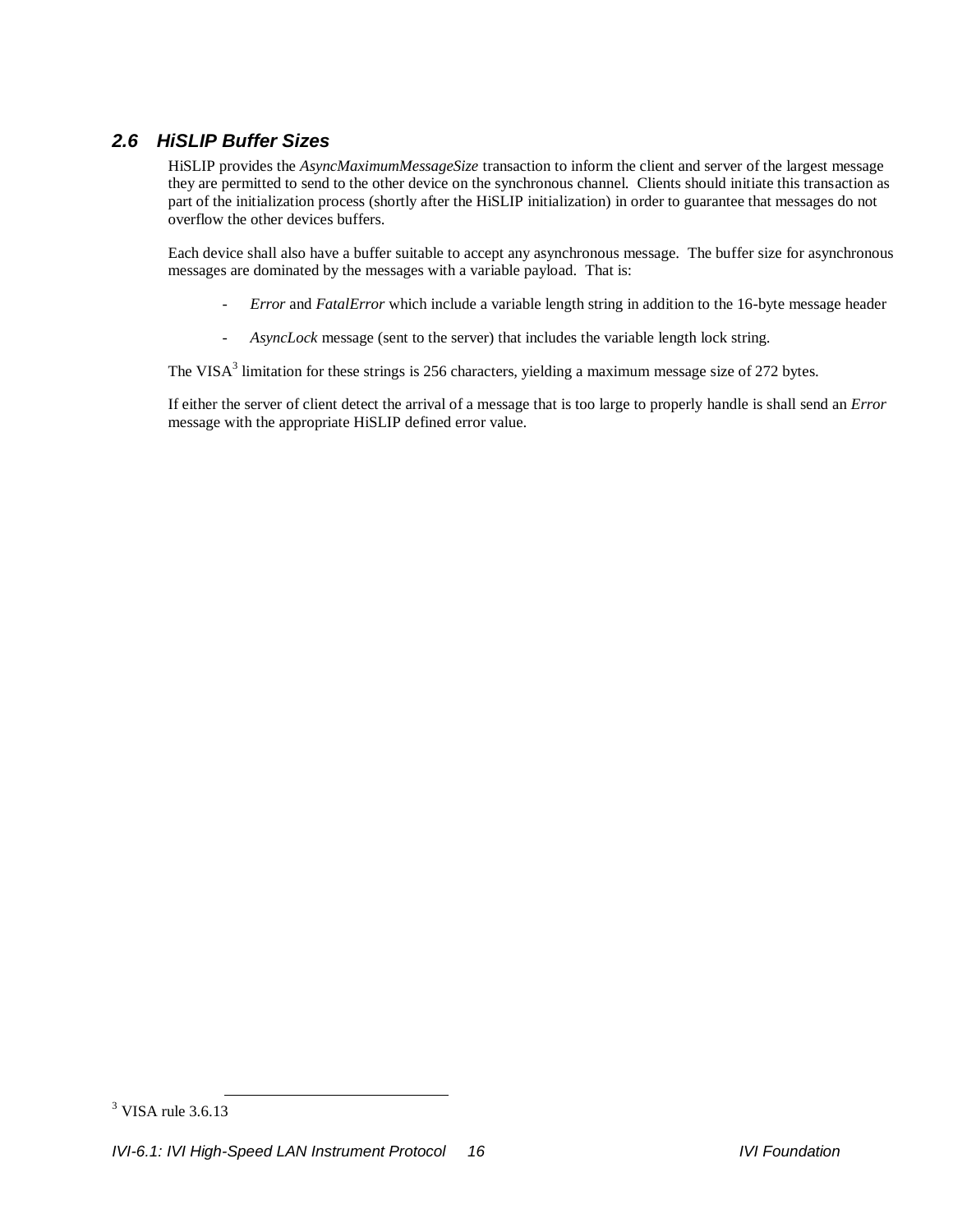## <span id="page-16-0"></span>**3 Overlapped and Synchronized Modes**

In order to maintain compatibility with GPIB, VXI-11 and USB-TMC instruments, the HiSLIP protocol supports two different operating modes:

- Overlap mode In overlap mode input and output data and trigger messages are arbitrarily buffered between the client and server. For instance, a series of independent query messages can be sent to the server without regard to when they complete. The responses from each will be returned in the order the queries were sent. Thus multiple query operations may be initiated and conducted by the server independent of the rate at which the client consumes the responses.
- Synchronized mode In Synchronized mode, the client is required to read the result of each query message before sending another query<sup>4</sup>. If the client fails to do so, the protocol generates the interrupted protocol error and the response from the preceding query is cleared by the protocol.

All HiSLIP clients shall support both synchronized and overlapped mode. HiSLIP servers shall support either synchronized or overlapped mode or both.

The following sections describe the implementation of these modes.

Note that the calculation of message available (MAV) and the *AsyncStatusQuery* transaction differ between the overlapped and synchronized modes also. See sectio[n 4.14,](#page-42-0) *[Status Query Transaction](#page-42-0)* for details.

<sup>&</sup>lt;sup>4</sup> Per the IEEE 488.2 definition of a response message.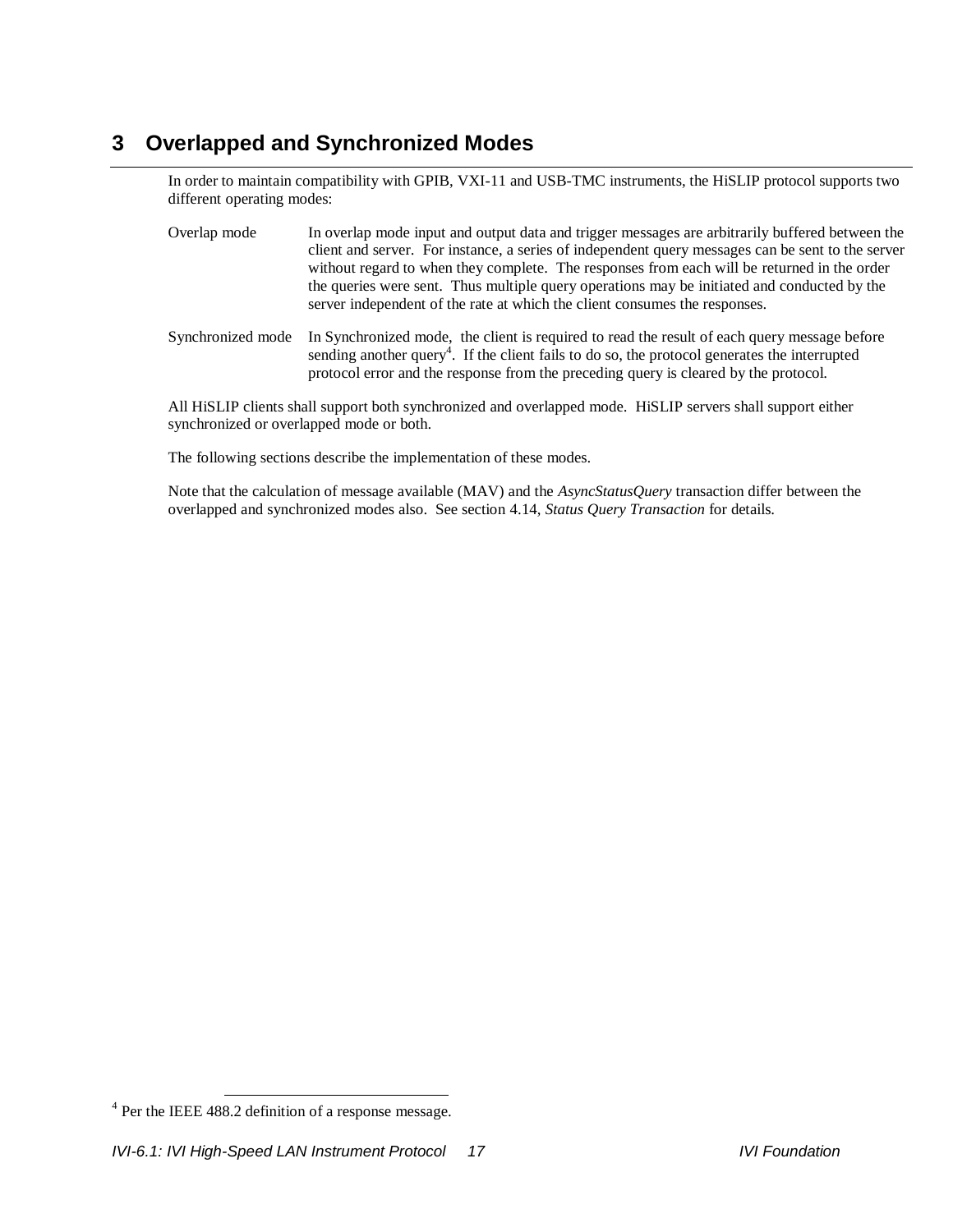### *3.1 Synchronized Mode*

Synchronized mode closely mimics the requirements of the IEEE Std 488.2 message exchange protocol to detect the interrupted error.

#### <span id="page-17-4"></span><span id="page-17-2"></span>3.1.1 Synchronized Mode Server Requirements

HiSLIP servers shall implement the following:

1. When the server application layer (nominally an instrument parser) requests that HiSLIP send a response message terminator the server shall verify that no data is in the server input queue. If there is data in the input queue, the server shall declare an interrupted error.

To declare an interrupted error, the server shall:

- Use the server error reporting mechanism to report the interrupted error within the server.
- Clear the response message just received from the server application layer, and any other messages buffered to be sent to the client.
- Send the *Interrupted* transaction to the client, including both the *Interrupted* and *AsyncInterrupted* messages.
- <span id="page-17-3"></span>2. When receiving *Data, DataEND, Trigger,* or *StatusQuery* verify the state of the RMT-delivered flag.

The server shall maintain a flag that indicates RMT-expected. RMT-expected shall be set *true* when the server sends a *DataEND* message (that is, when it sends an RMT).

The RMT-expected bit shall be cleared when the server receives *AsyncStatusQuery* with RMT-delivered flag set to true.

When *Data, DataEND,*or *Trigger* are received, if RMT-expected and RMT-delivered are both either true or false the RMT-expected bit shall be cleared.

When *Data, DataEND,*or *Trigger* are received, if RMT-expected and RMT-delivered are different, the server shall declare an interrupted error. The server shall use the server error reporting mechanism to report the interrupted error. No indication of this interrupted error is sent to the client by the HiSLIP protocol.

When servers send the *DataEND* message, they shall set the MessageID field to the MessageID of the client message that contained the eom that generated this response.

When servers send the *Data* message, they may set the MessageID field to the MessageID of the client message that contained the eom that generated this response so long as that eom is at the end of the identified message. In some circumstance (for instance, if the eom is not at the end of the message), the server might not be able to provide the MessageID of the message ending in the eom. In these circumstances, the server shall set the MessageID to 0xffff ffff.

After interrupted error processing is complete, the server resumes normal operation.

#### <span id="page-17-1"></span><span id="page-17-0"></span>3.1.2 Synchronized Mode Client Requirements

HiSLIP clients shall implement the following:

1. When receiving *DataEND* (that is an RMT) verify that the MessageID indicated in the *DataEND* message is the MessageID that the client sent to the server with the most recent *Data, DataEND* or *Trigger* message.

If the MessageIDs do not match, the client shall clear any *Data* responses already buffered and discard the offending *DataEND* message.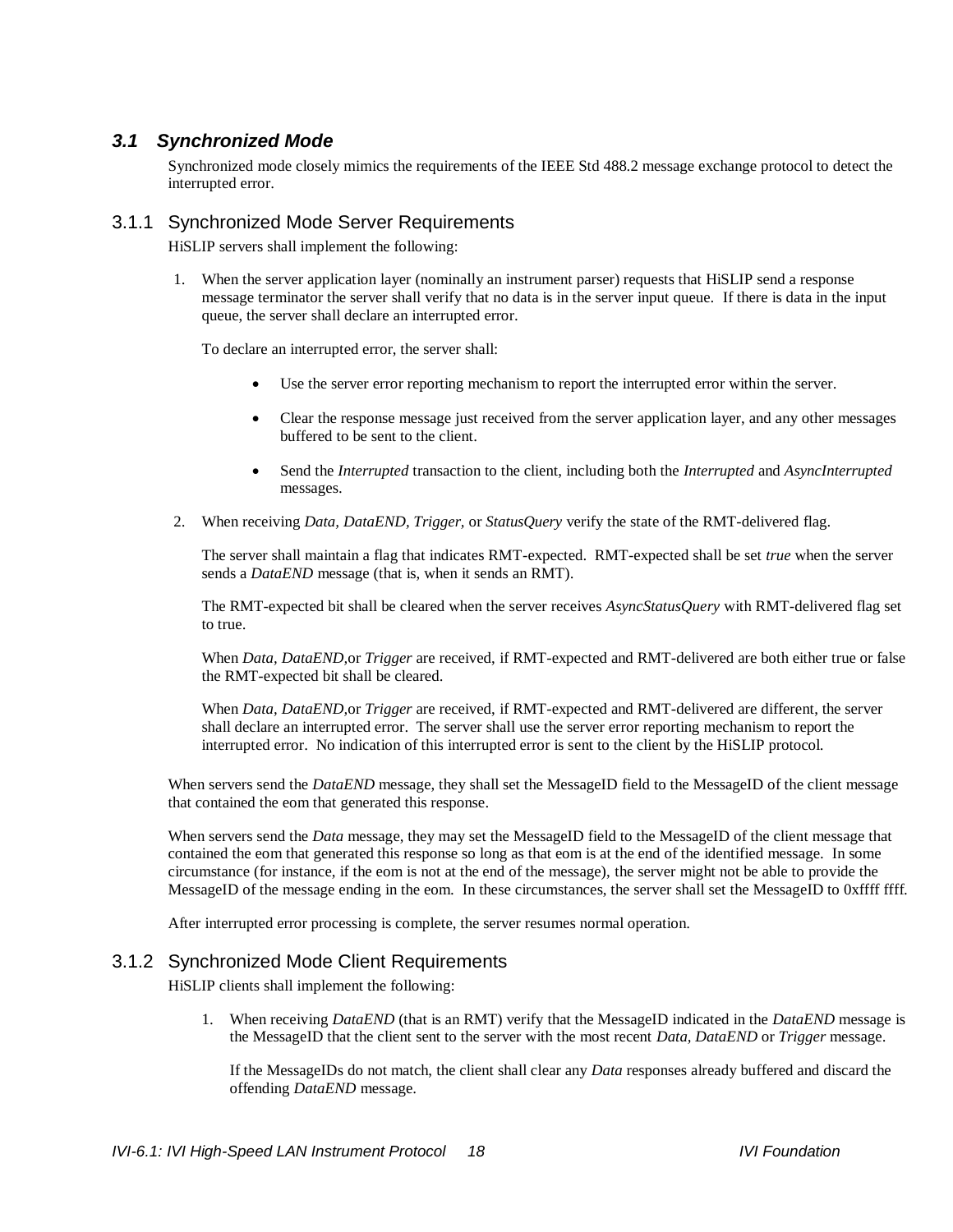<span id="page-18-0"></span>2. When receiving *Data* messages if the MessageID is not 0xffff ffff, then verify that the MessageID indicated in the *Data* message is the MessageID that the client sent to the server with the most recent *Data, DataEND*  or *Trigger* message.

If the MessageIDs do not match, the client shall clear any *Data* responses already buffered and discard the offending *Data* message.

- <span id="page-18-1"></span>3. When the client sends *Data, DataEND* or *Trigger* if there are any whole or partial server messages that have been validated per rules [1](#page-17-0) and [2](#page-18-0) and buffered they shall be cleared.
- 4. When the client receives *Interrupted* or *AsyncInterrupted* it shall clear any whole or partial server messages that have been validated per rules [1](#page-17-0) an[d 2.](#page-18-0)

If the client initially detects *AsyncInterrupted* it shall also discard any further *Data* or *DataEND* messages from the server until *Interrupted* is encountered.

If the client detects *Interrupted* before it detects *AsyncInterrupted,* the client shall not send any further messages until *AsyncInterrupted* is received.

Clients shall maintain a MessageID count that is initially set to 0xffff ff00. When clients send *Data, DataEND* or *Trigger* messages, they shall set the message parameter field of the message header to the current MessageID and increment the MessageID by two in an unsigned 32-bit sense (permitting wrap-around).

The MesssageID is reset to 0xffff ff00 after device clear, and when the connection is initialized.

After interrupted error processing is complete, the client resumes normal operation.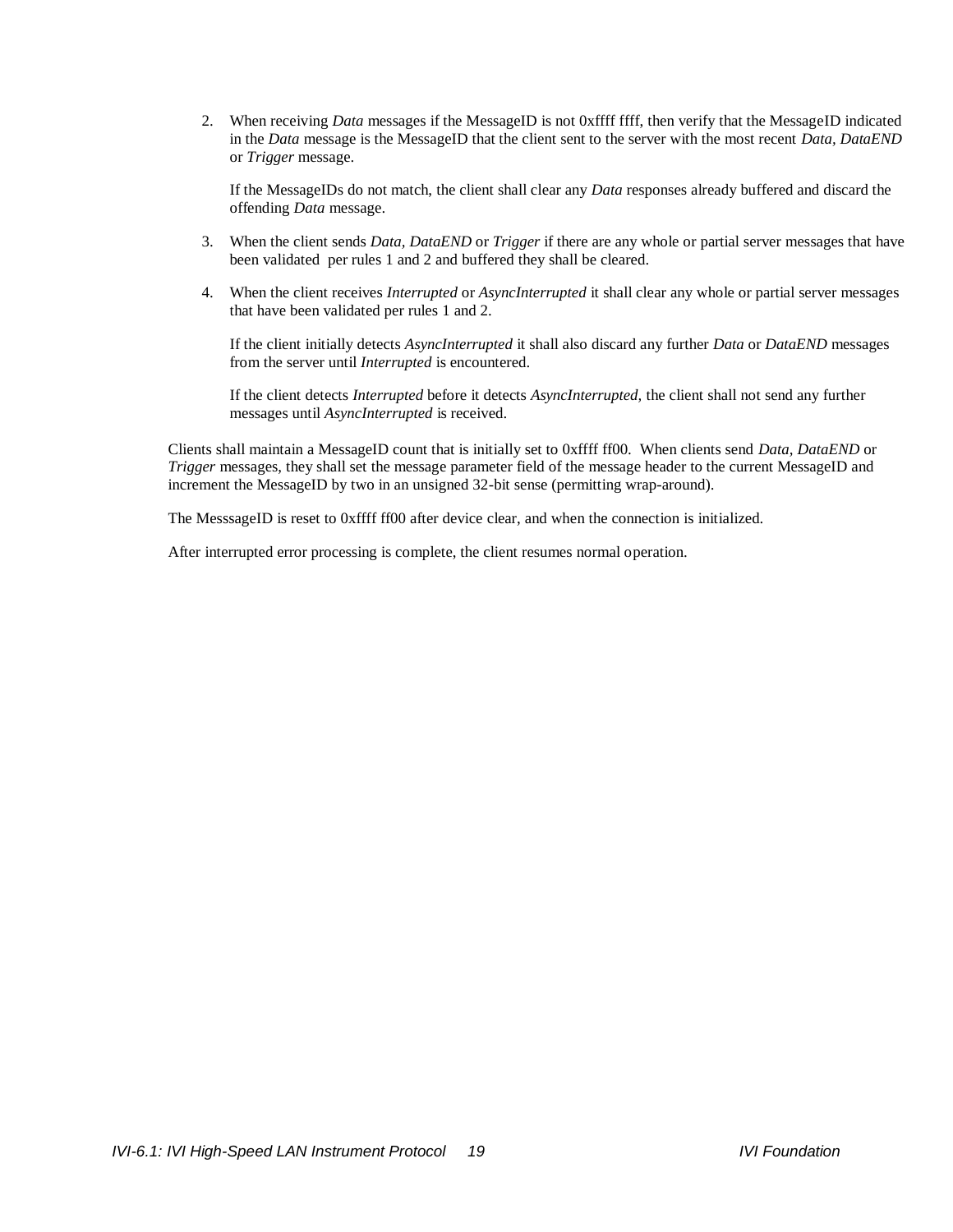## *3.2 Overlapped mode*

In overlapped mode commands and responses are buffered by the client and server and I/O operations are permitted to overlap.

No special processing is required in the server or client other than buffering inbound messages until the respective application layer requires them. Buffers are only cleared by a device clear.

### <span id="page-19-1"></span>3.2.1 Overlap Mode Server Requirements

HiSLIP overlap mode servers maintain a MessageID and use it as follows:

- 1. The MessageID shall be reset to 0xffff ff00 after device clear or initialization.
- 2. When the server sends *Data* or *DataEND* messages it shall place the MessageID into the message parameter and increment it by two in an unsigned 32-bit fashion (permitting wrap-around).

#### <span id="page-19-0"></span>3.2.2 Overlap Mode Client Requirements

HiSLIP clients shall implement the following:

1. In overlap mode, when sending *AsyncStatusQuery* the client shall place the MessageID of the most recent message that has been entirely delivered to the client in the message parameter.

Clients shall maintain a MessageID count that is initially set to 0xffff ff00. When clients send *Data, DataEND* or *Trigger* messages, they shall set the MessageID field of the message header to the current MessageID and increment the MessageID by two in an unsigned 32-bit sense (permitting wrap-around).

The MesssageID is reset after device clear, and when the connection is initialized. In overlap mode, the MessageID is only used for locking.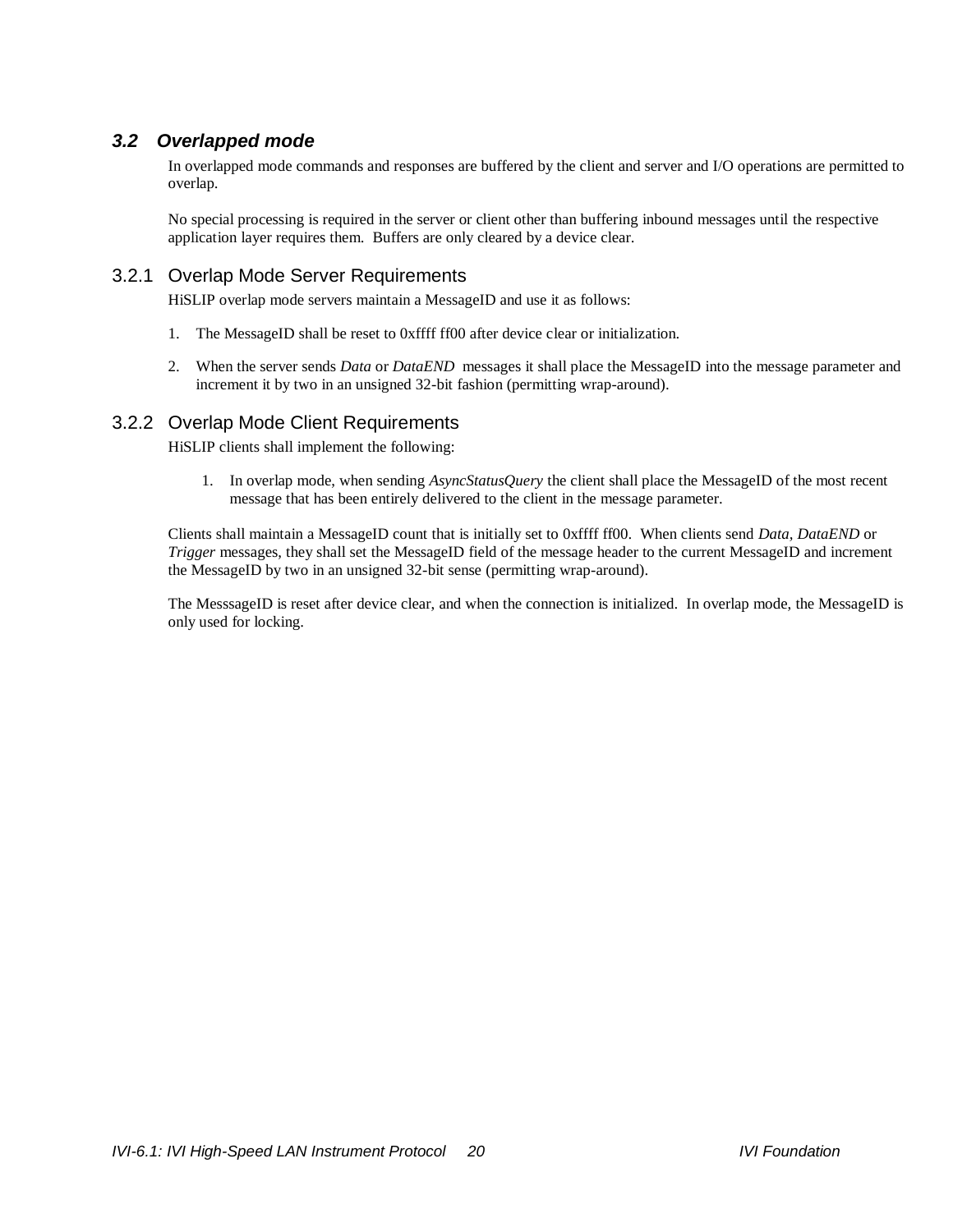## **4 HiSLIP Transactions**

The following sections describe the HiSLIP protocol transactions.

In the following sections angle brackets  $(\le)$  are used to separate the various fields of the message. This is always expressed as four fields, the fourth field represents the payload and a count is always implied. <0> in the payload field indicates a count of zero and no payload.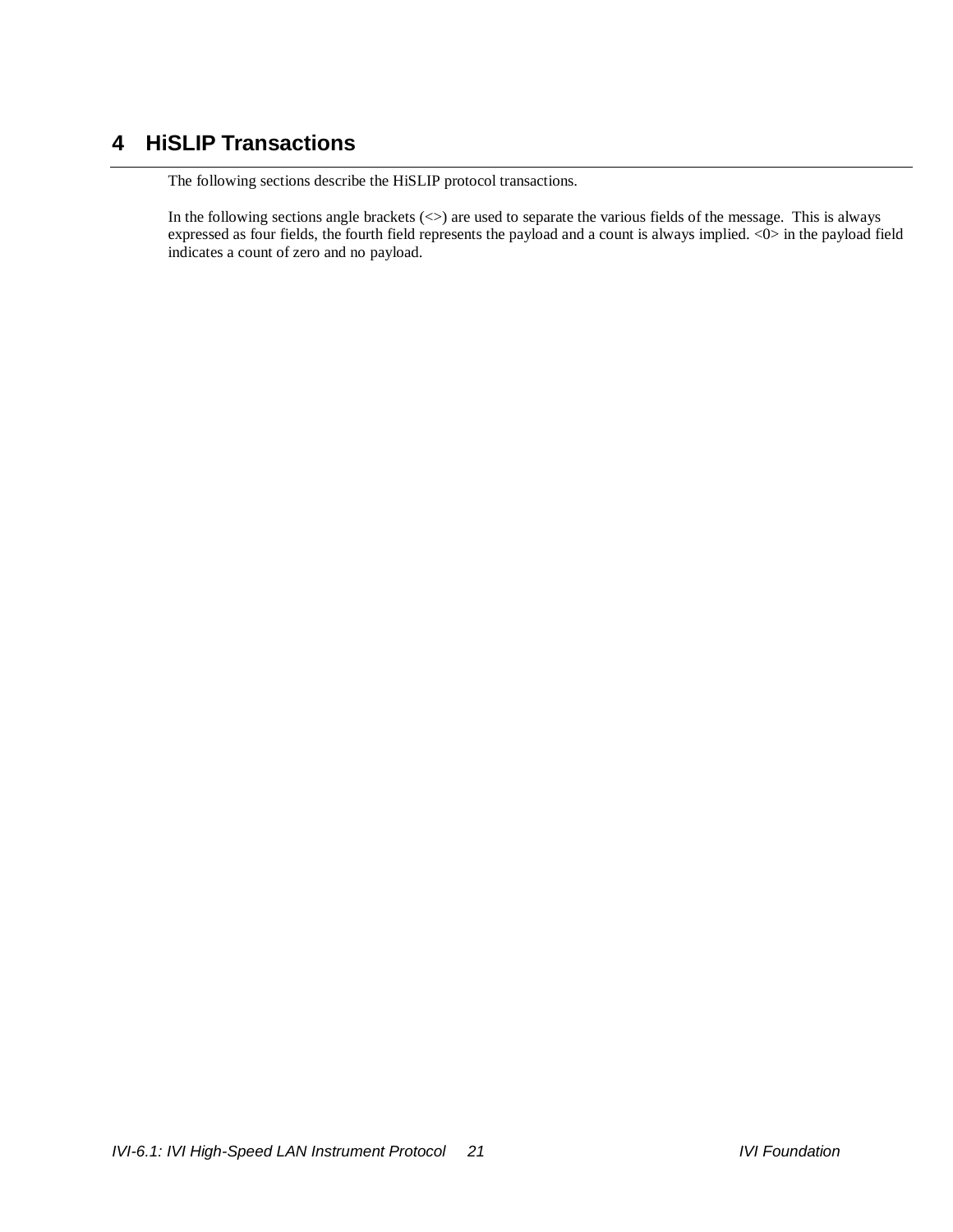## <span id="page-21-0"></span>*4.1 Initialization Transaction*

The purpose of the initialization transaction is to establish the HiSLIP connection between the client and server. This requires opening a synchronous and an asynchronous channel on the same server port and associating the two together. The two are associated through a session ID that is provided to the client by the server in response to the *Initialize* message.

Server's shall support multiple simultaneous clients initializing.

| <b>Step</b>    | Initiator | <b>Message content</b>                                                                                                                                                         | <b>Action</b>                       |
|----------------|-----------|--------------------------------------------------------------------------------------------------------------------------------------------------------------------------------|-------------------------------------|
| $\theta$       | Server    | none                                                                                                                                                                           | Server passively opens TCPserver    |
|                |           |                                                                                                                                                                                | socket on the IANA assigned port.   |
| $\mathfrak{1}$ | Client    | Opens the synchronous TCP connection (TCP SYN message)                                                                                                                         | Client does an active TCP open,     |
|                |           |                                                                                                                                                                                | the server continues to wait for    |
|                |           |                                                                                                                                                                                | additional connections              |
| 2              | Client    | <initialize>&lt;0&gt;<upper:client-protocol-version :="" :client-<="" lower="" td=""><td>Client starts the initialization by</td></upper:client-protocol-version></initialize> | Client starts the initialization by |
|                |           | vendorID> <sub-address></sub-address>                                                                                                                                          | identifying the vendor, specifying  |
|                |           |                                                                                                                                                                                | the subaddress, and advertising     |
|                |           |                                                                                                                                                                                | the protocol version it supports.   |
| 3              | Server    | <initializeresponse><overlap-mode><upper :server-protocol-<="" td=""><td>Server responds with its protocol</td></upper></overlap-mode></initializeresponse>                    | Server responds with its protocol   |
|                |           | version : lower : SessionID><0>                                                                                                                                                | version. The two go to the lower    |
|                |           |                                                                                                                                                                                | of server version and client        |
|                |           |                                                                                                                                                                                | version.                            |
|                |           |                                                                                                                                                                                |                                     |
|                |           |                                                                                                                                                                                | The server also provides the        |
|                |           |                                                                                                                                                                                | SessionID to send with              |
|                |           |                                                                                                                                                                                | AsyncInitialize.                    |
|                |           |                                                                                                                                                                                |                                     |
|                |           |                                                                                                                                                                                | Note that several FatalError        |
|                |           |                                                                                                                                                                                | messages are appropriate at this    |
|                |           |                                                                                                                                                                                | time.                               |
| 5              | Client    | Opens the asynchronous TCP connection                                                                                                                                          | Client opens second connection      |
|                |           | (TCP SYN message)                                                                                                                                                              | for the asynchronous channel on     |
|                |           |                                                                                                                                                                                | same server port                    |
| 6              | Client    | <asyncinitialize>&lt;0&gt;<sessionid>&lt;0&gt;</sessionid></asyncinitialize>                                                                                                   | The client sends SessionID to       |
|                |           |                                                                                                                                                                                | associate this TCP session with     |
|                |           |                                                                                                                                                                                | the established HiSLIP              |
|                |           |                                                                                                                                                                                | synchronous channel.                |
| 7              | Server    | <asyncinitializeresponse>&lt;0&gt;<server-vendorid>&lt;0&gt;</server-vendorid></asyncinitializeresponse>                                                                       | Server acknowledges initialize      |
|                |           |                                                                                                                                                                                | and provides the vendor ID.         |
|                |           |                                                                                                                                                                                |                                     |
|                |           |                                                                                                                                                                                | The HiSLIP connection is ready      |
|                |           |                                                                                                                                                                                | for use.                            |

#### **Table 5 Initialization Transaction**

The following are the fields in the *Initialize* client message:

client-protocol-version This identifies the highest version of the HiSLIP specification that the client implements. Per the IVI standards requirements, HiSLIP specification versions are of the form <major>.<minor>. The major specification revision, expressed as a binary 8bit integer is the first byte of the client version. The minor number expressed as a binary 8-bit integer is the second byte of the client version.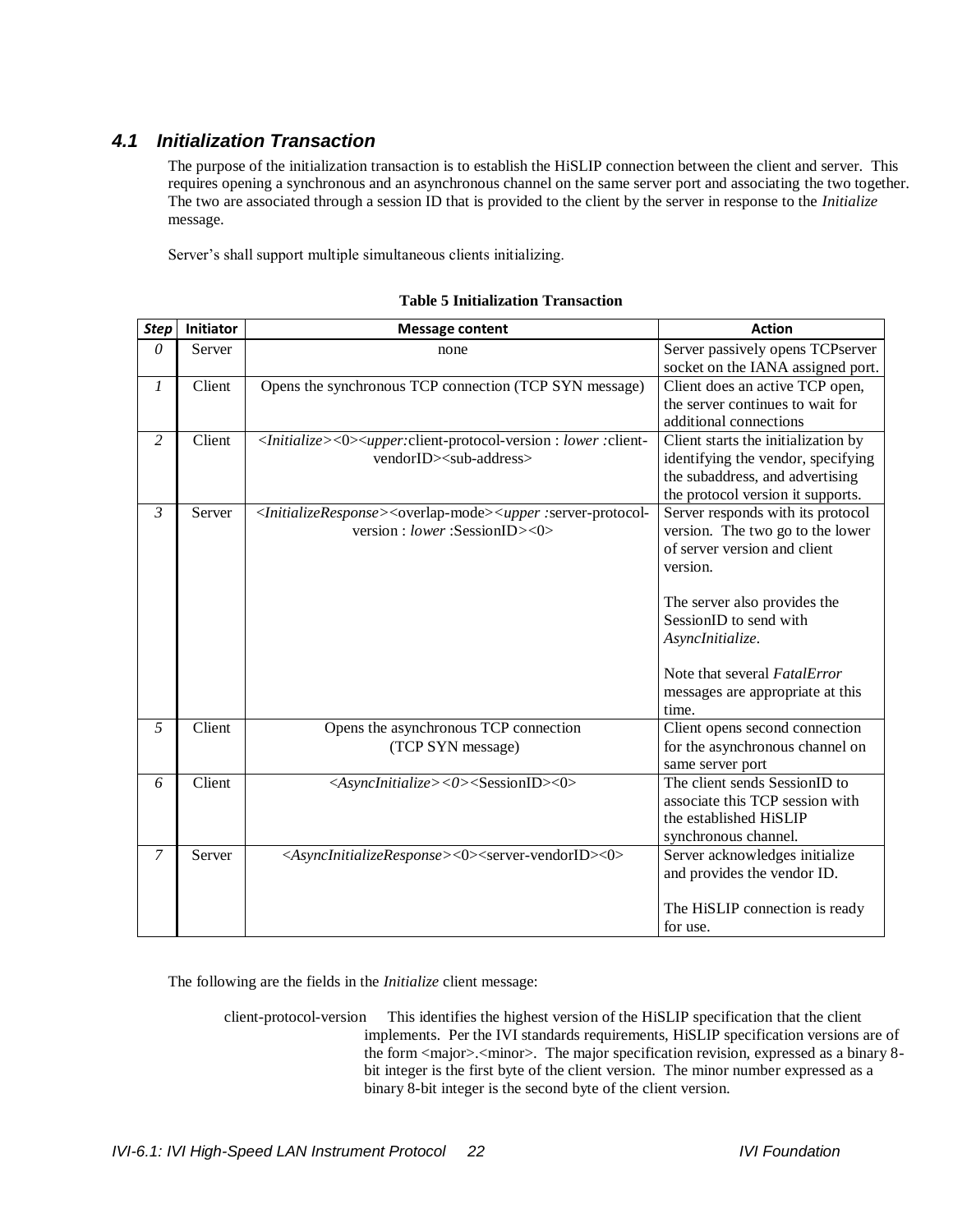|                                                                         | The client version is sent in the most significant 16-bits (big endian sense) of the 32-bit<br>message parameter.                                                                                                                                                                                                                         |
|-------------------------------------------------------------------------|-------------------------------------------------------------------------------------------------------------------------------------------------------------------------------------------------------------------------------------------------------------------------------------------------------------------------------------------|
| client-vendorID                                                         | This identifies the vendor of the HiSLIP protocol on the client. This is the two-<br>character vendor abbreviation from the VXIplug &play specification VPP-9. These<br>abbreviations are assigned free of charge by the IVI Foundation <sup>5</sup> .                                                                                    |
|                                                                         | The client vendorID is sent in the least significant 16-bits (big endian sense) of the 32-<br>bit message parameter.                                                                                                                                                                                                                      |
| sub-address                                                             | This field corresponds to the VISA LAN device name. It identifies a particular device<br>managed by this server. It is in the payload field and therefore includes a 64-bit count.<br>The count is followed by the appropriate length ASCII sub-address. For instance:<br>"device2". The maximum length for this field is 256 characters. |
|                                                                         | If the sub-address is null (zero length) the initialize opens the default (perhaps only)<br>device at this IP address.                                                                                                                                                                                                                    |
| server-protocol-version                                                 | The following are the fields in the <i>InitializeResponse</i> server message:<br>This identifies the highest version of the HiSLIP specification that the server<br>implements. It is expressed the same as the client-version field in the <i>Initialize</i> client<br>message.                                                          |
|                                                                         | The server version is sent in the most significant 16-bits (big endian sense) of the 32-<br>bit message parameter.                                                                                                                                                                                                                        |
| SessionID                                                               | This is used to associate the synchronous and asynchronous connections and must be<br>provided by the client in the <i>InitializeAsync</i> message. This associates the two TCP<br>connections into a single HiSLIP connection.                                                                                                           |
|                                                                         | The client vendorID is send in the least significant 16-bits (big endian sense) of the 32-<br>bit message parameter.                                                                                                                                                                                                                      |
| overlap-mode                                                            | The server uses this field to indicate if it initially in overlapped or synchronous mode.<br>0 indicates synchronous, 1 indicates overlapped.                                                                                                                                                                                             |
| The following is the field in the AsyncInitialize message:<br>SessionID | This is the session ID provided by the server in the InitializeResponse message. It<br>associates the synchronous and asynchronous connections. This may be discarded by<br>the client after this message.                                                                                                                                |
| server-vendorID                                                         | The following is the field in the <i>AsyncInitializeResponse</i> message:<br>This identifies the vendor of the server. This is the two-character vendor abbreviation<br>from the VXIplug&play specification VPP-9. These abbreviations are assigned free of<br>charge by the IVI Foundation. <sup>6</sup>                                 |

After the initialization sequence, the client and server will both use the highest protocol revision supported by both devices (that is, the smallest of the two exchanged versions). Note that all HiSLIP devices must support earlier protocol versions.

 $\overline{\phantom{a}}$ 

<sup>&</sup>lt;sup>5</sup> Contact the IVI Foundation ( $\underline{admin@ivifoundation.org}$ ) to register a new vendor ID (also known as a vendor prefix). Vendors do not need to join the IVI Foundation to obtain a defined two-character abbreviation. 6 Ibid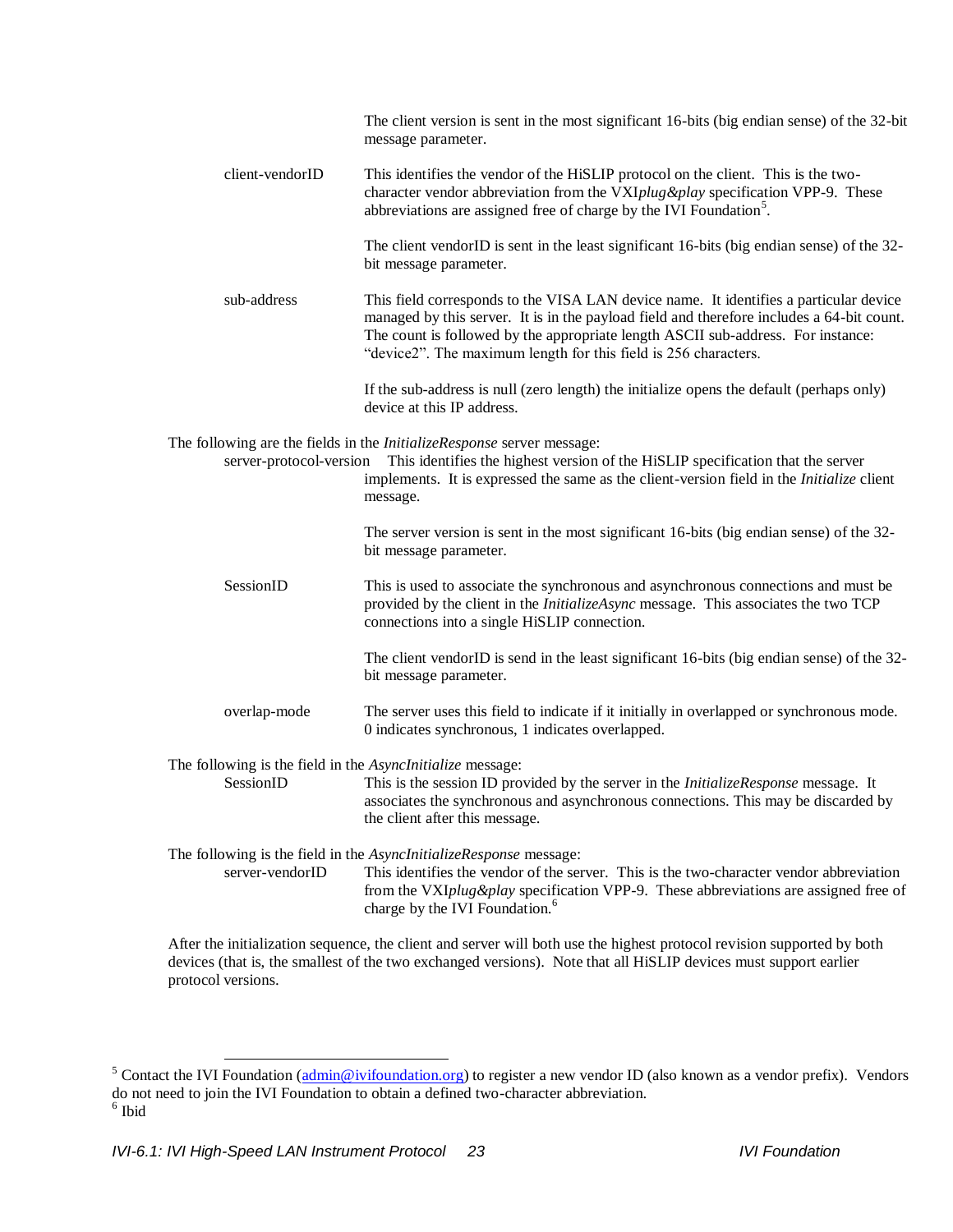Clients that require exclusive access to the server must immediately follow the initialize transaction with an appropriate *Lock* transaction. If the *Lock* operation fails then the client can close the connection. Servers shall not automatically grant a lock to new clients, and the connection may be opened when another client is holding the lock.

If the client closes the connection after receiving the *InitializeResponse*, the server should not declare an error as this is a legitimate way for a client to validate the presence and version of a server.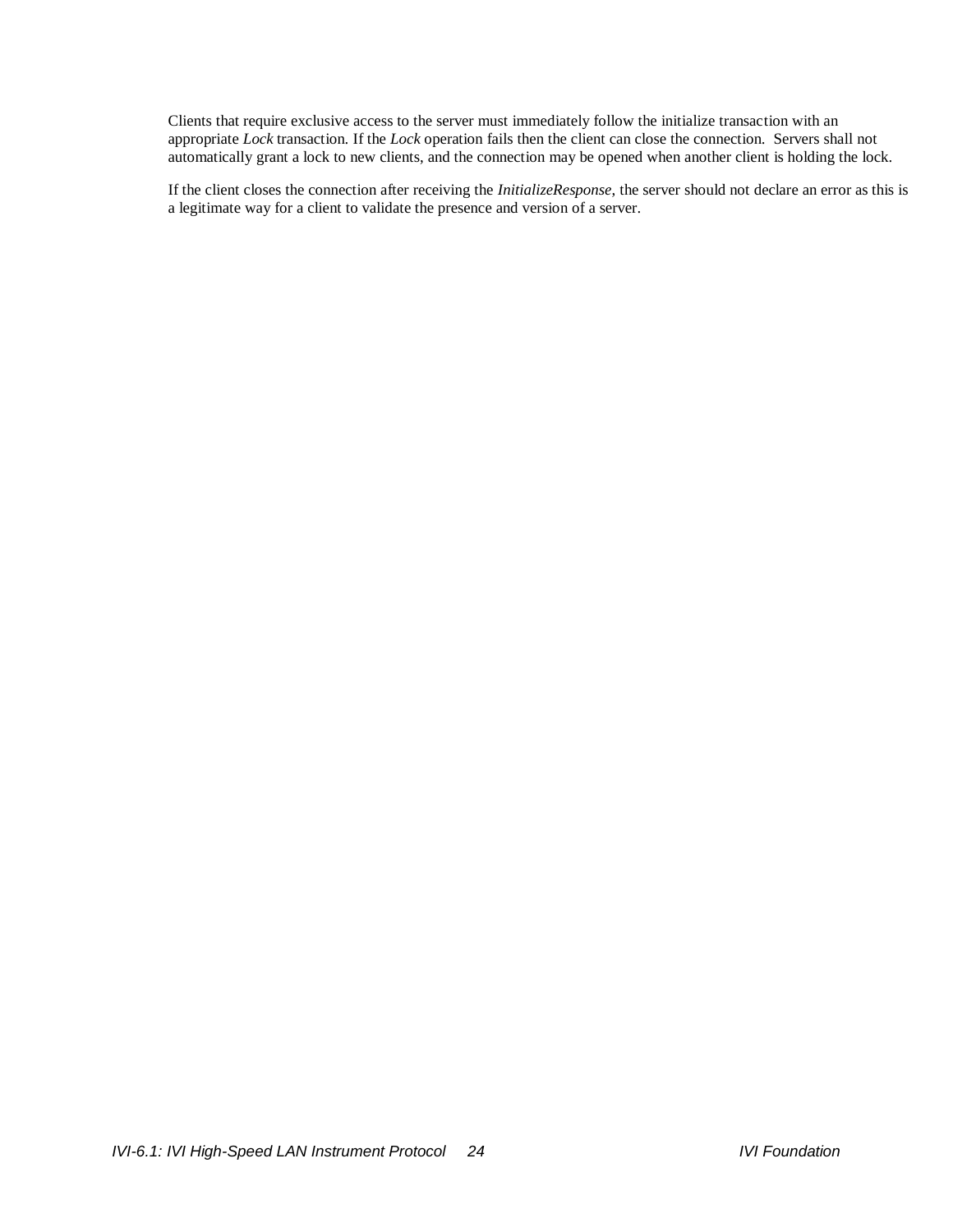## *4.2 Fatal Error Detection and Synchronization Recovery*

| <b>Initiator</b> | <b>Message</b>                                                                                                                    | Data Consumer                      |
|------------------|-----------------------------------------------------------------------------------------------------------------------------------|------------------------------------|
| Either client or | $\langle \text{FatalError} \rangle \langle \text{ErrorCode} \rangle \langle \text{length} \rangle \langle \text{message} \rangle$ | Accept data and handle             |
| server           |                                                                                                                                   | appropriately                      |
| <i>Initiator</i> | Close the connection                                                                                                              | If initiator is the client, it may |
|                  |                                                                                                                                   | re-open the connection per 4.1     |

#### **Table 6 Synchronous Fatal Error Message**

At any point, the client or server may encounter a non-recoverable error situation. For instance, the prologue may be incorrect. If either device detects an error condition that is likely to cause the two devices to lose synchronization it shall send the *FatalError* message on the synchronous channel and the asynchronous channel with appropriate diagnostic information.

The IVI Foundation defines the error codes listed in [Table 7.](#page-24-0) Error codes from 128-255 inclusive are device defined.

The payload shall be of the specified length and contain a human readable error description expressed in ASCII. A length of zero with no description is legal.

If the error is detected by the client, after sending the *FatalError* messages it shall close the HiSLIP connection and may attempt to re-establish the connection (that is, close both synchronous and asynchronous connections and reestablish the connection per sectio[n 4.1,](#page-21-0) *[Initialization Transaction](#page-21-0)*).

<span id="page-24-0"></span>If the error is detected by the server, after sending the *FatalError* messages, it shall close the HiSLIP connection. The client may re-establish the connection. However the SessionID for the new session will not necessarily relate to the previous SessionID. Note that locks will not be retained and must be re-acquired.

| <b>Error Code</b> | <b>Message</b>                                                      |
|-------------------|---------------------------------------------------------------------|
|                   | Unidentified error                                                  |
|                   | Poorly formed message header                                        |
|                   | Attempt to use connection without both channels established         |
|                   | Invalid Initialization Sequence                                     |
|                   | Server refused connection due to maximum number of clients exceeded |
| 5-127             | Reserved for HiSLIP extensions                                      |
| 128-255           | Device defined errors                                               |

#### **Table 7 HiSLIP Defined Fatal Error Codes**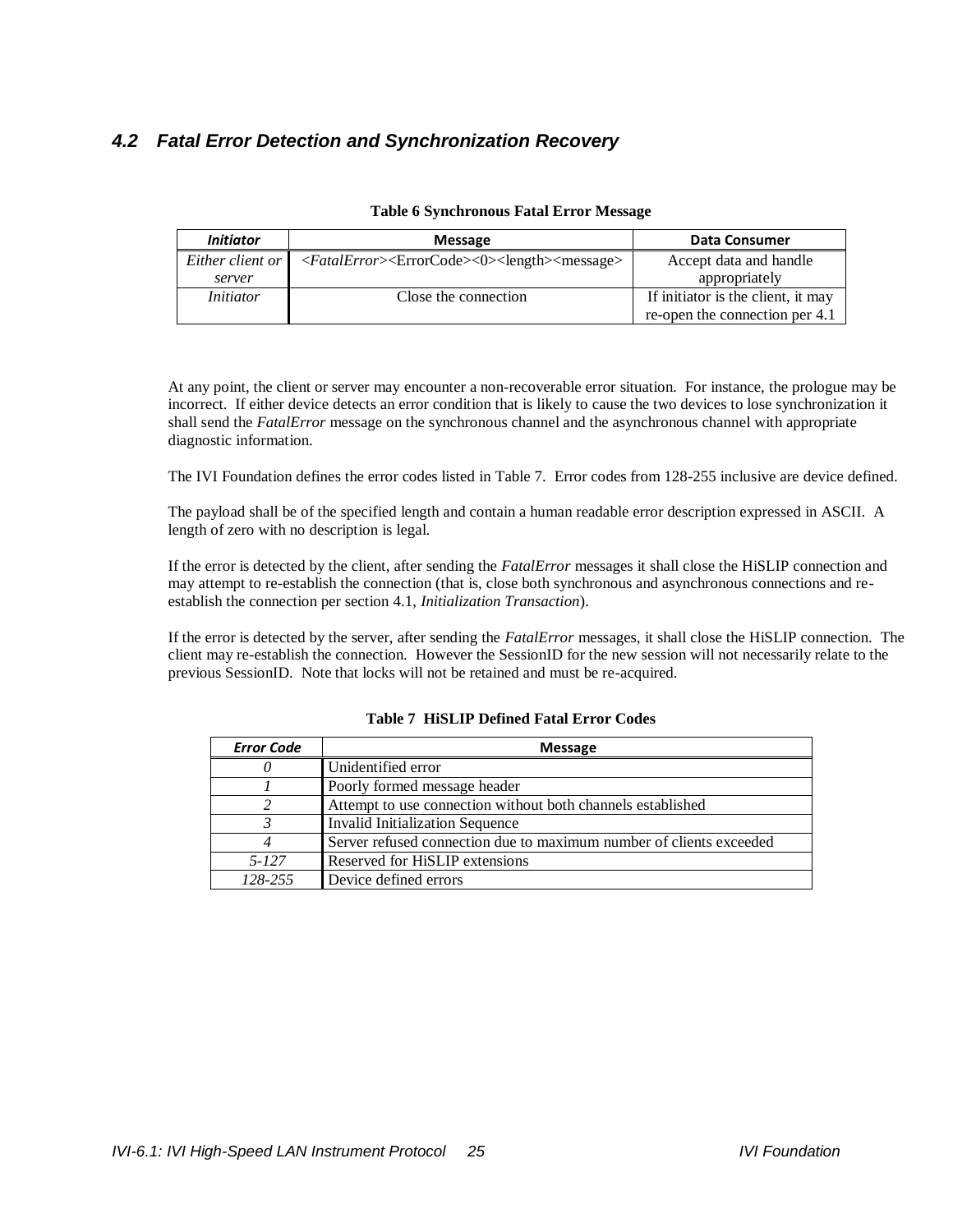## *4.3 Error Notification Transaction*

| <i>Initiator</i> | <b>Message</b>                                                                        | <b>Data Consumer</b>   |
|------------------|---------------------------------------------------------------------------------------|------------------------|
| Either client or | < <i>Error</i> > <errorcode>&lt;0&gt;<length><message></message></length></errorcode> | Accept data and handle |
| server           |                                                                                       | appropriately          |
| <i>Initiator</i> | No further action                                                                     | No further action      |

#### **Table 8 Synchronous Error Notification Transaction**

If either the client or server receive a message that it is unable to process but that does not cause it to lose synchronization with the sender it shall discard the errant message and any payload associated with it, then reply with the *Error* message.

The *Error* message shall be sent on whichever connection (synchronous or asynchronous) that the errant message arrived on.

The payload shall be of the specified length and contain a human readable error description expressed in ASCII. A length of zero with no description is legal.

The IVI Foundation defines the error codes listed in [Table 9,](#page-25-0) error codes from 128-255 inclusive are device defined.

After sending the *Error* message, the device shall return to normal processing.

<span id="page-25-0"></span>For example, the *Error* message should be sent in reply to unrecognized vendor specific messages or unsupported MessageIDs or control codes.

| <b>Error Code</b> | <b>Message</b>                      |
|-------------------|-------------------------------------|
|                   | Unidentified error                  |
|                   | Unrecognized Message Type           |
|                   | Unrecognized control code           |
|                   | Unrecognized Vendor Defined Message |
|                   | Message too large                   |
| $5 - 127$         | Reserved for HiSLIP extensions      |
| 128-255           | Device defined errors               |

#### **Table 9 HiSLIP Defined Error Codes (non-fatal)**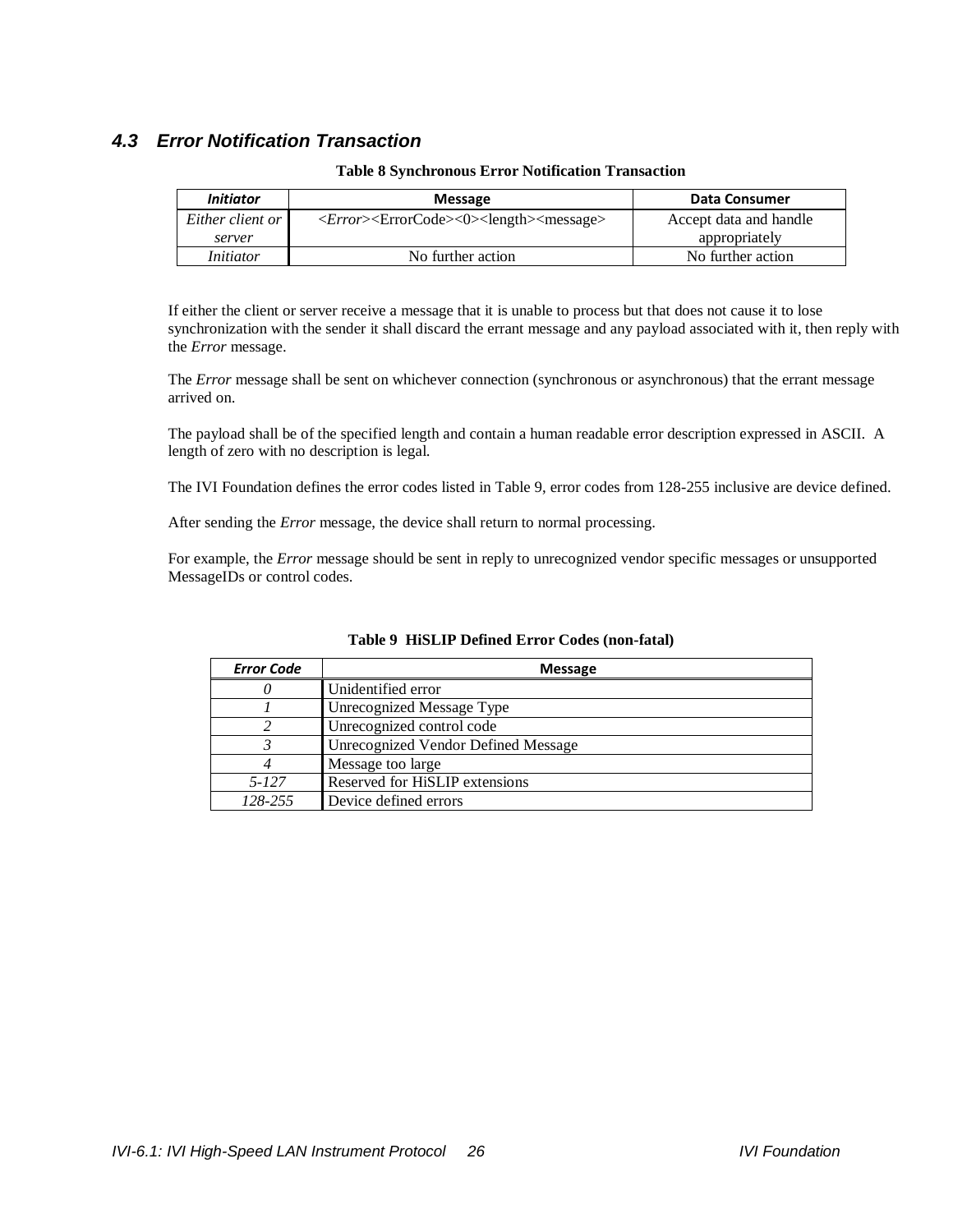## *4.4 DataTransfer Messages*

| <b>Initiator</b> | <b>Message</b>                                                                                          | <b>Data Consumer</b>                                                                                                                                 |
|------------------|---------------------------------------------------------------------------------------------------------|------------------------------------------------------------------------------------------------------------------------------------------------------|
| client           | <data><rmt-delivered><messageid><length><data></data></length></messageid></rmt-delivered></data>       | Accept data and use it<br>appropriately                                                                                                              |
|                  |                                                                                                         | RMT-delivered is 1 if this is<br>the first Data, DataEND or<br><i>Trigger</i> message since the<br>client delivered RMT to the<br>application layer. |
|                  |                                                                                                         | The client increments the                                                                                                                            |
|                  |                                                                                                         | MessageID with each Data,<br>DataEND or Trigger message<br>sent.                                                                                     |
| client           | <dataend><rmt-delivered><messageid><length><data></data></length></messageid></rmt-delivered></dataend> | Accept data and use it<br>appropriately. Final data byte<br>has an accompanying END.                                                                 |
|                  |                                                                                                         | RMT-delivered is 1 if this is<br>the first Data, DataEND or<br>Trigger message since the<br>client delivered RMT to the<br>application layer.        |
|                  |                                                                                                         | The client increments the<br>MessageID with each Data,<br>DataEND or Trigger message<br>sent.                                                        |

## **Table 10 Data Transfer Messages from Client to Server**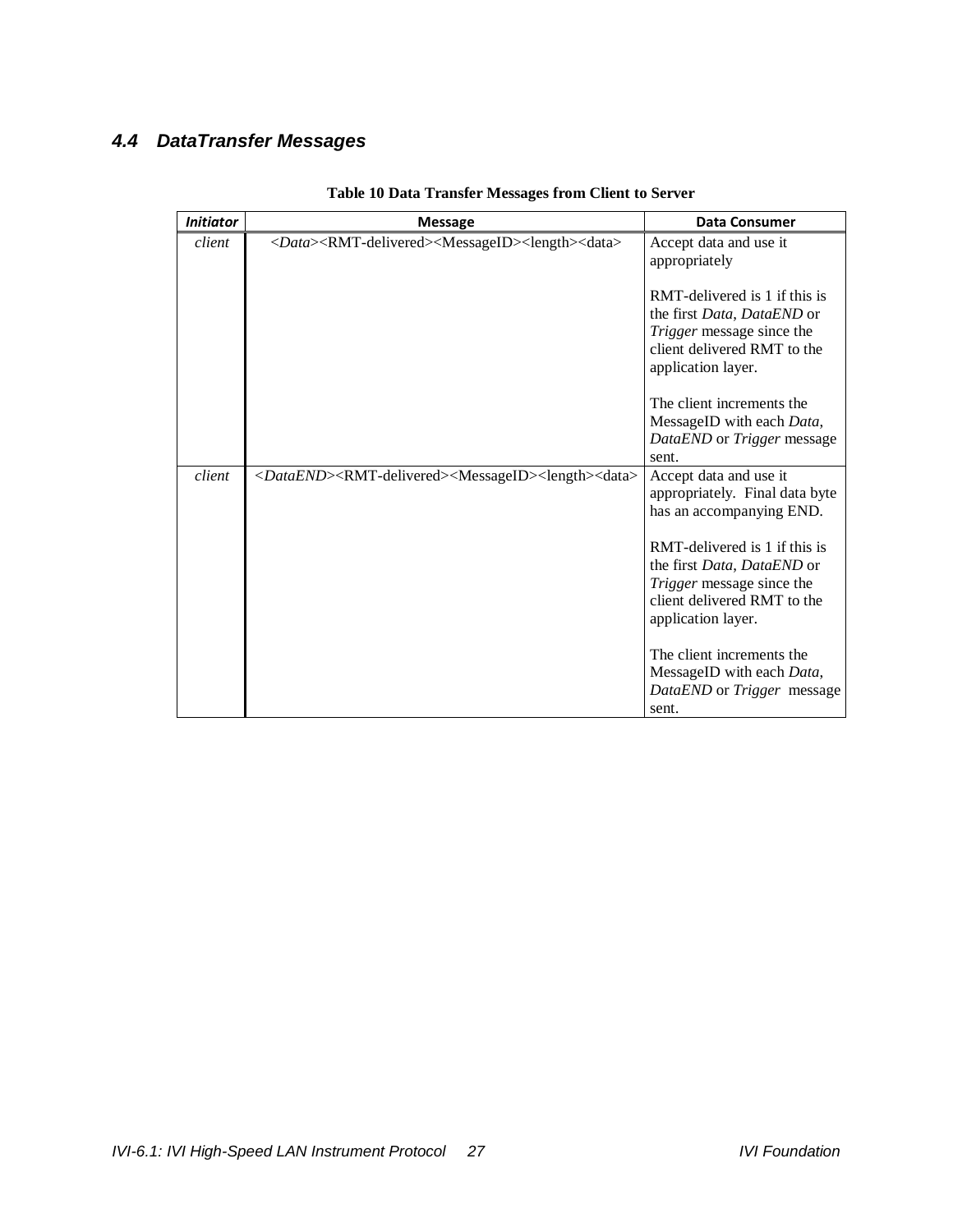| <b>Initiator</b> | <b>Message</b>                                                                    | <b>Data Consumer</b>                                                                                                                                                                                                                                    |
|------------------|-----------------------------------------------------------------------------------|---------------------------------------------------------------------------------------------------------------------------------------------------------------------------------------------------------------------------------------------------------|
| server           | <data>&lt;0&gt;<messageid><length><data></data></length></messageid></data>       | Accept data and handle<br>appropriately                                                                                                                                                                                                                 |
|                  |                                                                                   | The MessageID in<br>synchronized mode is the ID<br>of the message containing the<br>RMT that generated this<br>response or 0xffff ffff. The<br>MessageID in overlapped<br>mode is an ID that is<br>incremented with each data<br>transfer message sent. |
| server           | <dataend>&lt;0&gt;<messageid><length><data></data></length></messageid></dataend> | Accept data and handle<br>appropriately. Final data byte<br>has an accompanying END.                                                                                                                                                                    |
|                  |                                                                                   | The MessageID in<br>synchronized mode is the ID<br>of the message containing the<br>RMT that generated this<br>response. The MessageID in<br>overlapped mode is an ID that<br>is incremented with each data<br>transfer message sent.                   |

#### **Table 11 Data Transfer Messages from Server to Client**

Either the server or the client is permitted to initiate a data transfer at any time.

| For client originated message:  |                                                                                                                                                                                                                                                                         |
|---------------------------------|-------------------------------------------------------------------------------------------------------------------------------------------------------------------------------------------------------------------------------------------------------------------------|
| RMT-delivered                   | RMT-delivered is 1 if this is the first Data, DataEND, Trigger, or StatusQuery<br>message since the HiSLIP client delivered an RMT to the client application layer.                                                                                                     |
| MessageID                       | MessageID identifies this message so that response data from the server can indicate<br>the message that generated it. For generation of the MessageID, see sections 3.1.2<br>(Synchronized Mode Client Requirements) and 3.2.2 (Overlap Mode Client)<br>Requirements). |
| For server originated messages: |                                                                                                                                                                                                                                                                         |
| MessageID                       | MessageID in synchronized mode identifies the client message responsible for<br>representing this proposes. The coordinated productive Measure ID is a coordinate of                                                                                                    |

generating this response. In overlapped mode, the MessageID is a continuously incrementing count that assists in MAV generation. See section [3.1.1\(](#page-17-2)*[Synchronized](#page-17-2)  [Mode Server Requirements\)](#page-17-2)*and [3.2.1\(](#page-19-1)*[Overlap Mode Server Requirements](#page-19-1)*), and section [4.14.2,](#page-43-0) *[MAV Generation in Overlapped Mode](#page-43-0)*

The *DataEND* message indicates that the END message should be processed with the final data byte.

These messages are not acknowledged.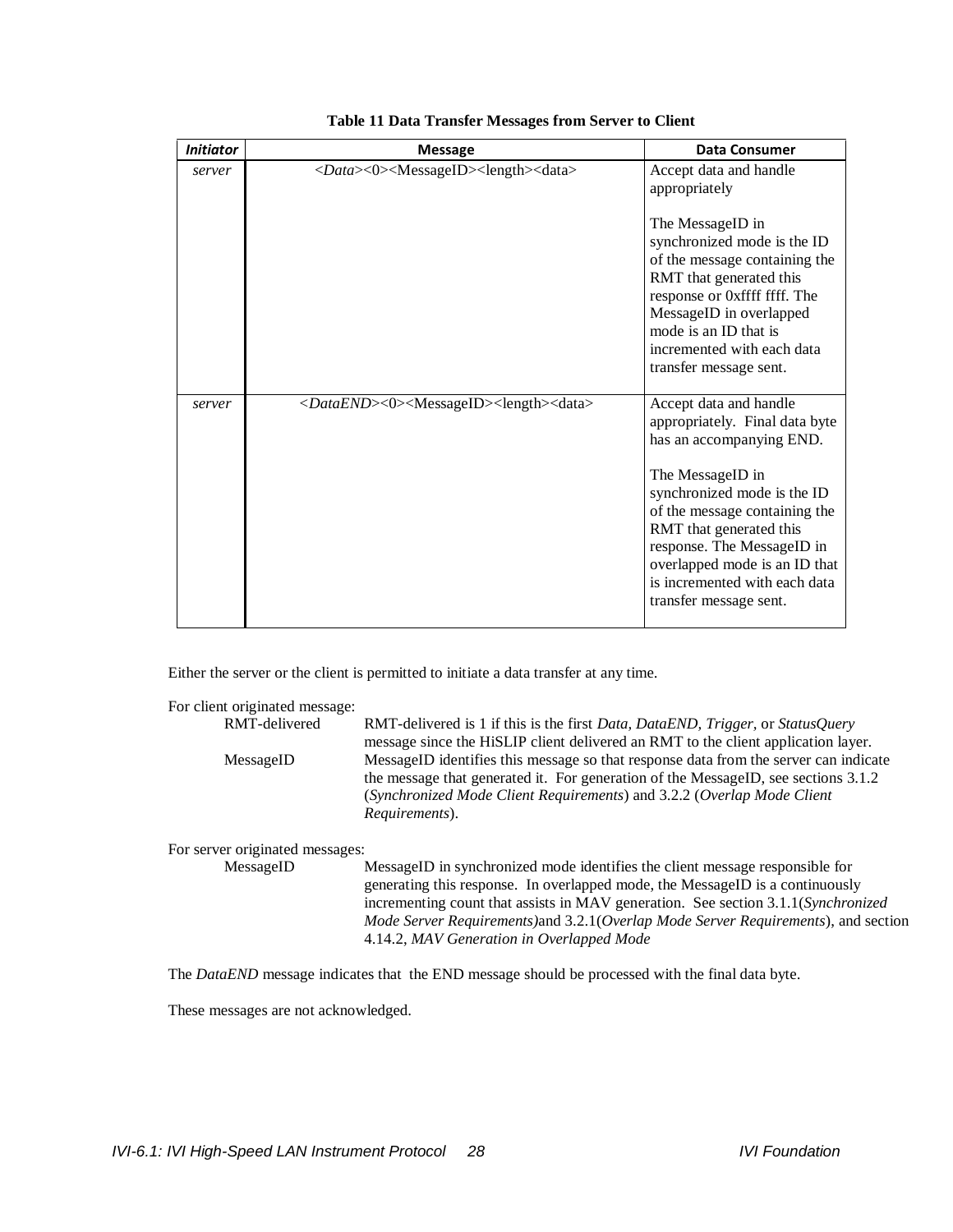## <span id="page-28-0"></span>*4.5 Lock Transaction*

| Step           | <b>Sender</b> | <b>Message</b>                                                                                                                                          | <b>Action</b>                                                                                                                                                                                                                  |
|----------------|---------------|---------------------------------------------------------------------------------------------------------------------------------------------------------|--------------------------------------------------------------------------------------------------------------------------------------------------------------------------------------------------------------------------------|
|                | Client        | <asynclock>&lt;1=request&gt;<timeout><lockstring<br><math>length</math> <math>\geq</math> <math>LockString</math></lockstring<br></timeout></asynclock> | Request lock, wait up to<br>timeout milliseconds for it.<br>to become available.<br>LockString is an ASCII<br>string indicating shared<br>lock identification. A zero<br>length string indicates an<br>exclusive lock request. |
| $\mathfrak{D}$ | Server        | <asynclockresponse>&lt;0=failure, 1=success,</asynclockresponse>                                                                                        | Response indicates if the                                                                                                                                                                                                      |
|                |               | $3=error><0><0>$                                                                                                                                        | lock was successful.                                                                                                                                                                                                           |

#### **Table 12 Lock Transaction – Requesting a Lock**

#### **Table 13 Lock Transaction – Releasing a Lock**

| <b>Step</b> | Sender | <b>Message</b>                                                                                      | <b>Action</b>               |
|-------------|--------|-----------------------------------------------------------------------------------------------------|-----------------------------|
|             | Client | $\langle AsyncLock \rangle \langle 0 = release \rangle \langle MessageID \rangle \langle 0 \rangle$ | Release lock                |
|             | Server | $\langle AsyncLockResponse \rangle \langle 1 = success$ exclusive, 2=success                        | Response indicates the type |
|             |        | shared, $3=error><0><0>$                                                                            | of lock released if any     |

The *AsyncLock* client message is used to request or release a lock as described in [Table 14.](#page-29-0)

The following are the fields in the *AsyncLock* transaction:

| LockString | an ASCII string that identifies this lock                                                                                                                                                                                                                                                                                                                                                                    |
|------------|--------------------------------------------------------------------------------------------------------------------------------------------------------------------------------------------------------------------------------------------------------------------------------------------------------------------------------------------------------------------------------------------------------------|
| MessageID  | designates the last message to be completed before the release takes place.                                                                                                                                                                                                                                                                                                                                  |
| Timeout    | The <i>AsyncLock</i> request passes a 32-bit timeout in the MessageID field. This is the<br>amount of time in milliseconds the client is willing to wait for the lock to grant. If the<br>lock is not available in this amount of time, the <i>AsyncLockResponse</i> will fail and return<br>failure. A timeout of 0 indicates that the server should only grant the lock if it is<br>available immediately. |

The server shall always reply with an *AsyncLockResponse* pe[r Table 14.](#page-29-0)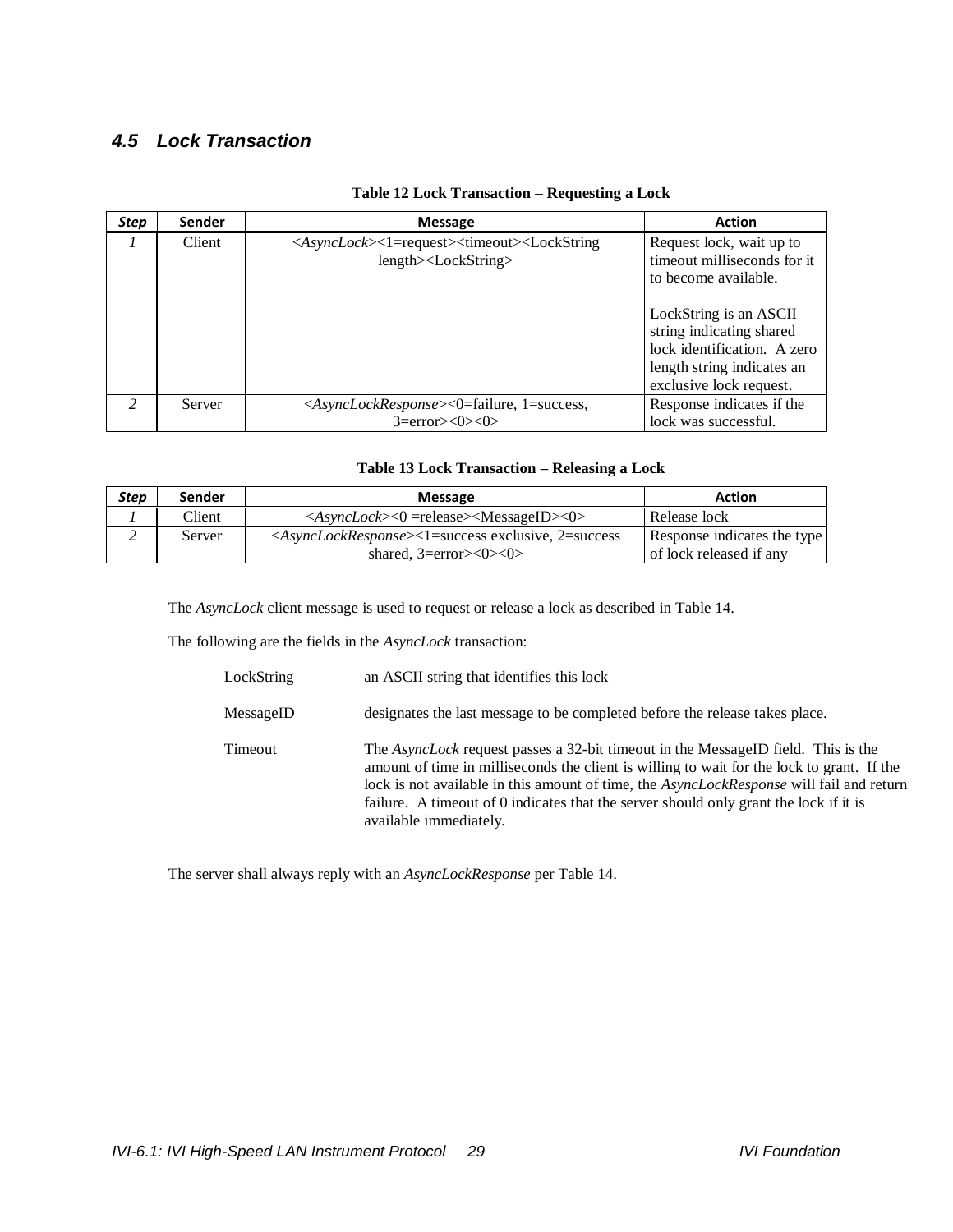<span id="page-29-0"></span>

| Lock Control Code | LockResponse<br><b>Control Code</b> | <b>Description</b>                                                           |
|-------------------|-------------------------------------|------------------------------------------------------------------------------|
| $0$ (release)     | 1 (success)                         | Release of exclusive lock<br>was granted.                                    |
|                   | 2 (success)                         | Release of shared lock<br>was granted                                        |
| $0$ (release)     | $3$ (error)                         | Invalid attempt to release<br>a lock that was not<br>acquired.               |
| 1 (request)       | $0$ (fail)                          | Lock was requested but<br>not granted (timeout<br>expired)                   |
| 1 (request)       | 1 (success)                         | The lock was requested<br>and granted                                        |
| 1 (request)       | $3$ (error)                         | Invalid (redundant)<br>request that is, requesting<br>a lock already granted |

#### **Table 14 Lock request/release operation descriptions**

A null LockString in the *AsyncLock* LockString with a Control Code of 1 indicates a lock request for an exclusive lock.

A non-null LockString in the *AsyncLock* LockString with a Control Code of 1 indicates a request for a shared lock.

An *AsyncLock* with the Control Code set to 0 indicates a request to release the lock.

HiSLIP servers shall respond to lock requests as shown in [Table 15 Lock BehaviorTable 15.](#page-30-0) Note that the "lock state" described in this table is the lock state across all active HiSLIP sessions.

After the Initialization and Device Clear transaction, the client shall use the MessageID = 0xfffffefe (0xffffff00-2) in the *AsyncLock* (release) message.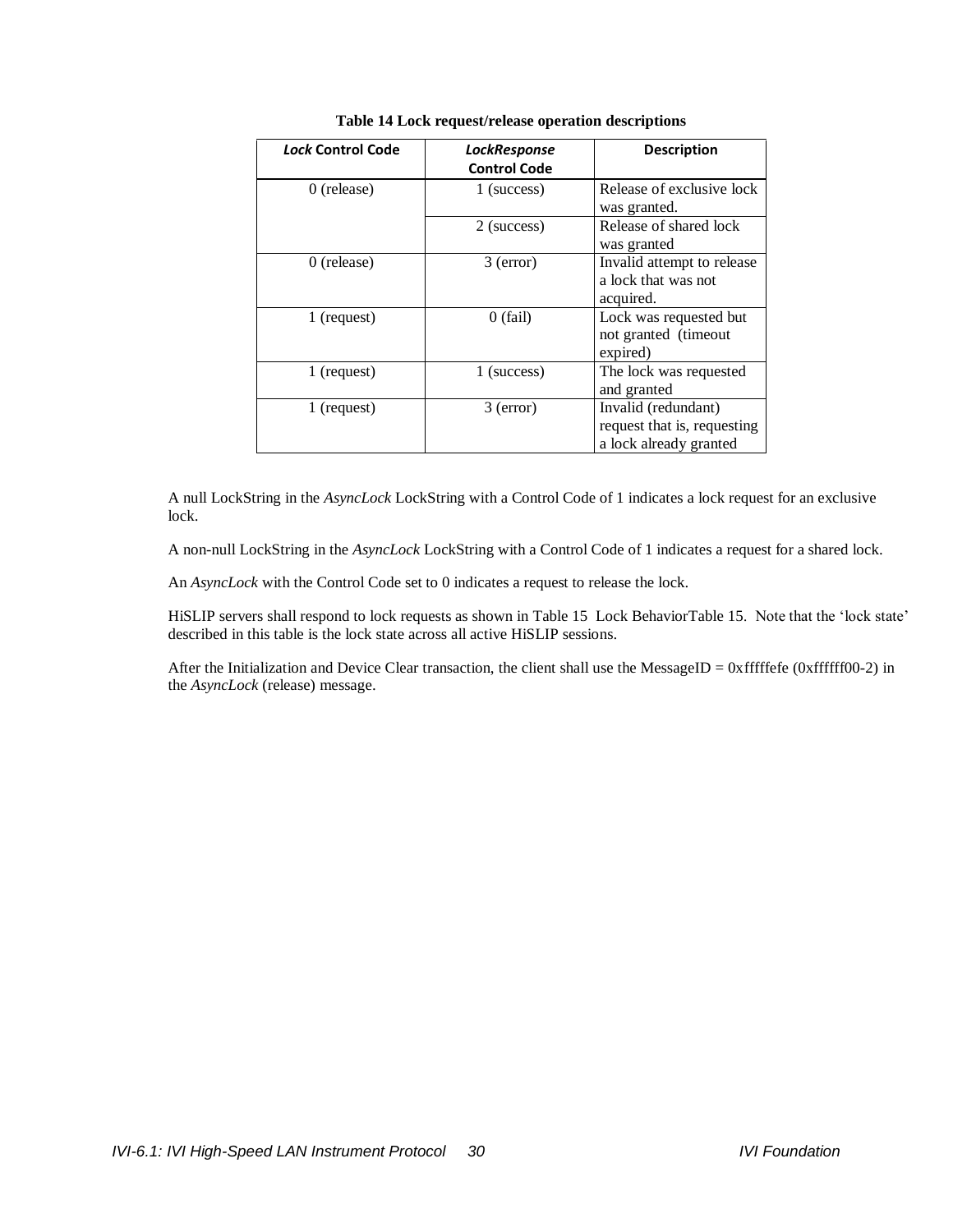**Table 15 Lock Behavior**

<span id="page-30-0"></span>

| <b>Initial</b> | <b>Lock request</b>   | <b>Client</b>                                                           | <b>New State</b>        |
|----------------|-----------------------|-------------------------------------------------------------------------|-------------------------|
| <b>State</b>   |                       |                                                                         |                         |
| Unlocked       | Shared lock           | any client $\rightarrow$ success                                        | Shared Locked           |
| (initial)      | <b>Exclusive lock</b> | any client $\rightarrow$ success                                        | <b>Exclusive Locked</b> |
| state)         | Release               | any client $\rightarrow$ error                                          | Unlocked                |
| Exclusive      | <b>Shared Lock</b>    | holder of exclusive lock $\rightarrow$ error                            | <b>Exclusive Locked</b> |
| locked         |                       | other client $\rightarrow$ fails after lock timeout                     | <b>Exclusive Locked</b> |
|                | <b>Exclusive lock</b> | client not holding the lock $\rightarrow$ fails after lock timeout      | <b>Exclusive Locked</b> |
|                |                       | holder of exclusive lock $\rightarrow$ error                            | <b>Exclusive Locked</b> |
|                | Release               | holder of exclusive $\rightarrow$ succeeds                              | Unlocked                |
|                |                       | client without exclusive lock $\rightarrow$ error                       | <b>Exclusive</b> locked |
| Shared         | Shared lock           | holder of shared lock $\rightarrow$ error                               | Shared Locked           |
| locked         |                       | other client with right key $\rightarrow$ succeeds                      | <b>Shared Locked</b>    |
|                |                       | other client with wrong key $\rightarrow$ fails after lock timeout      | <b>Shared Locked</b>    |
|                | <b>Exclusive lock</b> | holder of shared lock $\rightarrow$ succeeds                            | <b>Both Locks</b>       |
|                |                       | client not holding shared lock $\rightarrow$ fails after lock timeout   | <b>Shared Locked</b>    |
|                | Release               | holder of the shared lock when 2 or more are holding                    | <b>Shared Locked</b>    |
|                |                       | shared lock $\rightarrow$ succeeds                                      |                         |
|                |                       | the only remaining holder of the shared lock $\rightarrow$ Succeeds     | Unlocked                |
|                |                       | client holding no locks $\rightarrow$ error                             | <b>Shared Locked</b>    |
| <b>Both</b>    | <b>Shared Lock</b>    | holder of shared lock $\rightarrow$ error                               | <b>Both locks</b>       |
| locks          |                       | other client with right key $\rightarrow$ succeeds                      | <b>Both locks</b>       |
|                |                       | other client with wrong key $\rightarrow$ fails after lock timeout      | <b>Both locks</b>       |
|                | <b>Exclusive lock</b> | client not holding the exclusive lock $\rightarrow$ fails after timeout | <b>Both locks</b>       |
|                |                       | client holding the exclusive lock $\rightarrow$ error                   | <b>Both locks</b>       |
|                | Release               | holder of exclusive and shared lock $\rightarrow$ succeeds              | Shared locked           |
|                |                       | other client holding a shared lock $\rightarrow$ succeeds               | <b>Both Locks</b>       |
|                |                       | client holding no locks $\rightarrow$ error                             | <b>Both locks</b>       |

HiSLIP servers shall:

- 1. Go to the Unlocked state when the first connection is initialized
- 2. Release all locks assigned to a client when that client connection closes

### 4.5.1 Unlock Considerations

In an unlock operation, the MessageID in the message parameter designates the last *Data, DataEND* or *Trigger*  message to be completed before the lock is released. The client is only allowed to specify messages that were transmitted before the *AsyncLock* operation. The *AsyncLock* transaction will not complete the unlock until that message is complete.

The *AsyncLock* unlock operation can only be aborted by device clear. The normal device clear behavior will abandon any pending transactions the unlock operation may be waiting for. Note that this requires the server respond in a timely fashion to an *AsyncDeviceClear* message while waiting for an *AsyncLock* unlock operation to complete. When an *AsyncLock* unlock operation is abandoned by a device clear, the lock shall be released per the pending unlock operation and no confirmation sent to the client.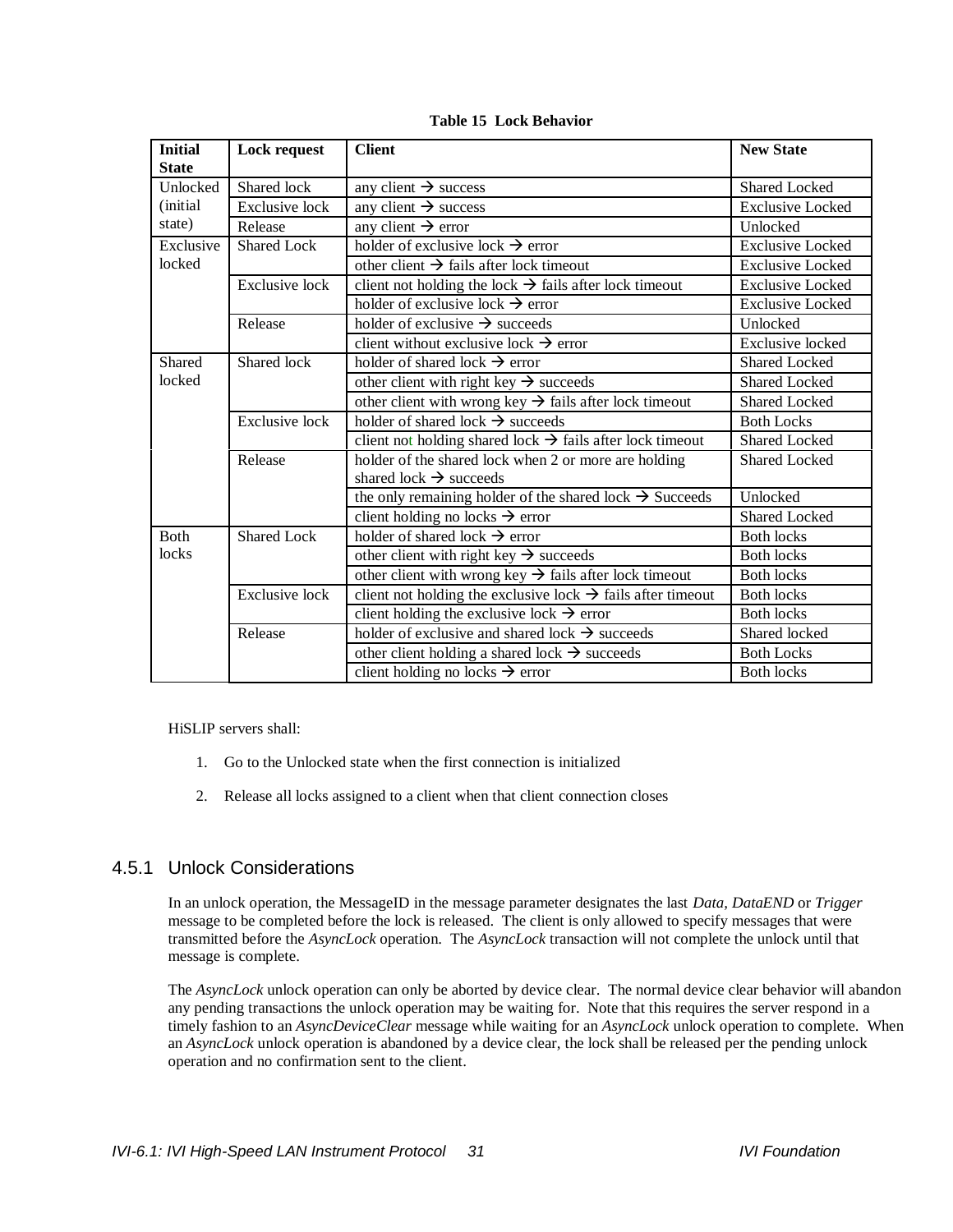## *4.6 Lock Info Transaction*

|--|

| Step | Sender | <b>Message</b>                                                                                                                      | Action                           |
|------|--------|-------------------------------------------------------------------------------------------------------------------------------------|----------------------------------|
|      | Client | $\langle AsyncLockInfo \rangle \langle 0 \rangle \langle 0 \rangle$                                                                 | Request from the client for lock |
|      |        |                                                                                                                                     | information.                     |
|      | Server | <asynclockinforesponse><exclusive-locks-< td=""><td>The server returns information</td></exclusive-locks-<></asynclockinforesponse> | The server returns information   |
|      |        | granted> <locks-granted>&lt;0&gt;</locks-granted>                                                                                   | regarding locks it has granted.  |

The following are the fields in the *AsyncLockInfoResponse:*

exclusive-locks-granted 1 if an exclusive lock has been granted and 0 otherwise.

locks-granted the number of clients that were holding locks when *AsyncLockInfo* was processed. A client holding both a shared and exclusive lock is counted only once.

The *LockInfo* transaction is used by the client to determine how many other clients are connected and how many locks have been granted. These values are sampled values from the server and may be inaccurate since other clients may be simultaneous releasing and requesting locks or connections. However, the locks-granted and clients-connected values shall be self-consistent at some point in time when the *LockInfo* was processed by the server.

This transaction is processed regardless of whether the client currently holds a lock.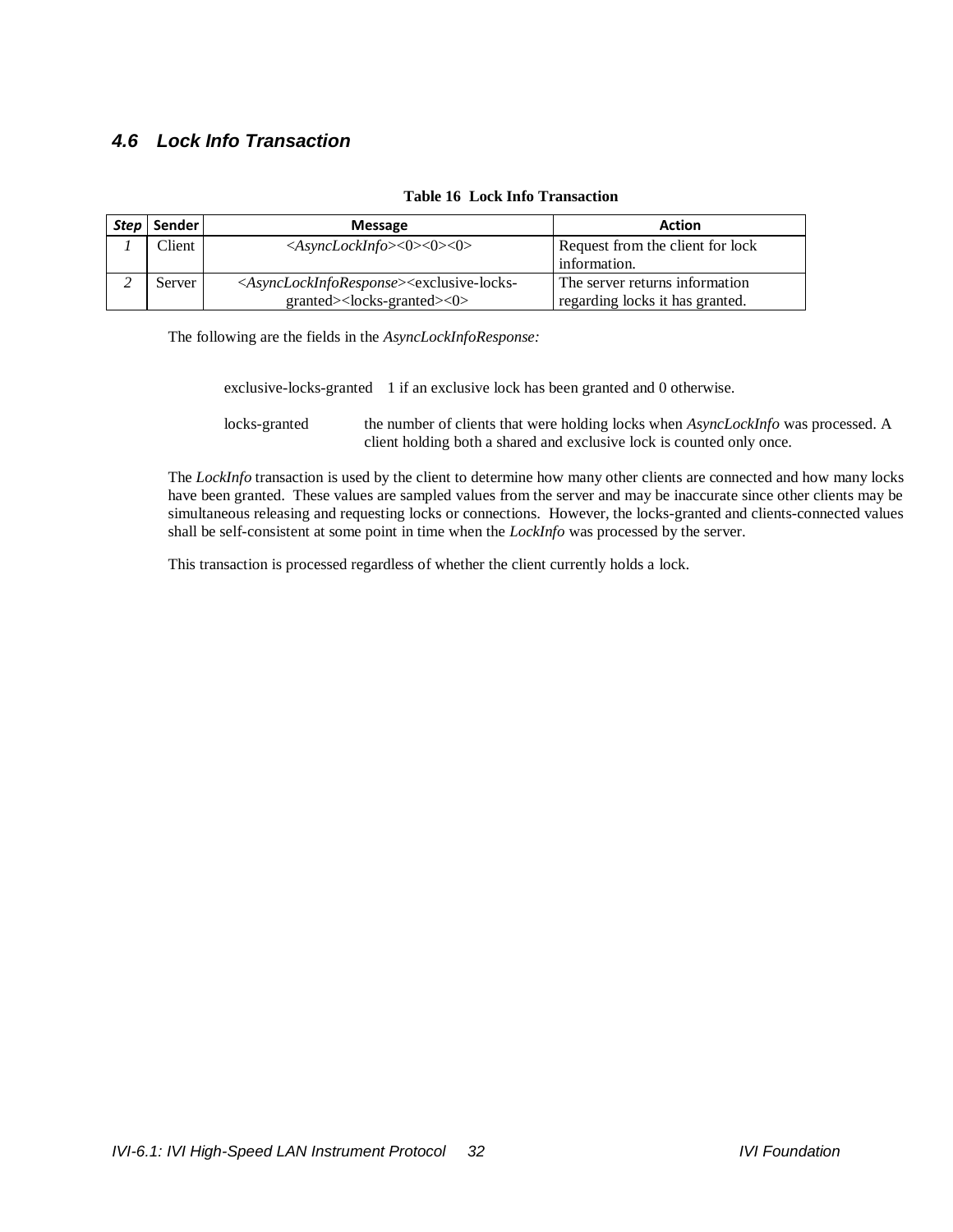## *4.7 Remote Local Transaction*

HiSLIP supports GPIB-like remote/local control. The purpose of remote/local is to:

- o Prevent front panel input from interfering with remote operations
- o Permit front panel local key to re-enable the front panel input
- $\circ$  Provide a way to lockout the local key<sup>7</sup> when the controller needs exclusive access

#### **Table 17 RemoteLocal Control Transaction**

| Step | Sender | <b>Message</b>                                                                                                                       | <b>Action</b>                  |
|------|--------|--------------------------------------------------------------------------------------------------------------------------------------|--------------------------------|
|      | Client | <asyncremotelocalcontrol><request><messa< td=""><td>Request remote local operation</td></messa<></request></asyncremotelocalcontrol> | Request remote local operation |
|      |        | geID><0>                                                                                                                             |                                |
|      | Server | $\langle AsvncRemoteLocalResponse \rangle \langle 0 \rangle \langle 0 \rangle$                                                       | Confirm remote/local request   |

| request   | The values of the request field are shown in Table 18, Remote Local Control<br><i>Transactions</i>                  |
|-----------|---------------------------------------------------------------------------------------------------------------------|
| MessageID | designates the MessageID of the most recent <i>Data, DataEND</i> , or <i>Trigger</i> message sent<br>by the client. |

The server is permitted to act on the *AsyncRemoteLocalControl* immediately, or wait until after the preceding operations have been acted on by the server.

In some conditions, TCP may deliver the remote/local requests before it delivers a preceding *Data/DataEND* or *Trigger* message generated by the client. The server should consult the MessageID provided with the *AsyncRemoteLocalControl*. If this MessageID is not equal to the MessageID of the last received *Data*, *DataEND*, or *Trigger* message then the remote/local request should be deferred until after the message (on synchronous channel) with the designated MessageID was processed.

The server shall send the *AsyncRemoteLocalResponse* after any server defined actions are complete, however it shall not wait for locks granted to other clients to be released. Although the *AsyncRemoteLocalResponse* is sent immediately if another client is holding a lock, the server shall only act on the remote/local request after the lock is released. The behavior is device dependent.

Three logical variables maintained by the server dictate its behavior:

| Remote       | Controls if front panel input is accepted. Note that remote input is always accepted. If<br>Remote is true, front panel input is not accepted, with the exception of the local key. If<br>the local key is pressed and LocalLockout is set to false, Remote is set false so that<br>subsequent front panel input is accepted. When the connection is initialized Remote is<br>false. |
|--------------|--------------------------------------------------------------------------------------------------------------------------------------------------------------------------------------------------------------------------------------------------------------------------------------------------------------------------------------------------------------------------------------|
| RemoteEnable | Mimics the GPIB REN line, but is maintained by the individual server. When the<br>connection is initialized RemoteEnable is true.                                                                                                                                                                                                                                                    |
| LocalLockout | If true, the front panel local key has no affect. If false, the front panel local key sets<br>Remote to false. When the connection is initialized LocalLockout is false.                                                                                                                                                                                                             |

 $<sup>7</sup>$  The local key, as defined by IEEE 488, is a key on the instrument an operator can use to gain front panel access to the</sup> instrument when front panel access has been automatically disabled by the 488 protocol.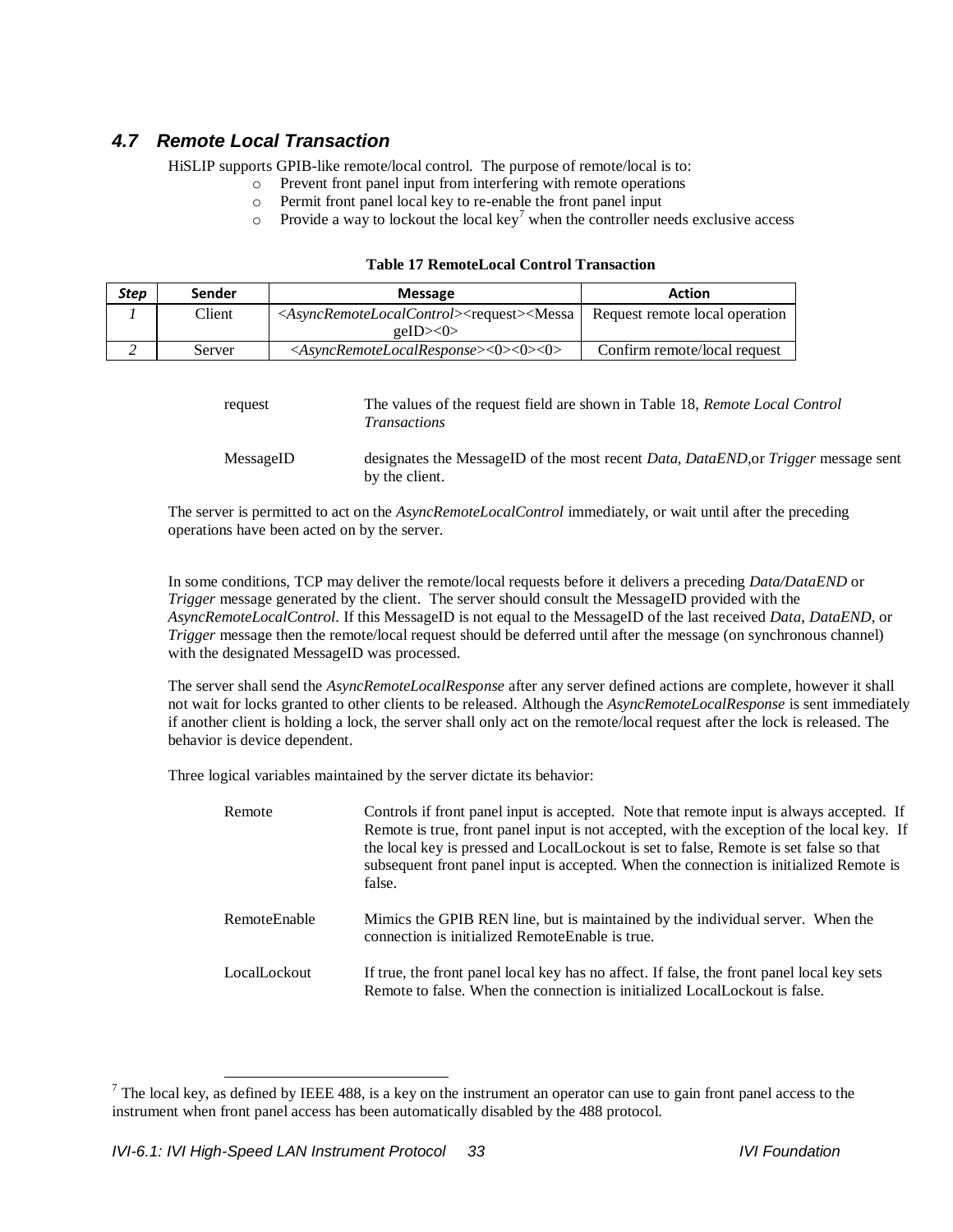If RemoteEnable is true and new data or control information arrives via the Hi-SLIP protocol, Remote is set to true. Specifically, any of the following messages on the synchronous channel set remote true, provided that a deferred implication is processed:

- o *Data*
- o *DataEND*
- o *Trigger*

Or any of the following messages on the asynchronous channel:

- o *AsyncStatusQuery*
- o *AsyncDeviceClear*
- o *AyncLock*

Servers are permitted to take a device specific action for *VendorSpecific* messages.

*RemoteLocal* HiSLIP messages set these state variables as described in [Table 18.](#page-34-0) In that table, T indicates the variable is set, F indicates the variable is cleared, and nc indicates the variable is not changed.

The remote/local control codes correspond to the parameters to the VISA viGpibControlREN<sup>8</sup> function call. The behavior is chosen to emulate the behavior of a GPIB device.<sup>9</sup>

After the Initialization and Device Clear transaction, the client shall use the MessageID =  $0x$  fffffefe (0xffffff00-2) in the *AsyncRemoteLocalControl* message.

<sup>8</sup> The VISA specification (vpp43, Table 6.5.1) specifies the following:

 $\overline{\phantom{a}}$ 

| Mode                           | <b>Action Description</b>                                                   |
|--------------------------------|-----------------------------------------------------------------------------|
| VI GPIB REN DEASSERT           | Deassert REN line.                                                          |
| VI GPIB REN ASSERT             | Assert REN line.                                                            |
| VI GPIB REN DEASSERT GTL       | Send the Go To Local command (GTL) to this device and deassert<br>REN line. |
| VI GPIB REN ASSERT ADDRESS     | Assert REN line and address this device.                                    |
| VI GPIB REN ASSERT LLO         | Send LLO to any devices that are addressed to listen.                       |
| VI GPIB REN ASSERT ADDRESS LLO | Address this device and send it LLO, putting it in RWLS.                    |
| VI GPIB REN ADDRESS GTL        | Send the Go To Local command (GTL) to this device.                          |

<sup>9</sup> The VISA API provides general control of GPIB that is not necessary for a Hi-SLIP client. Practical Hi-SLIP applications can be handled by using just three values for the mode: VI\_GPIB\_REN\_DEASSERT which will always place the instrument in local, VI\_GPIB\_REN\_ASSERT\_ADDRESS\_LLO which will always put the instrument into remote with local-lockout, and VI\_GPIB\_REN\_ASSERT\_ADDRESS which will place the instrument into remote, but enable the front panel local key (with automatic transitions back to remote when remote data is received). Unfortunately, the names of these modes are not very mnemonic.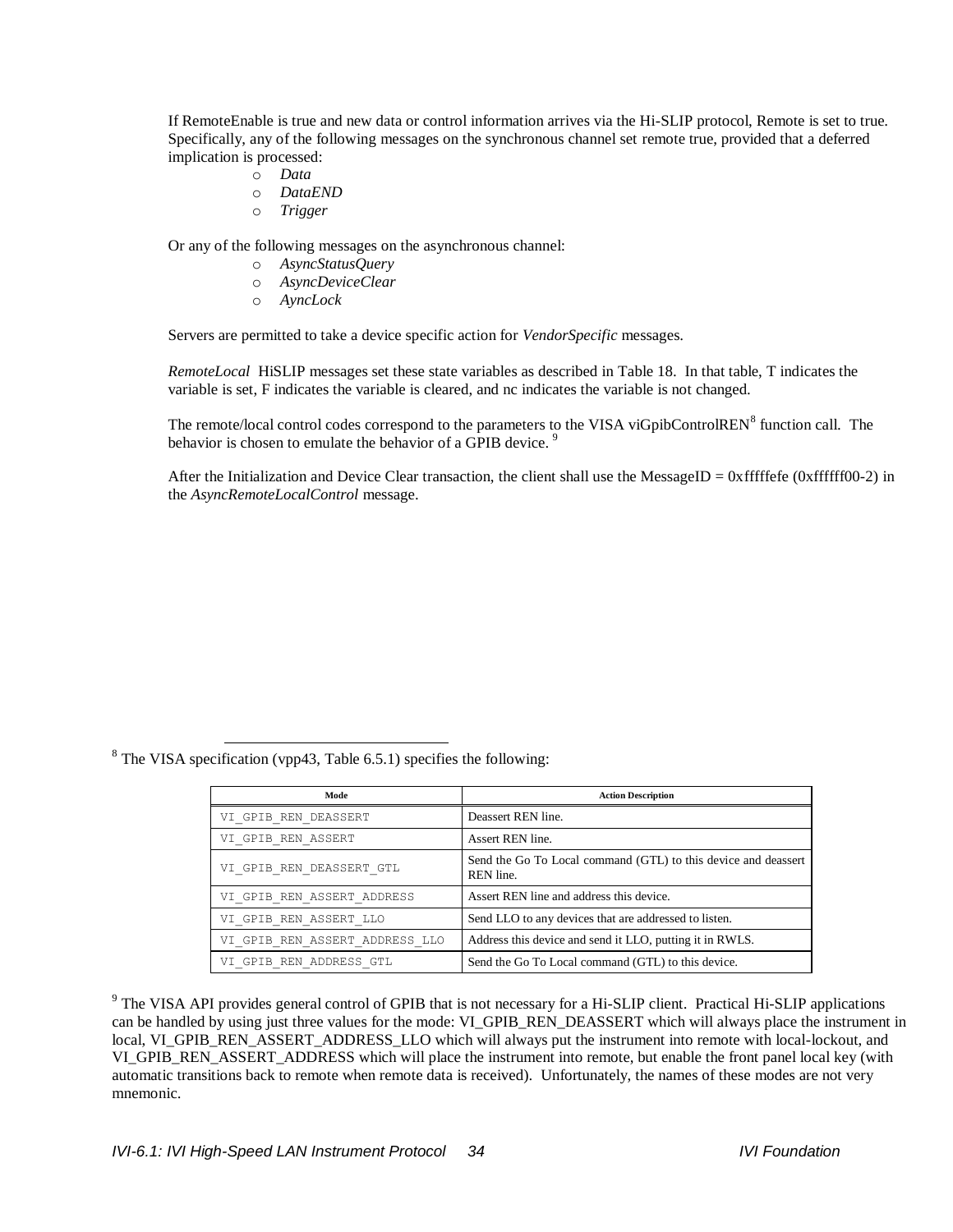<span id="page-34-0"></span>

| <b>Control Code (request)</b>                                   | <b>Corresponding VISA mode from</b> | <b>Behavior</b> |              |              |
|-----------------------------------------------------------------|-------------------------------------|-----------------|--------------|--------------|
|                                                                 | viGpibControlREN                    | RemoteEnable    | LocalLockout | Remote       |
| $0$ – Disable remote                                            | VI GPIB REN DEASSERT                | F               | F            | $\mathbf{F}$ |
| $1 -$ Enable remote                                             | VI GPIB REN ASSERT                  | T               | nc           | nc           |
| $2 - Disable$ remote and go<br>to local                         | VI GPIB REN DEASSERT GTL            | F               | F            | F            |
| $3$ – Enable remote and go<br>to remote                         | VI GPIB REN ASSERT ADDRE<br>SS      | T               | nc           | T            |
| $4$ – Enable remote and<br>lock out local                       | VI GPIB REN ASSERT LLO              | T               | T            | nc           |
| $5$ – Enable remote, got to<br>remote, and set local<br>lockout | VI GPIB REN ASSERT ADDRE<br>SS LLO  | т               | т            | T            |
| $6 -$ go to local without<br>changing state of<br>remote enable | VI GPIB REN ADDRESS GTL             | nc              | nc           | F            |

#### <span id="page-34-1"></span>**Table 18 Remote Local Control Transactions**

If multiple clients make changes the behavior shall be the same as if a single client made all the requests serially in whatever order the requests are handled by the server.

On closing the connection, the remote local behavior is defined by the server.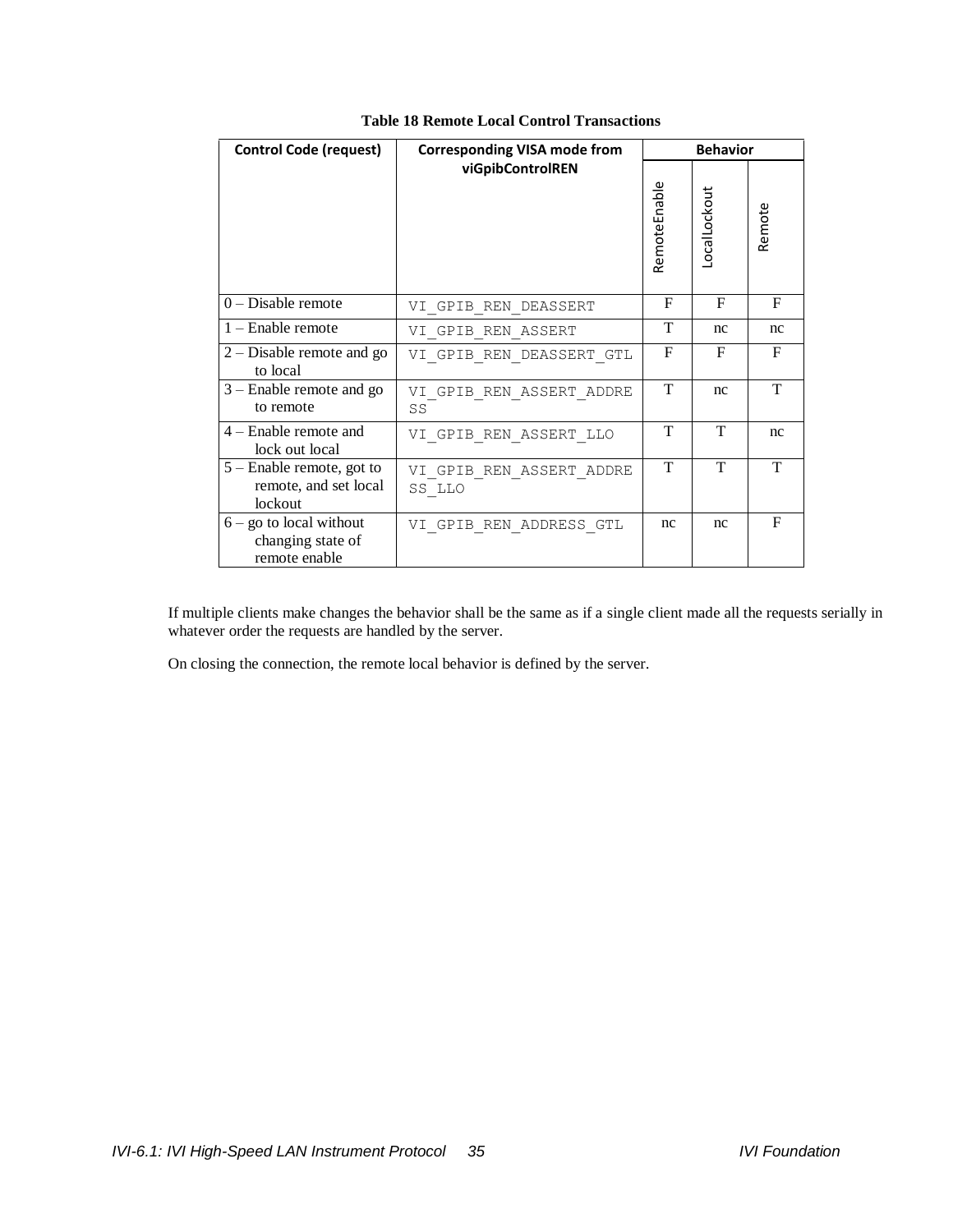## *4.8 Trigger Message*

#### **Table 19 Trigger Message**

| Step | Sender | <b>Message</b>                                                                                             | Action             |
|------|--------|------------------------------------------------------------------------------------------------------------|--------------------|
|      | Client | $\langle Trigger \rangle \langle RMT\text{-}delivered \rangle \langle MessageID \rangle \langle 0 \rangle$ | Initiate a trigger |

The trigger message is used to emulate a GPIB Group Execute Trigger. This message shall have the same instrument semantics as GPIB Group Execute Trigger.

#### The fields in the *Trigger* message are:

| RMT-delivered | RMT-delivered is 1 if this is the first <i>Data, DataEND</i> , <i>Trigger</i> , or <i>StatusOuery</i> |  |  |
|---------------|-------------------------------------------------------------------------------------------------------|--|--|
|               | message since the HiSLIP client delivered an RMT to the client application layer.                     |  |  |
| MessageID     | MessageID identifies this message so that response data from the server can indicate                  |  |  |
|               | the message that generated it. For generation of the MessageID, see sections 3.1.2                    |  |  |
|               | (Synchronized Mode Client Requirements) and 3.2.2 (Overlap Mode Client)                               |  |  |
|               | <i>Requirements</i> ).                                                                                |  |  |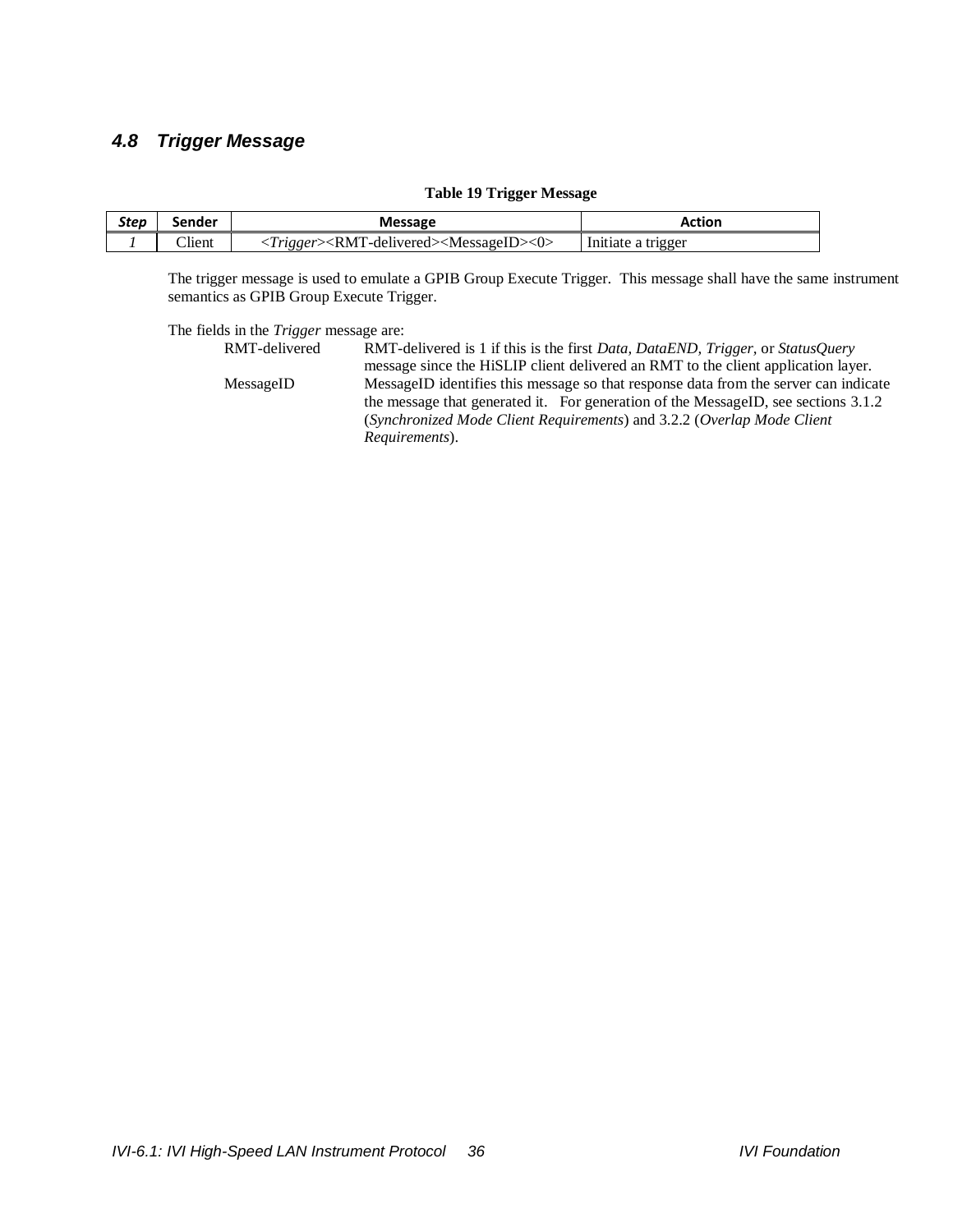## *4.9 Vendor Defined Transactions*

| <b>Step</b> | Sender | <b>Message</b>                                                                                                | Action         |
|-------------|--------|---------------------------------------------------------------------------------------------------------------|----------------|
|             | Either | < <i>VendorDefined&gt;</i> <arbitrary><arbitrary><length><payload></payload></length></arbitrary></arbitrary> | Vendor defined |
|             |        | Response – if unrecognized non-fatal error, if recognized                                                     |                |
|             |        | vendor defined.                                                                                               |                |

#### **Table 20 Vendor Defined Transaction**

*VendorDefined* messages may be used arbitrarily by vendors on either the synchronous or asynchronous channels. Clients or servers that do not recognize *VendorDefined* messages shall ignore the message including the number of subsequent data bytes.

Devices or Servers receiving VendorDefined commands they do not support shall respond with an *Error* message on the same channel the Vendor defined message arrived on specifying "Unrecognized Vendor Defined Message".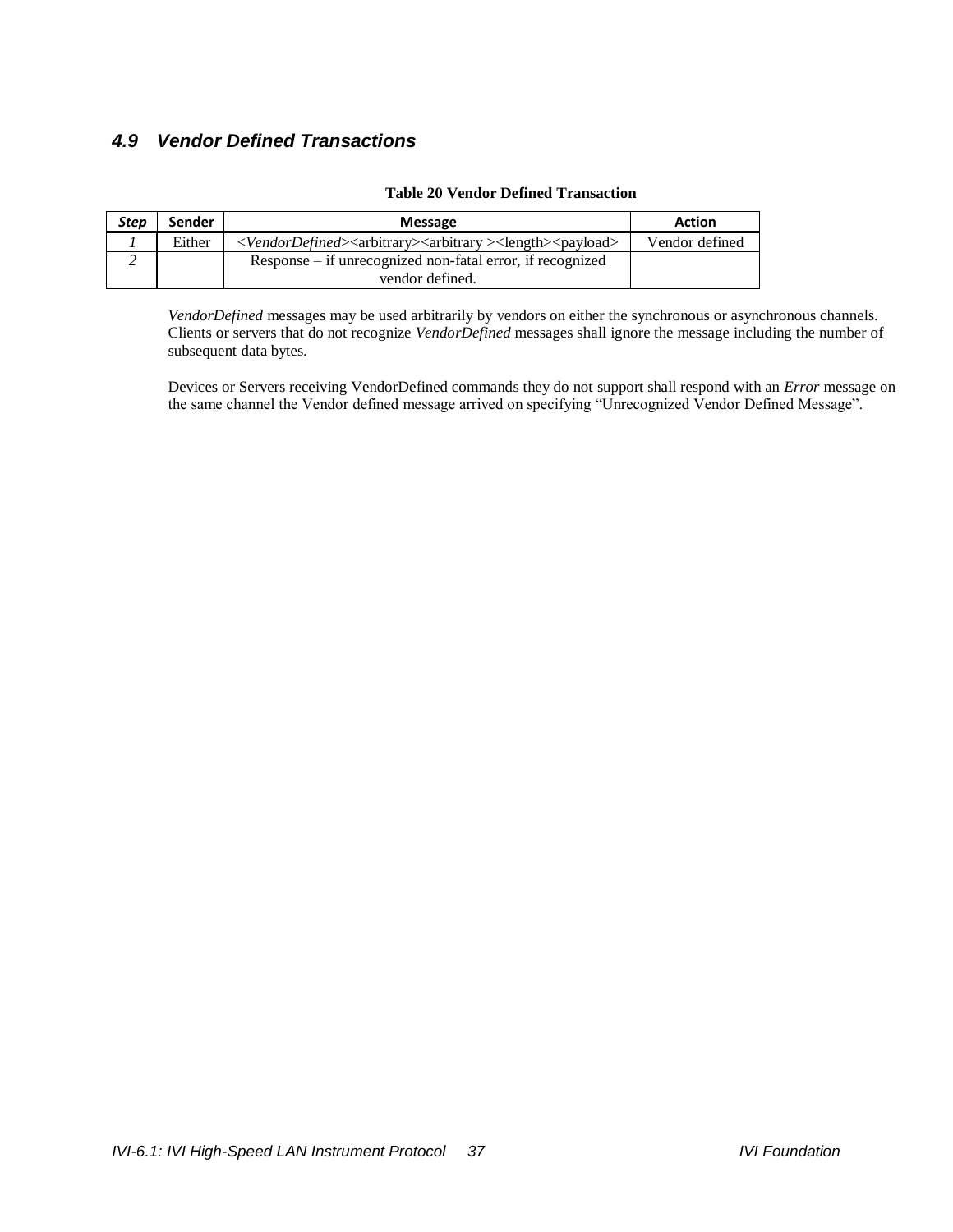## <span id="page-37-0"></span>*4.10 Maximum Message Size Transaction*

| Step | Sender | <b>Message</b>                                                                                 | <b>Action</b>                          |
|------|--------|------------------------------------------------------------------------------------------------|----------------------------------------|
|      | Client | <asyncmaximummessagesize>&lt;0&gt;&lt;0&gt;&lt;8&gt;&lt;8-byte</asyncmaximummessagesize>       | The server sets the maximum message    |
|      |        | $size\$                                                                                        | size it will send to the client to the |
|      |        |                                                                                                | specified value                        |
|      | Server | <asyncmaximummessagesizeresponse>&lt;0&gt;&lt;0&gt;&lt;8&gt;</asyncmaximummessagesizeresponse> | The client sets the maximum message    |
|      |        | $<8$ -byte size $>$                                                                            | size it will send to the server to the |
|      |        |                                                                                                | specified value                        |

#### **Table 21 Maximum Message Size Transaction**

The *AsyncMaximumMessageSize* transaction is used to inform the client and server of the maximum message size they are permitted to send to the other on the synchronous channel. This is especially important for small devices that may be unable to handle large messages.

The *AsyncMaximumMessageSize* transaction is initiated by the client. Neither clients nor servers are obligated to accept a particular message size beyond what is necessary during initialization. Therefore it is prudent for clients to initiate this transaction as part of initialization to inform the server of its message size limitations and determine the server limitations.

The specified message sizes only apply to the synchronous channel.

The 8-byte buffer size is sent in network order as a 64-bit integer.

Servers shall keep independent client message sizes for each HiSLIP connection.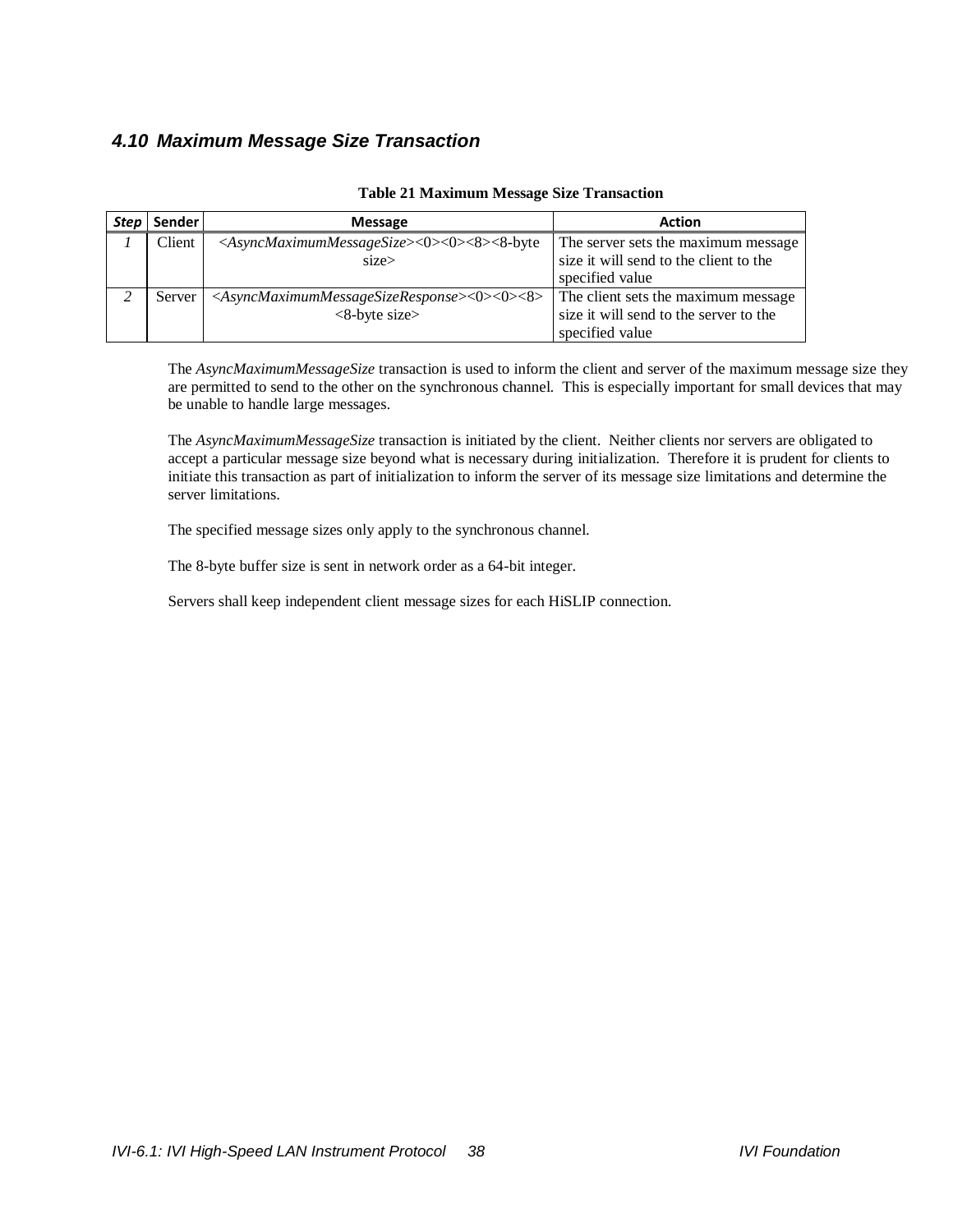## *4.11 Interrupted Transaction*

#### **Table 22 Interrupted Transaction**

| Step | Sender | <b>Message</b>                                                                  | Action                   |
|------|--------|---------------------------------------------------------------------------------|--------------------------|
|      | Server | <asyncinterrupted>&lt;0&gt;<messageid>&lt;0&gt;</messageid></asyncinterrupted>  | Clear buffered messages. |
|      | Server | $\langle$ <i>Interrupted&gt;</i> $\langle$ 0> $\langle$ MessageID> $\langle$ 0> | Clear buffered messages. |

The interrupted transaction is sent from the server to the client when the server detects an interrupted protocol error. The client shall clear any buffered *Data, DataEND,* or *Trigger* messages from the server and ignore any subsequent *Data, DataEND,* or *Trigger* messages until it has received both the synchronous *Interrupted* message and asynchronous *AsyncInterrupted* messages arrive.

The MessageID field indicates the MessageID of the *Data, DataEND,* or *Trigger* message that interrupted the server response.

For use of the interrupted transaction, see section [3](#page-16-0) (*[Overlapped and Synchronized Modes](#page-16-0)*).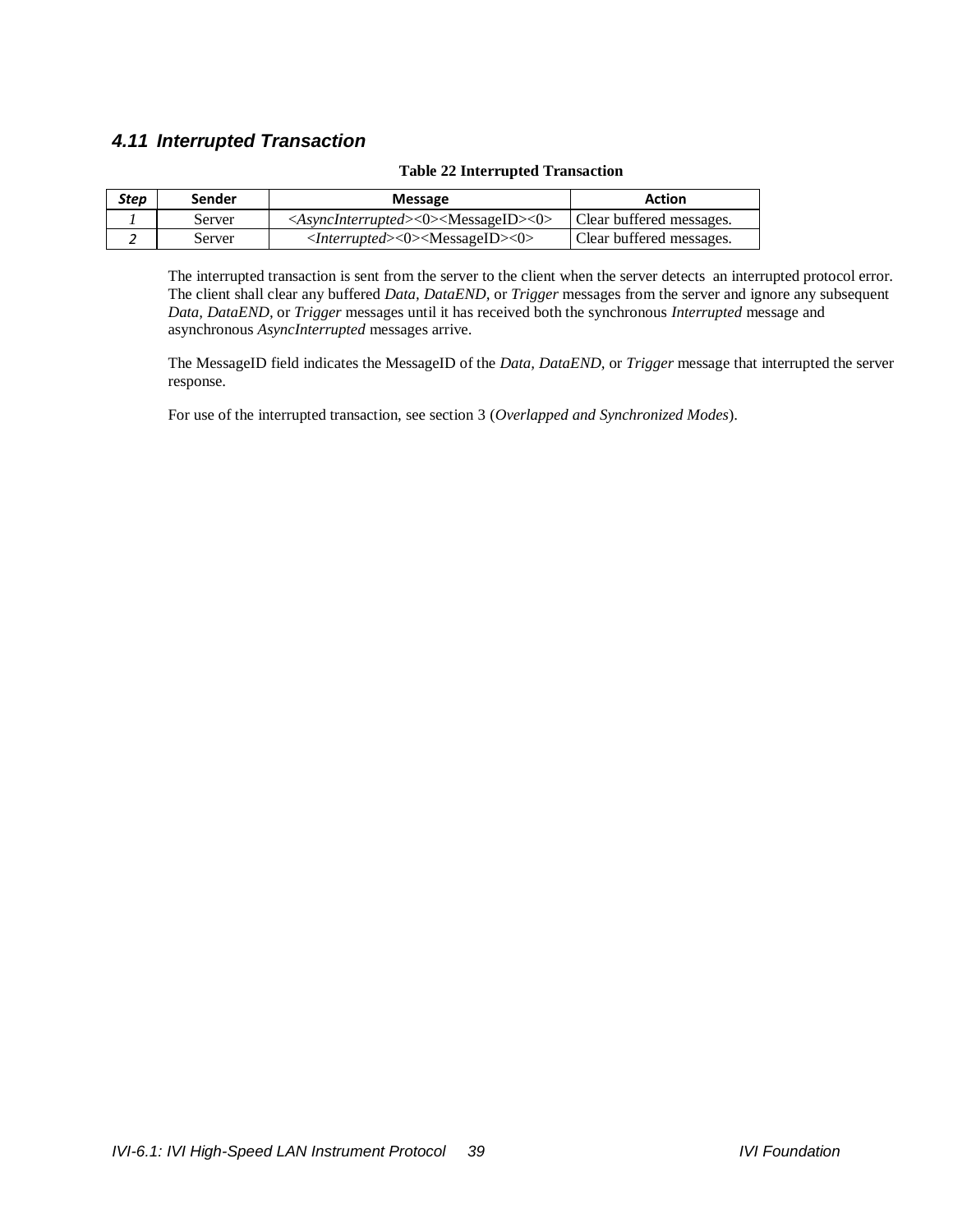## <span id="page-39-0"></span>*4.12 Device Clear Transaction*

Device clear clears the communication channel.

| <b>Step</b>    | <b>Sender</b> | <b>Message content</b>                                                                                                                  | <b>Action</b>                     |
|----------------|---------------|-----------------------------------------------------------------------------------------------------------------------------------------|-----------------------------------|
|                | Client        | $\langle AsyncDeviceClear \rangle \langle 0 \rangle \langle 0 \rangle$                                                                  |                                   |
|                | Client        | complete messages underway and abandon any                                                                                              | Abandon pending messages and      |
|                |               | pending messages                                                                                                                        | wait for in-process synchronous   |
|                |               |                                                                                                                                         | messages to complete              |
| 2              | Server        | <asyncdeviceclearacknowledge><featureprefe< td=""><td>The client shall wait for this</td></featureprefe<></asyncdeviceclearacknowledge> | The client shall wait for this    |
|                |               | $rence \ge 0 \ge 0$                                                                                                                     | acknowledgement before            |
|                |               |                                                                                                                                         | additional processing.            |
| $\mathcal{R}$  | Client        | <deviceclearcomplete><featurerequest>&lt;0&gt;&lt;</featurerequest></deviceclearcomplete>                                               | Indicate to server that           |
|                |               | 0>                                                                                                                                      | synchronous channel is cleared    |
|                |               |                                                                                                                                         | out.                              |
| $\overline{4}$ | Server        | <b>NA</b>                                                                                                                               | Upon receipt of the sync or async |
|                |               |                                                                                                                                         | clear messages abandon any        |
|                |               |                                                                                                                                         | operations in progress.           |
| 5              | Server        | <b>NA</b>                                                                                                                               | Disregard input messages until    |
|                |               |                                                                                                                                         | the DeviceClearComplete           |
|                |               |                                                                                                                                         | message is found. But continue    |
|                |               |                                                                                                                                         | to require well-formed messages.  |
| 6              | Server        | <deviceclearacknowledge><featuresetting>&lt;0</featuresetting></deviceclearacknowledge>                                                 | Client and server each resume     |
|                |               | $>\!\!<\!\!0\!\!>$                                                                                                                      | normal operation.                 |

#### **Table 23 Device Clear Complete Transaction**

To send a device clear, the client will:

- 1. Finish sending any partially sent messages on either channel.
- 2. Send the *AsyncDeviceClear* message on the asynchronous channel.
- 3. If the protocol was amidst any of the following transactions permit them to complete if the server responds before sending *DeviceClearAcknowledge*

*a. Lock (client waiting for AsyncLockResponse)*

If *DeviceClearAcknowledge* arrives from the server before these other operations are acknowledged, the client HiSLIP shall assume the operations were not completed.

- 4. Clear messages on the synchronous and asynchronous channels with the exception of *FatalError*, *DeviceClearAcknowledge*, and *AsyncDeviceClearAcknowledge*.
- 5. Wait for the *AsyncDeviceClearAcknowledge* message.
- 6. Send the *DeviceClearComplete* message on the synchronous channel indicating to the server that no further messages will be sent to it.
- 7. Wait for the server to respond with *DeviceClearAcknowledge* on the synchronous channel.
- *8. The MesssageID is reset to 0xffff ff00.*
- 9. Resume normal operation.

When the server receives the asynchronous *AsyncDeviceClear* message, it shall:

- 1. Complete any partially complete transactions involving the asynchronous channel without waiting for timeouts.
- 2. Send *AsyncDeviceClearAcknowledge.*
- 3. Finish sending any partially sent messages to the client. Complete with the normal behaviors, without waiting for any timeouts.
- 4. Abandon any buffered unsent transactions.
- 5. Clear any well-formed messages received from the client on the synchronous channel.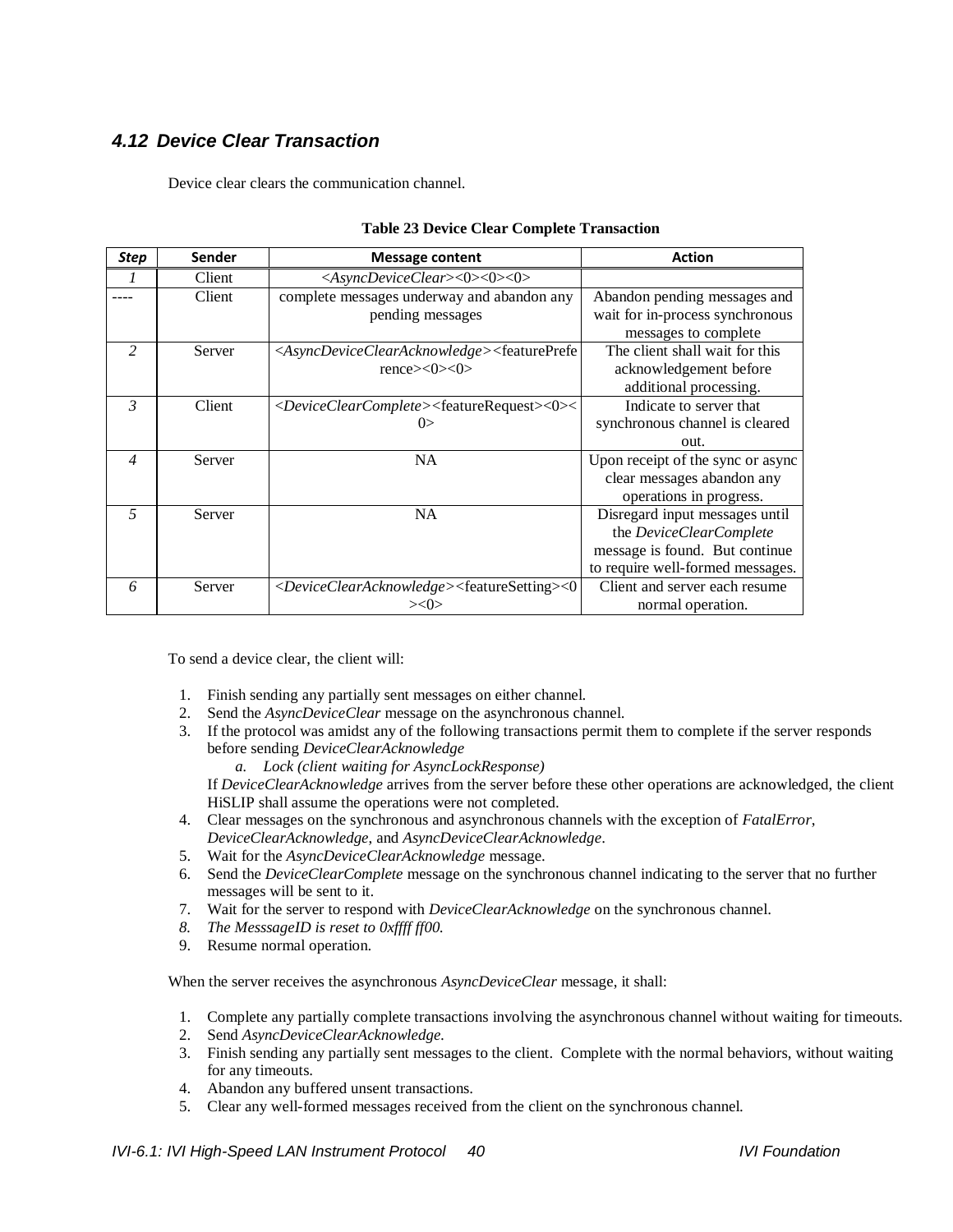- 6. Accept and ignore subsequent synchronous messages until it finds the synchronous *DeviceClearComplete* message.
- 7. Send *DeviceClearAcknowledge* message back to the client (after the above steps are complete and it has received the device clear complete message).
- 8. Resume normal operation.

If at any time during device clear management either the client or server encounter a poorly formed message they shall send a *FatalError* message and do the *FatalError* processing*.*

If at any time during the device clear management the client or server determines that the other device is not responding in a timely fashion, it shall send a *FatalError* message and do the *FatalError* processing. The determination of an appropriate time may vary with the application, 40 to 120 seconds are reasonable values.

#### 4.12.1 Feature Negotiation

During device clear, the features listed in [Table 24](#page-40-0) are negotiated between the client and server. The features are specified through a feature bitmap that is sent in the control code of three different messages.

The feature negotiation occurs in three steps:

- 1. The server proposes values that it prefers with the *AsyncDeviceClearAcknowledge* message.
- 2. The client indicates values that it requests in the *DeviceClearComplete* messge.
- 3. The server indicates the values that both client and server will use in the *DeviceClearAcknowledge* message.

The server shall identify the default values it prefers for the features in the *AsyncDeviceClearAcknowledge* message. Servers shall support any such capabilities that it requests.

The server shall accept the value proposed by the client in the *DeviceClearComple* message if it is capable of supporting them.

The client shall use the values specified by the server in the *DeviceClearAcknowledge* message.

<span id="page-40-0"></span>Note that the *InitializeResponse* has the server preferred feature specified in it.

| <b>Control Code Bit Position</b> | Name       | <b>Meaning</b>                                    |
|----------------------------------|------------|---------------------------------------------------|
|                                  | Overlapped | False-Synchronized mode<br>True - Overlapped mode |

#### **Table 24 Features negotiated during device clear**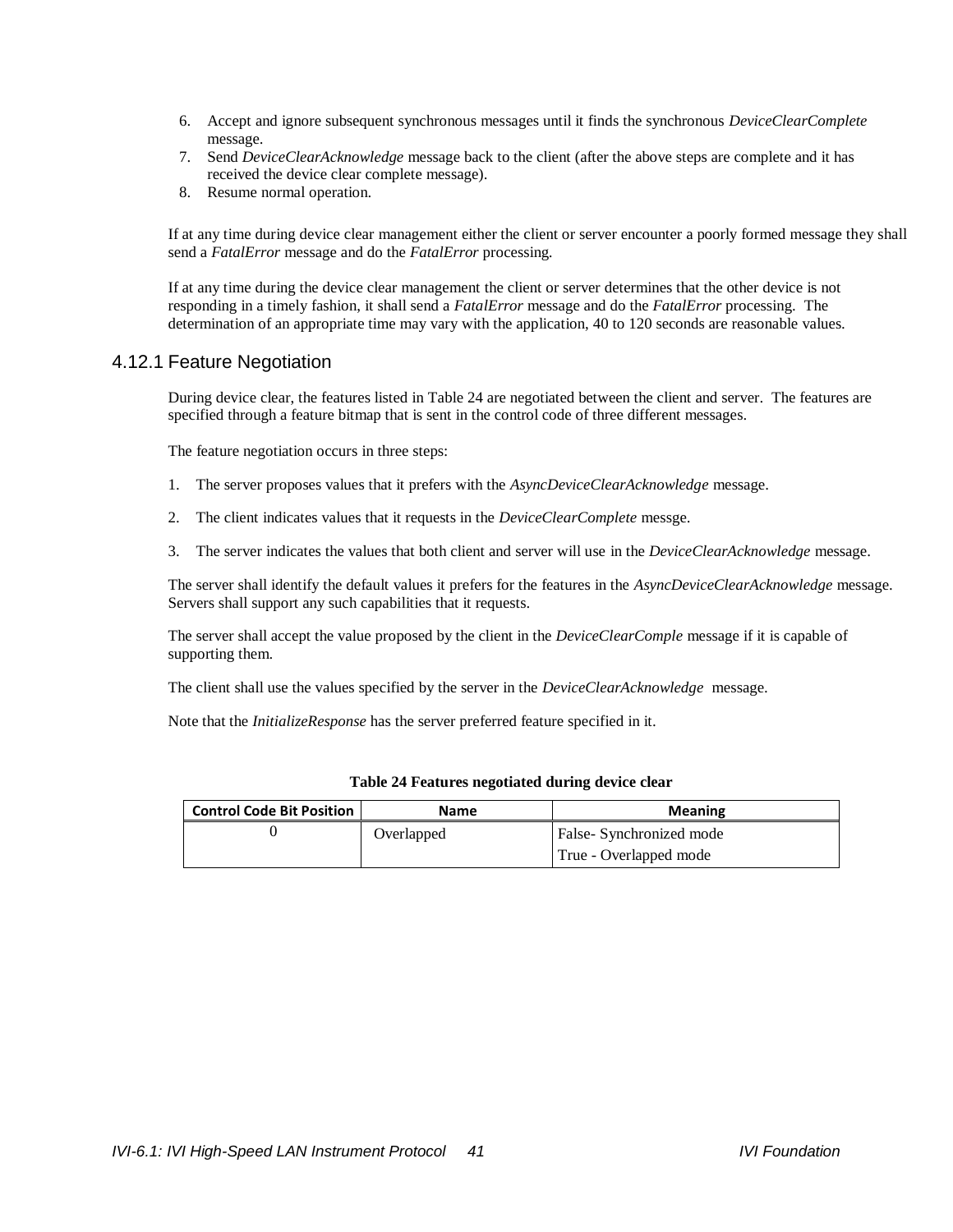## *4.13 Service Request*

#### **Table 25 Service Request**

| Step | Sender | Message content                                                                | <b>Action</b>                |
|------|--------|--------------------------------------------------------------------------------|------------------------------|
|      | Server | <asyncservicerequest><status>&lt;0&gt;&lt;0&gt;</status></asyncservicerequest> | Client Initiated request for |
|      |        |                                                                                | service                      |

The server requests service by sending the *AsyncServiceRequest* message.

The control code contains the 8-bit status register.

No values, including rqs (request service), are cleared in the status register. Note that since no values are cleared, the client must do a *AsyncStatusQuery* to clear the rqs bit and enable additional *AsyncServiceRequest* messages.

This message is not acknowledged.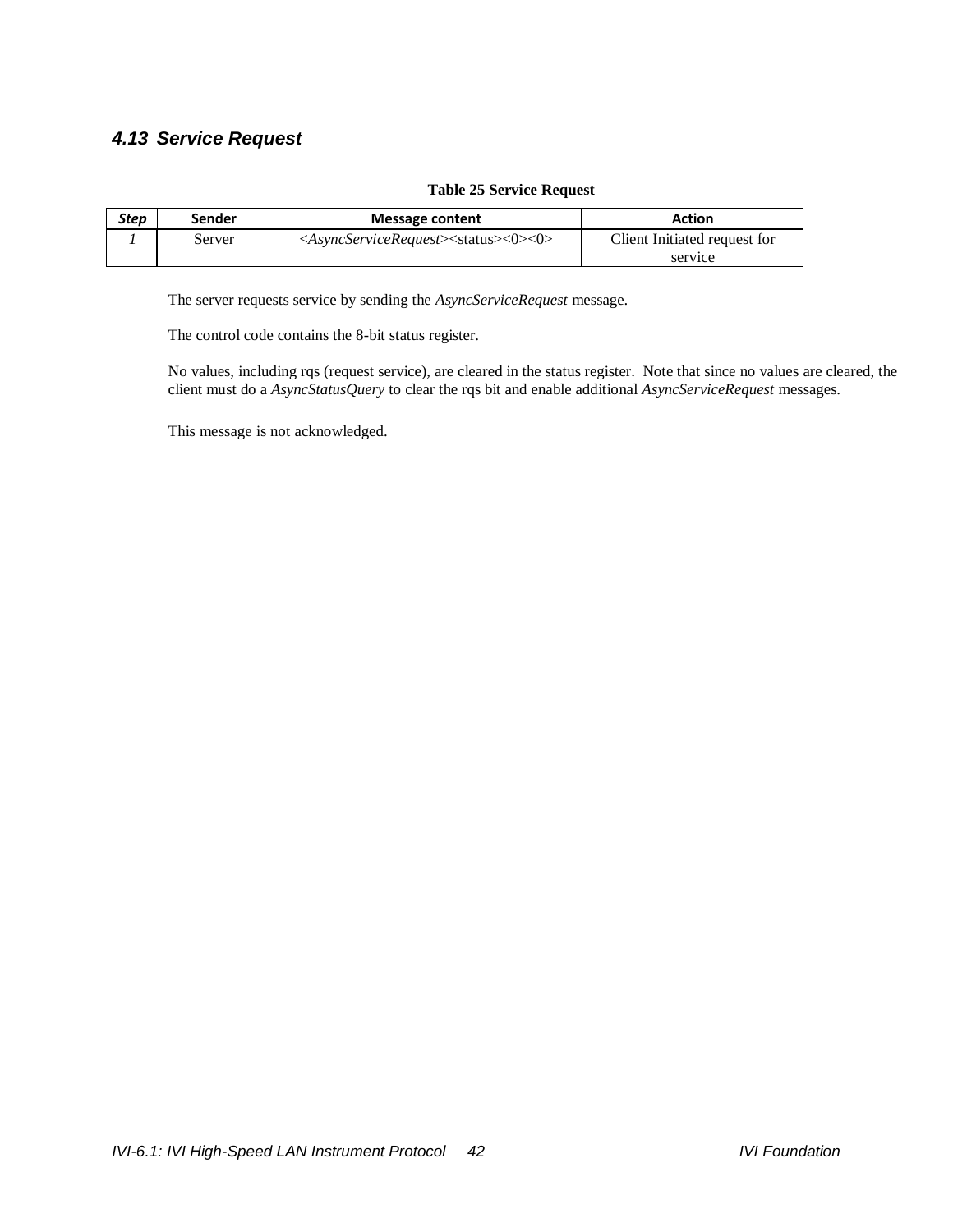## <span id="page-42-0"></span>*4.14 Status Query Transaction*

| Step | Sender | <b>Message content</b>                                                                               | <b>Action</b>                   |
|------|--------|------------------------------------------------------------------------------------------------------|---------------------------------|
|      | Client | <asyncstatusquery><rmt-delivered><messageid>&lt;0&gt;</messageid></rmt-delivered></asyncstatusquery> | Client Initiates a request for  |
|      |        |                                                                                                      | status                          |
|      | Server | <asyncstatusresponse><status>&lt;0&gt;&lt;0&gt;</status></asyncstatusresponse>                       | Status information is sent back |
|      |        |                                                                                                      | in the control code field       |

#### **Table 26 Status Message**

The status query provides a 8-bit status response from the server that corresponds to the VISA viReadSTB operation. The status query is initiated by the client and sent on the asynchronous channel.

The calculation of the message available bit (MAV) of the status response differs for overlapped and synchronized modes and requires the client to provide a different Message ID.

The following are the fields of the *AsyncStatusQuery* client message:

| RMT-delivered | RMT-delivered is 1 if this is the first Data, DataEND, Trigger or AsyncStatusRequest<br>message since the client delivered RMT to the application layer. Note that RMT-<br>delivered is only reported once. |
|---------------|-------------------------------------------------------------------------------------------------------------------------------------------------------------------------------------------------------------|
| MessageID     | In synchronized mode, this field contains the MessageID of the most recent <i>Data</i> ,<br><i>DataEND</i> , or <i>Trigger</i> message sent by the client.                                                  |
|               | In overlapped mode, this field contains the MessageID of the most recent <i>Data</i> or<br><i>DataEND</i> message delivered to the client application layer.                                                |

The following are the fields of the *AsyncStatusResponse* server message:

status This field contains an 8-bit status response from the server.

When clients send *StatusQuery* messages, they shall set the message header to the MessageID field of the message header of the most recently sent *Data, DataEND,* or *Trigger* message. See section [3,](#page-16-0) *[Overlapped and Synchronized](#page-16-0)  [Modes](#page-16-0)* for the server construction of the status response.

After the Initialization and Device Clear transactions, the client shall use the MessageID =  $0x$  fffffefe (0xffffff00-2) in the *AsyncStatusQuery* message.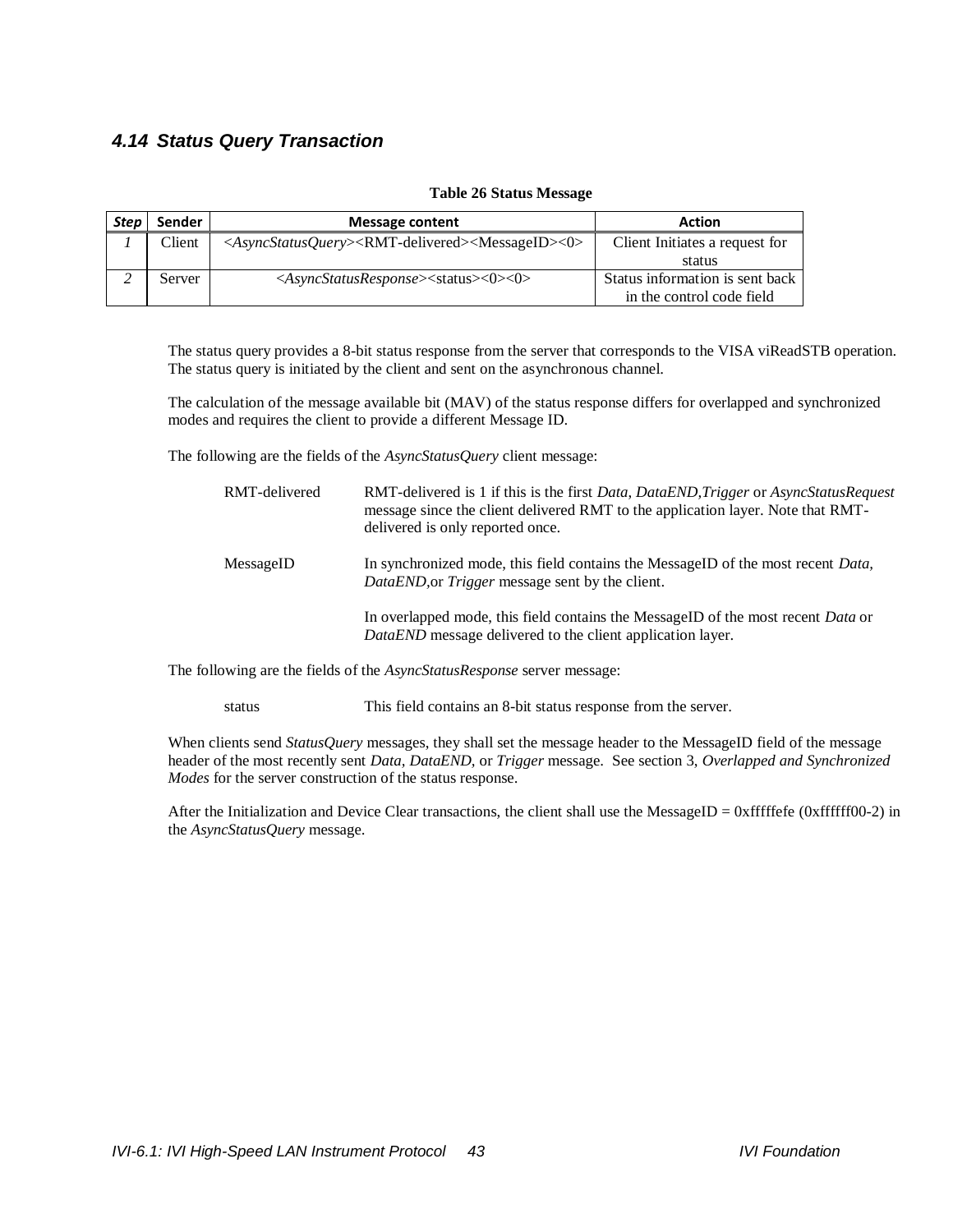### 4.14.1 MAV Generation in Synchronized Mode



#### **Figure 1 MAV Generation in Synchronized Mode**

HiSLIP asynchronously reads the status back from the server using the *StatusQuery* message on the asynchronous channel. However, IEEE Std 488.2 requires servers to include a MAV (Message Available) bit in position 4 that indicates if data is available from the server. The RMT-delivered indication sent from the client to the server assists the server in determining the correct value for MAV.

Per IEEE Std 488.2 the MAV bit shall be sent in bit 4 (zero-based) of the status response from the server.

MAV shall be set true when the server sends the first *Data* or *DataEND* of a response.

MAV shall be set false when RMT-delivered is indicated by the client in either the *Data, DataEND, Trigger* or *AsyncStatusQuery* message.

Figure 1 shows how the MAV shall be calculated.

Note that new-reason-for-service is only asserted on the transitions between these states. Therefore, a *AsyncServiceRequest* is only generated for MAV once per message.

#### <span id="page-43-0"></span>4.14.2 MAV Generation in Overlapped Mode

In overlapped mode, the server shall compare the MessageID specified in the *AsyncStatusQuery* to the current MessageID counter. If any messages have not been fully delivered to the client application, MAV shall be set true.

#### 4.14.3 Implementation Note

In some conditions, TCP may deliver a *AsyncStatusQuery* before it delivers a preceding *Data/DataEND* or *Trigger* message generated by the client.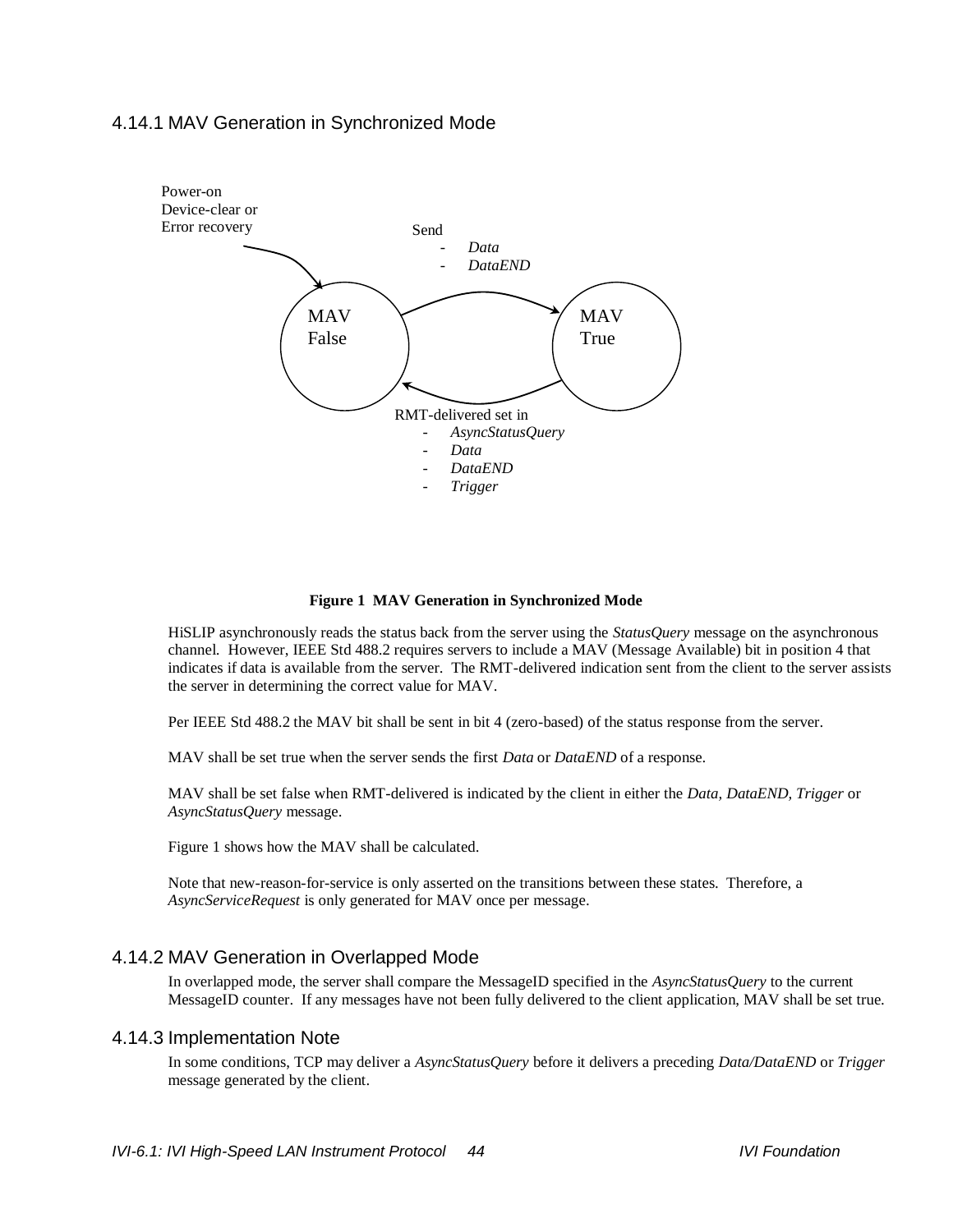In synchronized mode, the server should consult the MessageID provided with the AsyncStatusQuery. If this MessageID is not equal to the MessageID of the last received *Data*, *DataEND*, or *Trigger* message then MAV shall be set false. Note that in this special case the server either has no data for delivery or will be interrupted with the next pending synchronous message. In the case where MAV is reported as false because of a pending interrupted error, it is not necessary for the server to detect and report the error in this status response however the interrupted error will be reported subsequently with normal interrupted processing.

In overlapped mode, the provided MessageID strictly indicates the availability of new data. Therefore, client should never presume that the absence of message available indicates additional data will not be made available later.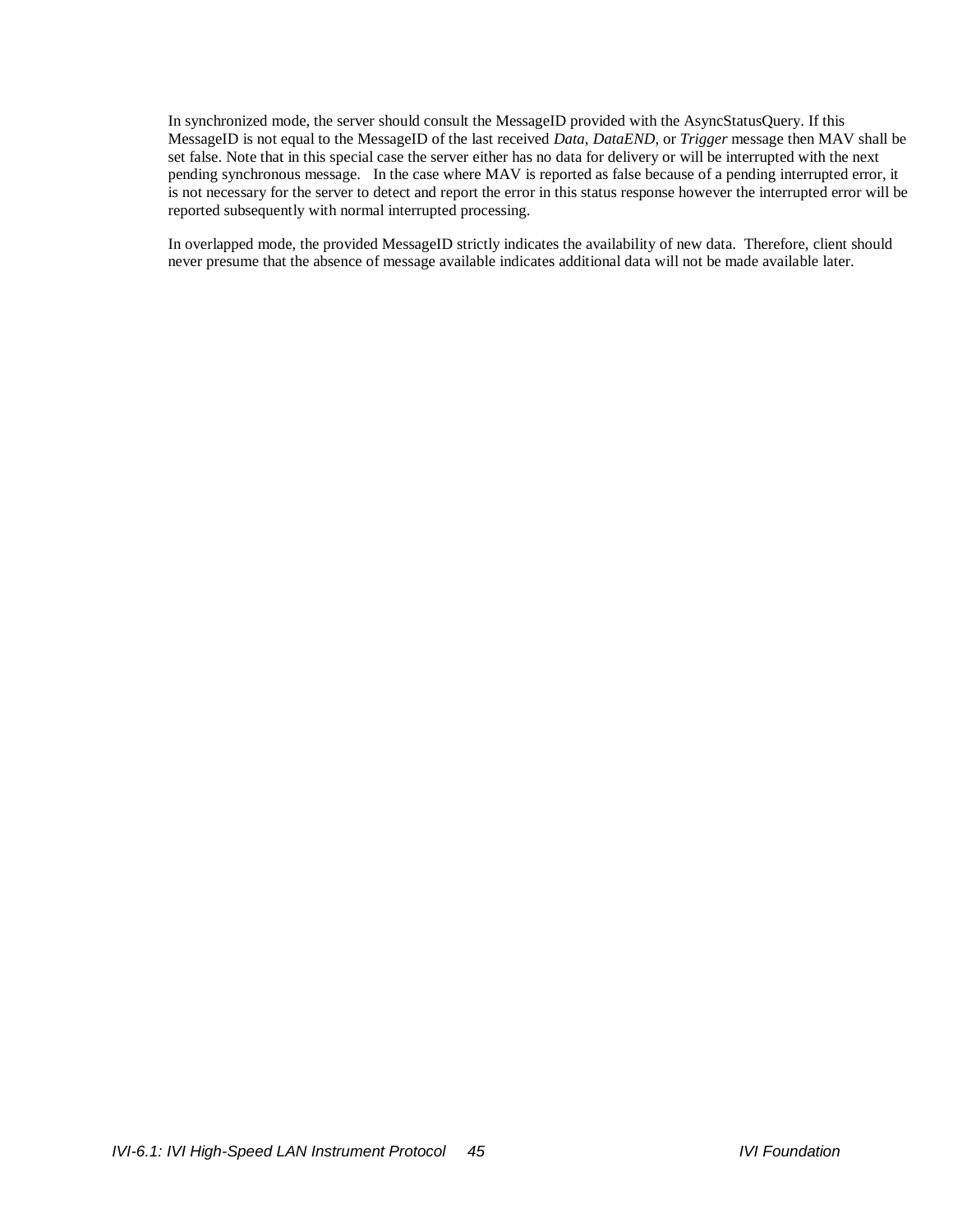## **A. Analysis of Interrupted Conditions**

This is an informative appendix and is not part of the HiSLIP standard requirements.

The following transaction diagrams describe HiSLIP behavior in synchronized mode with various interrupted conditions.

## *A.1 Slow Client*



**Figure 2 Interrupted error with slow client**

- 1. At this point the response indicates the eom from the preceding message.
- 2. Note that the client probably will not get a chance to execute until the client application calls viWrite. However, the client HiSLIP has the opportunity to take care of input processing before attempting to send the second write message. At this point, the client detects the error based on sectio[n 3.1.2](#page-17-1) rule [3](#page-18-1) and clears the first response from its buffer. (this error detection is essential at this point to ensure that the buffered response is not provided to a subsequent viRead). The client then sends the second query normally.
- 3. Note that the second query indicates that the RMT was NOT delivered to the application layer. Therefore the server will also detect the error based on [3.1.1](#page-17-2) rule [2.](#page-17-3) Since the last action by the server was to send RMT, no error handling is necessary other than reporting the error.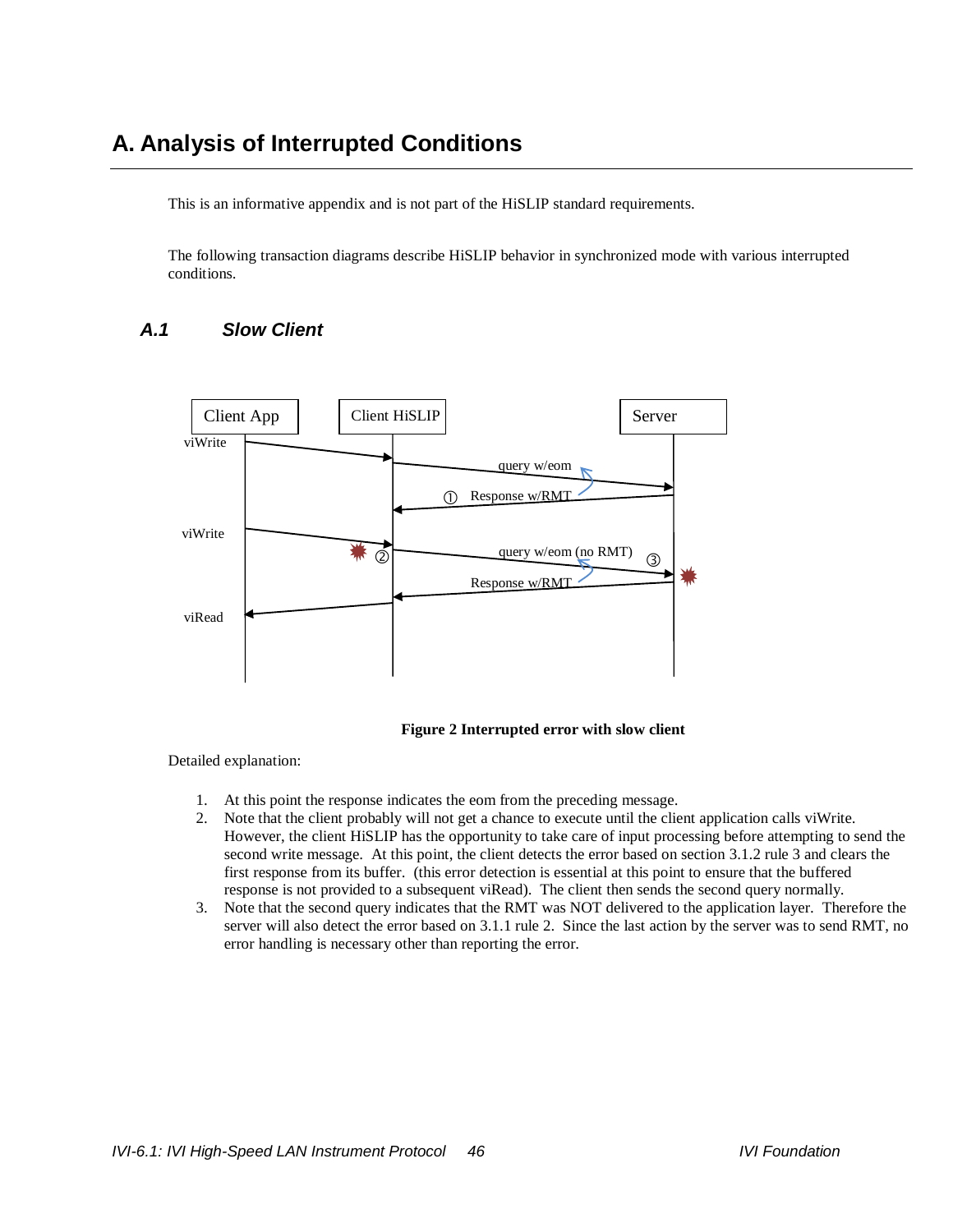## *A.2 Fast Client*



**Figure 3 Interrupted error with fast client** 

- 1. Note that from the perspective of the client HiSLIP, there may not be a problem, since the data being written may be commands.
- 2. Per sectio[n 3.1.1](#page-17-2) rule [1](#page-17-4) The server detects interrupted because it has a complete response (with RMT) and the input buffer is not empty. The response to the first query is never sent.
- 3. The response to the second query is sent normally.
- 4. NOTE although not required here, the server sends an interrupted message (as shown in *[Figure 4](#page-47-0) [Interrupted error with fast client and partial response](#page-47-0)*).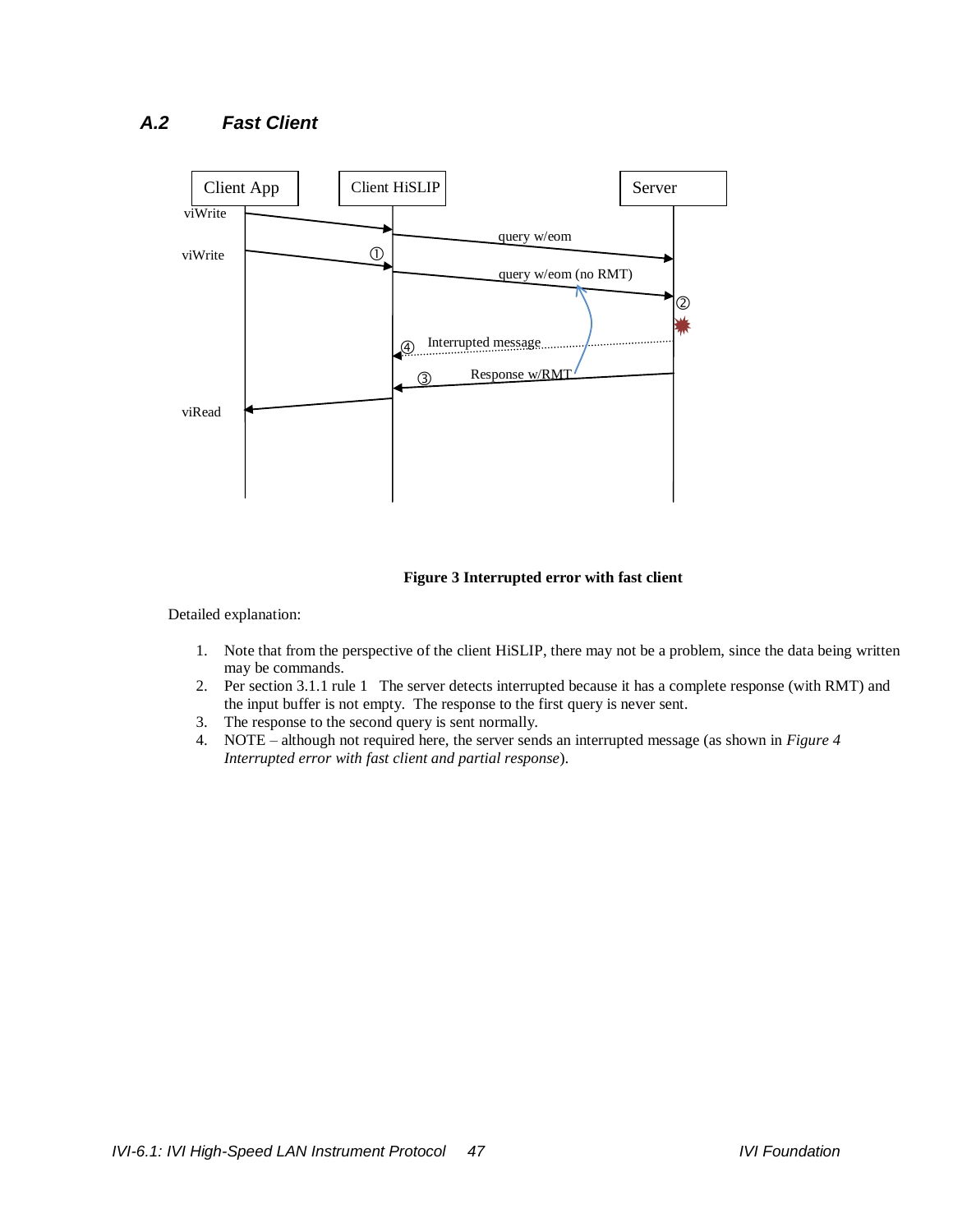

**Figure 4 Interrupted error with fast client and partial response**

- <span id="page-47-0"></span>1. Note that from the perspective of the client HiSLIP, there may not be a problem, since the data being written may be commands.
- 2. Per IEEE Std 488.2, the server chooses to send a partial response (without RMT) to the client. IEEE Std 488.2 permits delivering this to the client, but the RMT corresponding to the first query must not be delivered.
- 3. Per sectio[n 3.1.1](#page-17-2) rule [1,](#page-17-4) the server detects interrupted because it has a complete response (with RMT) and the input buffer is not empty (note the server is still completing processing on the first query). The final portions of the response to the first query are not sent.
- 4. Server informs the client that the partial response should be cleared if not already delivered.
- 5. The partial response is only delivered to the client if the client application attempts to read before the *Interrupted* or *AsyncInterrupted* message arrives and is detected by the client protocol. In this illustration, HiSLIP client will not deliver the partial response.
- 6. The response to the second query is sent normally.